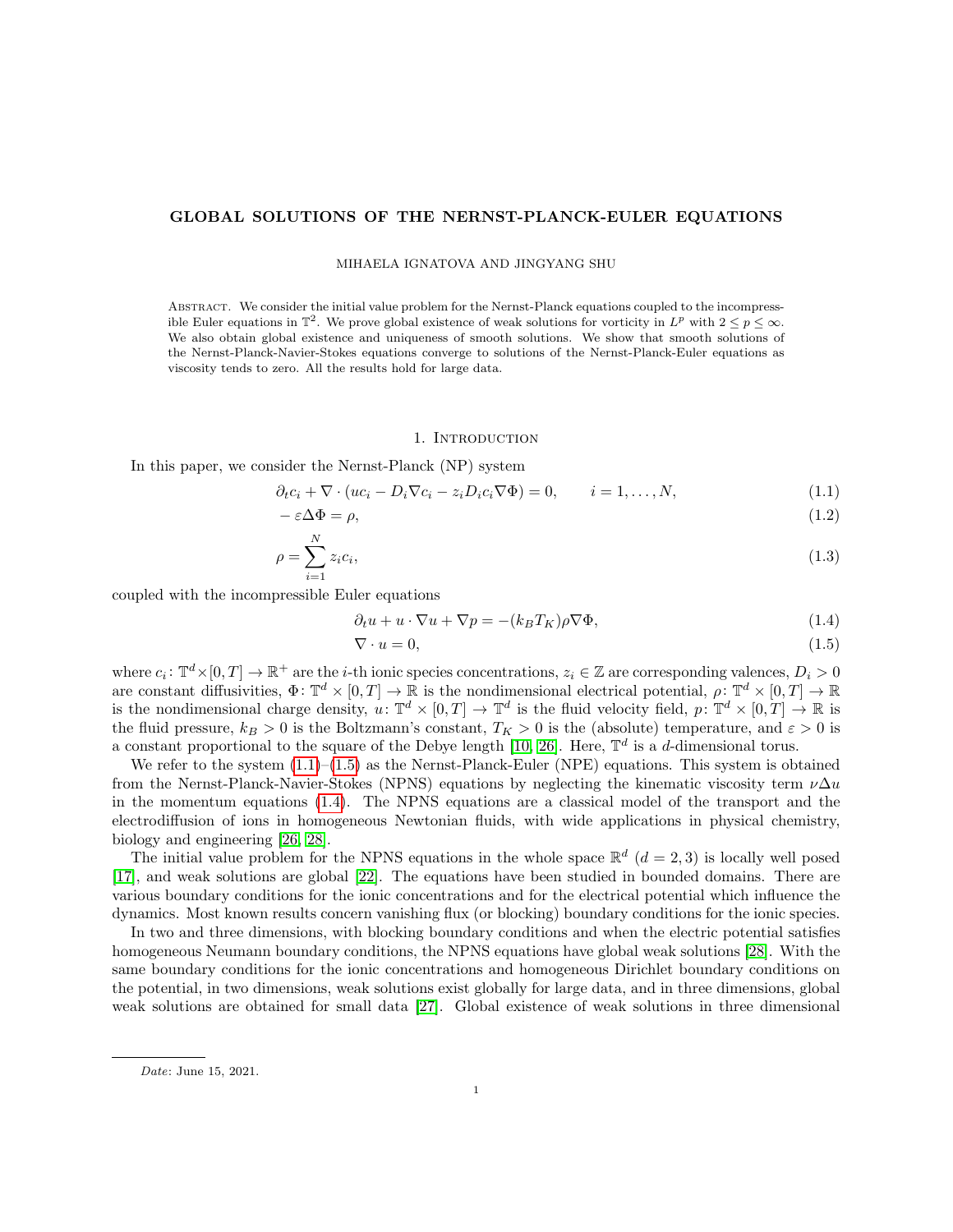bounded domains with blocking boundary conditions is shown in [\[16,](#page-35-6) [18\]](#page-35-7). The question of vanishing Debye length limit in the absence of boundary layers is addressed in [\[21\]](#page-35-8).

Global strong solutions are considered in two dimensions, with blocking boundary conditions for the concentrations and with Robin boundary conditions for the electric potential [\[5\]](#page-34-0). Also in two space dimensions, with blocking boundary conditions or uniform selective (special Dirichlet) boundary conditions for the concentrations and arbitrary inhomogeneous Dirichlet boundary conditions for the electrical potential, smooth solutions are proved to exist globally [\[10\]](#page-35-0) for arbitrary large data, and to converge to unique Boltzmann states. In three dimensions, under the same boundary conditions, nonlinear stability of Boltzmann states is obtained in [\[12\]](#page-35-9). In these two dimensional and three dimensional stable cases, interior electroneutrality  $(\rho \rightarrow 0)$  is established in the limit of vanishing Debye length in [\[11\]](#page-35-10).

The global existence of smooth solutions of three dimensional Nernst-Planck equations is not known in general, even if the equations are not coupled to fluids, or if they are coupled to the Stokes equation. The difficulty is not due only to the well-known Millennium Problem of global regularity for Navier-Stokes equations, but it has to do with the intrinsic nonlinear nature of the NP equations. Recent work [\[13\]](#page-35-11) shows global regularity of solutions of the Nernst-Planck equations coupled to Stokes equations (or with Navier-Stokes equations, assuming the latter do not blow up) in three dimensions in some cases with general selective boundary conditions and large data, exploiting novel dissipative elements.

There are very few results on the NPE system  $(1.1)–(1.5)$  $(1.1)–(1.5)$ . A recent work [\[25\]](#page-35-12) asserts that Hölder solutions may lose their regularity in finite time for equations which are purely inviscid (no ionic diffusivities). This work is based on the method of [\[15\]](#page-35-13) which is applicable to  $C^{1,\alpha}$  solutions of the Euler equations that are not Lipschitz.

The Euler equations in two dimensions have well known global weak solutions [\[29\]](#page-35-14) if the vorticity is in  $L^p$ ,  $1 < p < \infty$ . If  $p = \infty$  the solutions are unique. These results rely heavily on the 2D transport structure of the vorticity equation. If a force is driving the Euler equations, then the global existence of solutions depends on the nature of the forcing. The NPE system provides a natural example of physical forcing of the Euler equations, with the force being the Lorentz force, in the absence of a magnetic field.

In this paper we prove global existence for the NPE equations in  $\mathbb{T}^2$  and show that they are the zero viscosity limit of NPNS equations. We focus on the initial value problem for the NPE equations  $(1.1)$ – $(1.5)$ in two space dimensions with two ionic species ( $N = 2$ ) with opposite valences ( $z_1 = -z_2 = 1$ ) and with equal diffusivities  $(D_1 = D_2 = D > 0)$ . The initial data of the system is

$$
c_i(\cdot, 0) = c_i(0), \quad i = 1, 2,
$$
\n(1.6)

<span id="page-1-2"></span><span id="page-1-1"></span><span id="page-1-0"></span>
$$
u(\cdot,0) = u_0,\tag{1.7}
$$

where the ionic concentrations are nonnegative,  $c_i(0) \geq 0$ , and the electric charge obeys

$$
\int_{\mathbb{T}^2} \rho(x,0) \,dx = \sum_{i=1}^2 \int_{\mathbb{T}^2} z_i c_i(x,0) \,dx = \int_{\mathbb{T}^2} c_1(x,0) - c_2(x,0) \,dx = 0.
$$
\n(1.8)

It follows from [\(1.1\)](#page-0-0) that the property [\(1.8\)](#page-1-0) is preserved in time. For regular solutions of NPNS it is shown in [\[10,](#page-35-0) [13\]](#page-35-11) that if  $c_i(0) \geq 0$ , then  $c_i(x, t)$  remains nonnegative for  $t > 0$ . This property follows from [\(1.1\)](#page-0-0) if  $c_i$  are known to be sufficiently regular, and the same proof and result holds for the NPE equations.

In Section [2,](#page-2-0) we address weak solutions of the NPE system with vorticity  $\omega = \nabla^{\perp} \cdot u \in L^r$ ,  $r \geq 2$ . The NP equations are rewritten in terms of the charge density  $\rho = c_1 - c_2$  and the total concentration  $\sigma = c_1 + c_2$ . The parabolic nature of the NP equations and the transport structure of the Euler equations are crucially used, but they are not the sole reason for the global existence. In fact, it is doubtful that these would suffice in general. Our proof proceeds in two stages. In the first stage we obtain bounds for the charge density and concentrations which are quantitatively independent of velocity. An important element of the proof is a coercivity in  $L^2$  which is due to the positivity of the concentrations. This coercivity  $(2.20)$  is the starting point for  $L^p$  a priori estimates for the charge density and total concentrations which do not involve the velocity in a quantitative fashion. The case of  $p = 3$  is special, whereby the estimates close on the basis of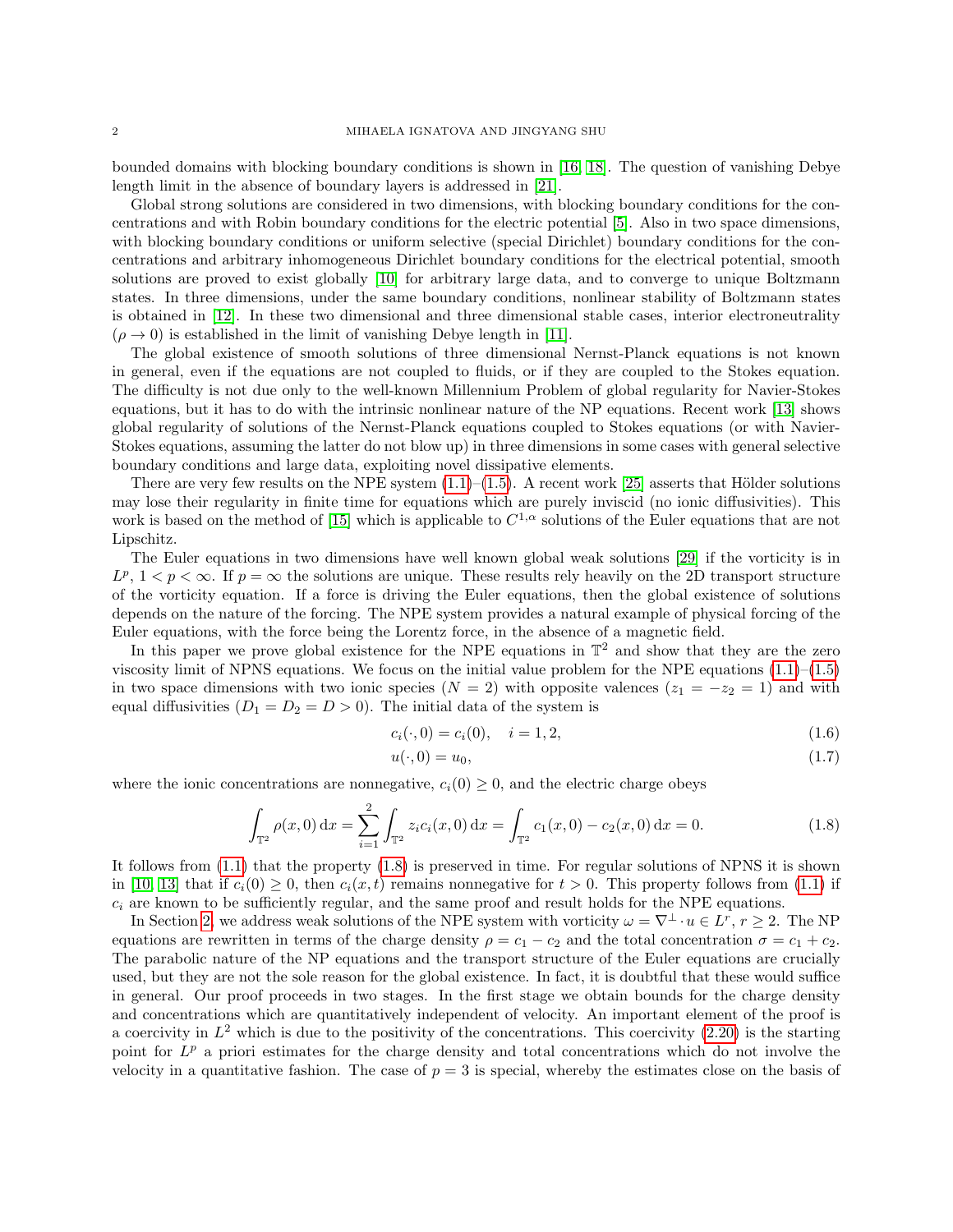the  $L^2$  estimates, and we obtain exponential decay in time of the charge density in  $L^3$ . This estimate, in turn, results in exponential decay in time of the norm  $\|\nabla\Phi\|_{L^{\infty}}$ . Higher  $L^p$  estimates for the charge density and ionic concentrations are then obtained by Moser-type iteration arguments. We emphasize that these estimates are quantitatively velocity-independent, an essential feature using the structure of the Nernst-Planck system and the incompressibility of the velocity. The second main stage is to obtain bounds for the velocity and its gradient. These bounds use the fundamental transport structure of vorticity in 2D Euler equations, which in the case of the coupling with the Nernst-Planck system acquires electrical forcing. The electrical forcing obeys bounds established in the first stage. Estimates in  $W^{1,r}$  with  $r \geq 2$  are then obtained for the ionic concentrations and the velocity. The a priori estimates are performed on a regularized system  $(2.9)$ – $(2.13)$  given by a generalized vortex method coupled with a NP system driven by smoothed velocities of the vortex method. These equations have global existence and uniqueness. The choice of the generalized vortex method approximation is crucial. This method preserves exactly the pure transport nature of the vorticity equation. Different approximation methods introduce nonlinear terms involving velocity gradients, and do not lead to uniform global estimates. The proof of existence and uniqueness is given in Appendix [A](#page-30-0) and itself is non-standard. There we use an iteration which preserves the nonnegativity of concentrations but loses the coercivity property. This iteration is only capable of producing short time existence and uniqueness of solutions of the vortex method NP system. Then we use the a priori estimates due to the vorticity transport structure to globally extend the local smooth solutions of the vortex method NP system. The existence of weak solutions of the NPE equations is then obtained by removing the approximation. Uniqueness is lost (for unbounded vorticity), as it is for the Euler equations.

In Section [3,](#page-11-0) we prove Theorem [3.1,](#page-11-1) which states the global existence and uniqueness of strong solutions which have

$$
\int_0^T \|\nabla \Delta \rho(\tau)\|_{L^2}^2 + \|\nabla \Delta \sigma(\tau)\|_{L^2}^2 d\tau
$$

finite. This bound is used to prove that the fluid vorticity  $\omega = \nabla^{\perp} \cdot u$  is uniformly bounded.

The inviscid limit is proved in Section [4.](#page-18-0) In Theorem [4.1](#page-19-0) we show that strong solutions of the NPNS equations converge to strong solutions of the NPE equations on any time interval  $[0, T]$ . The inviscid limits for lower Sobolev norms are obtained as in [\[7,](#page-34-1) [9\]](#page-35-15). For the higher Sobolev norms, we make use of a regularization method [\[4,](#page-34-2) [14,](#page-35-16) [24\]](#page-35-17). The idea is to regularize the initial data and show that the regularized solution converges to the non regularized NPE solution when the regularization parameter tends to zero, while the difference between the regularized solution and the NPNS solution tends to zero as the fluid kinematic viscosity vanishes. We choose carefully the regularization parameter in terms of the viscosity to offset the loss of derivatives.

## 2. Global existence of weak solutions

<span id="page-2-0"></span>In this section, we prove the global existence of weak solutions to the initial value problem  $(1.1)$ – $(1.7)$ . In the sequel we omit the integration domain  $\mathbb{T}^2$  and write  $\int f = \int_{\mathbb{T}^2} f(x) dx$ . We denote

<span id="page-2-2"></span><span id="page-2-1"></span>
$$
\bar{f} = \frac{1}{|\mathbb{T}^2|} \int f,
$$

the average of a function f over the torus  $\mathbb{T}^2$ . In inequalities, C and C' denote constants which may change from line to line.

We denote  $\rho = c_1 - c_2$ ,  $\sigma = c_1 + c_2$ . Using [\(1.5\)](#page-0-1), the Nernst-Planck system [\(1.1\)](#page-0-0) is equivalent to the equations

$$
\partial_t \rho = -u \cdot \nabla \rho + D(\Delta \rho + \nabla \sigma \cdot \nabla \Phi + \sigma \Delta \Phi), \tag{2.1}
$$

$$
\partial_t \sigma = -u \cdot \nabla \sigma + D(\Delta \sigma + \nabla \rho \cdot \nabla \Phi + \rho \Delta \Phi). \tag{2.2}
$$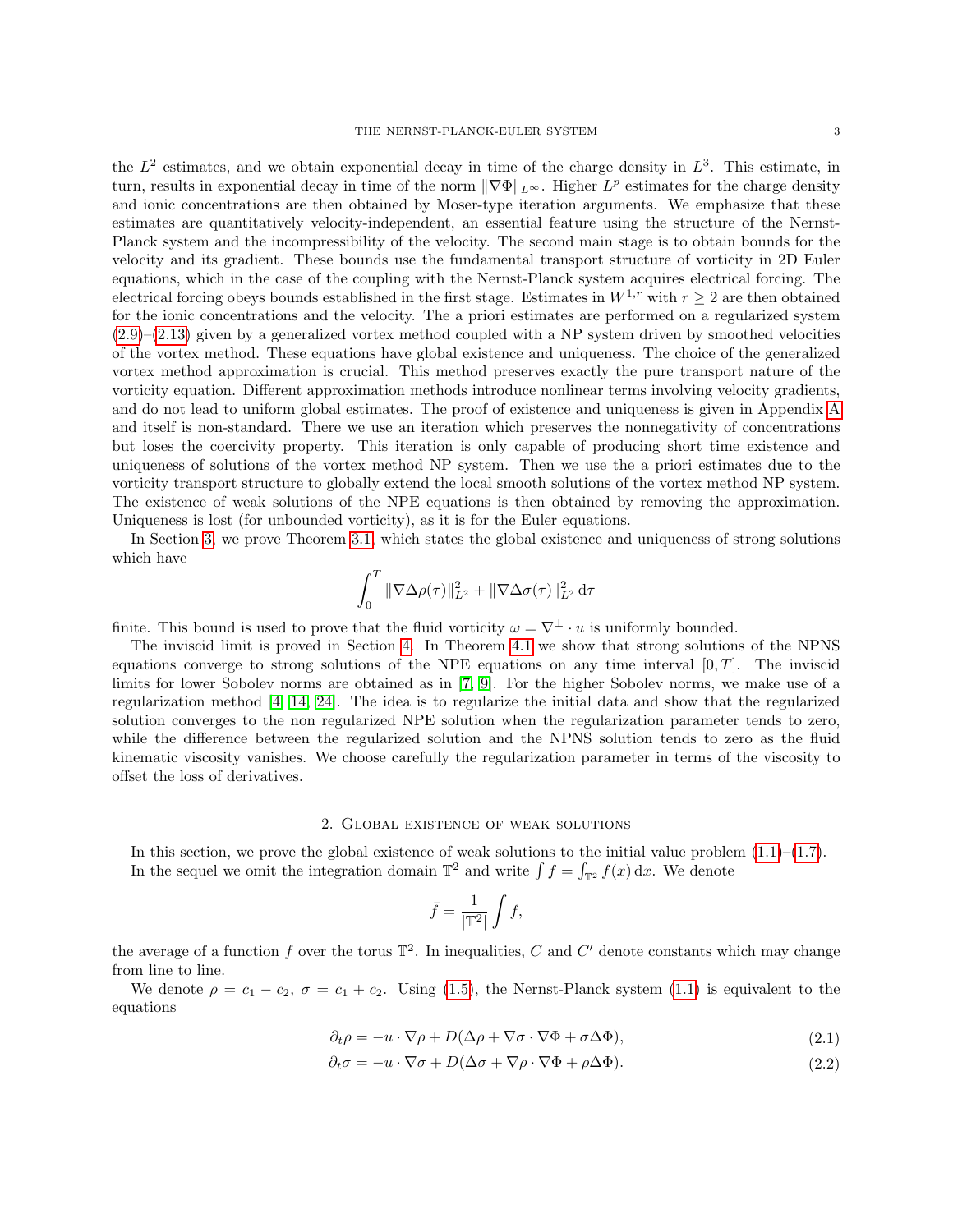We have from [\(1.2\)](#page-0-3) that

<span id="page-3-6"></span><span id="page-3-4"></span><span id="page-3-1"></span><span id="page-3-0"></span>
$$
-\varepsilon \Delta \Phi = \rho,\tag{2.3}
$$

and from  $(1.4)$ – $(1.5)$  that

$$
\partial_t u + u \cdot \nabla u + \nabla p = -(k_B T_K) \rho \nabla \Phi,
$$
\n(2.4)

$$
\nabla \cdot u = 0. \tag{2.5}
$$

The system  $(2.1)$ – $(2.5)$  has initial data from  $(1.6)$ – $(1.7)$ ,

$$
\rho(\cdot,0) = \rho(0) = c_1(0) - c_2(0), \n\sigma(\cdot,0) = \sigma(0) = c_1(0) + c_2(0), \nu(\cdot,0) = u_0,
$$
\n(2.6)

and

$$
c_1 = \frac{\sigma + \rho}{2}
$$
 and  $c_2 = \frac{\sigma - \rho}{2}$ 

solve the original Nernst-Planck-Euler system  $(1.1)$ – $(1.5)$ .

The main theorem of this section is as follows.

<span id="page-3-5"></span>**Theorem 2.1.** Let  $r \geq 2$ . Let  $c_1(0), c_2(0) \in W^{1,r}(\mathbb{T}^2)$  be nonnegative functions satisfying [\(1.8\)](#page-1-0), and  $u_0 \in W^{1,r}(\mathbb{T}^2)$  be divergence free. Then for any  $T > 0$ , there exist  $c_1(x,t) \geq 0$ ,  $c_2(x,t) \geq 0$  and  $u(x,t)$ divergence free, such that  $c_1 - c_2 = \rho$  and  $c_1 + c_2 = \sigma$  obey  $\rho, \sigma \in L^{\infty}([0, T]; W^{1, r}(\mathbb{T}^2)) \cap L^2(0, T; H^2(\mathbb{T}^2)),$  $u(x,t)$  obeys  $u \in L^{\infty}([0,T];W^{1,r}(\mathbb{T}^2))$ , and  $(\rho,\sigma,u)$  solve the initial value problem  $(2.1)$ - $(2.6)$  in the sense of distributions. The charge density  $\rho$  and total concentration  $\sigma$  satisfy the following bounds

$$
(i) \quad \|\rho(t)\|_{L^p} + \|\sigma(t) - \bar{\sigma}\|_{L^p} \le Ce^{-C't}, \qquad \forall p \ge 2,
$$
\n
$$
(ii) \quad \|\nabla \Phi(t)\|_{L^\infty} \le Ce^{-C't},
$$
\n
$$
(iii) \quad \|\nabla \rho(t)\|_{L^r} + \|\nabla \sigma(t)\|_{L^r} \le Ce^{Ct},
$$
\n
$$
(iv) \quad \|\nabla \rho(t)\|_{L^2}^2 + \|\nabla \sigma(t)\|_{L^2}^2 + \int_0^t \|\Delta \rho(\tau)\|_{L^2}^2 + \|\Delta \sigma(\tau)\|_{L^2}^2 \, d\tau \le C,
$$
\n
$$
(2.7)
$$

with constants  $C, C' > 0$  depending on D,  $\varepsilon$ , p, r, and the initial data  $\|\rho(0)\|_{W^{1,r}}$ ,  $\|\sigma(0)\|_{W^{1,r}}$ , and  $\|u_0\|_{W^{1,r}}$ . Moreover, the fluid velocity satisfies the bound

<span id="page-3-2"></span>
$$
||u(t)||_{W^{1,r}} \le ||u_0||_{W^{1,r}} + Ce^{C''t}, \tag{2.8}
$$

where  $C'' \in \mathbb{R}$  is a constant depending on  $\|\rho(0)\|_{W^{1,r}}$ ,  $\|\sigma(0)\|_{W^{1,r}}$ , and  $\|u_0\|_{W^{1,r}}$ .

The strategy of proof consists in proving global existence *and uniqueness* of solutions of an approximate system. This system preserves positivity of the concentrations and has uniformly the a priori bounds listed above in [\(2.7\)](#page-3-2), [\(2.8\)](#page-3-3). The weak solutions are obtained by removing the approximation.

In the approximation we regularize the velocity field u. Let  $J_{\ell}$  be convolution with a nonnegative mollifier with scale  $\ell > 0$  and denote

<span id="page-3-3"></span>
$$
[u]_{\ell}=J_{\ell}\ast u.
$$

We denote by  $M^*$  the transpose of the matrix M. In particular,  $(\nabla[u]_l)^*$  is the transpose of the regularized matrix  $\nabla[u]_{\ell}$ .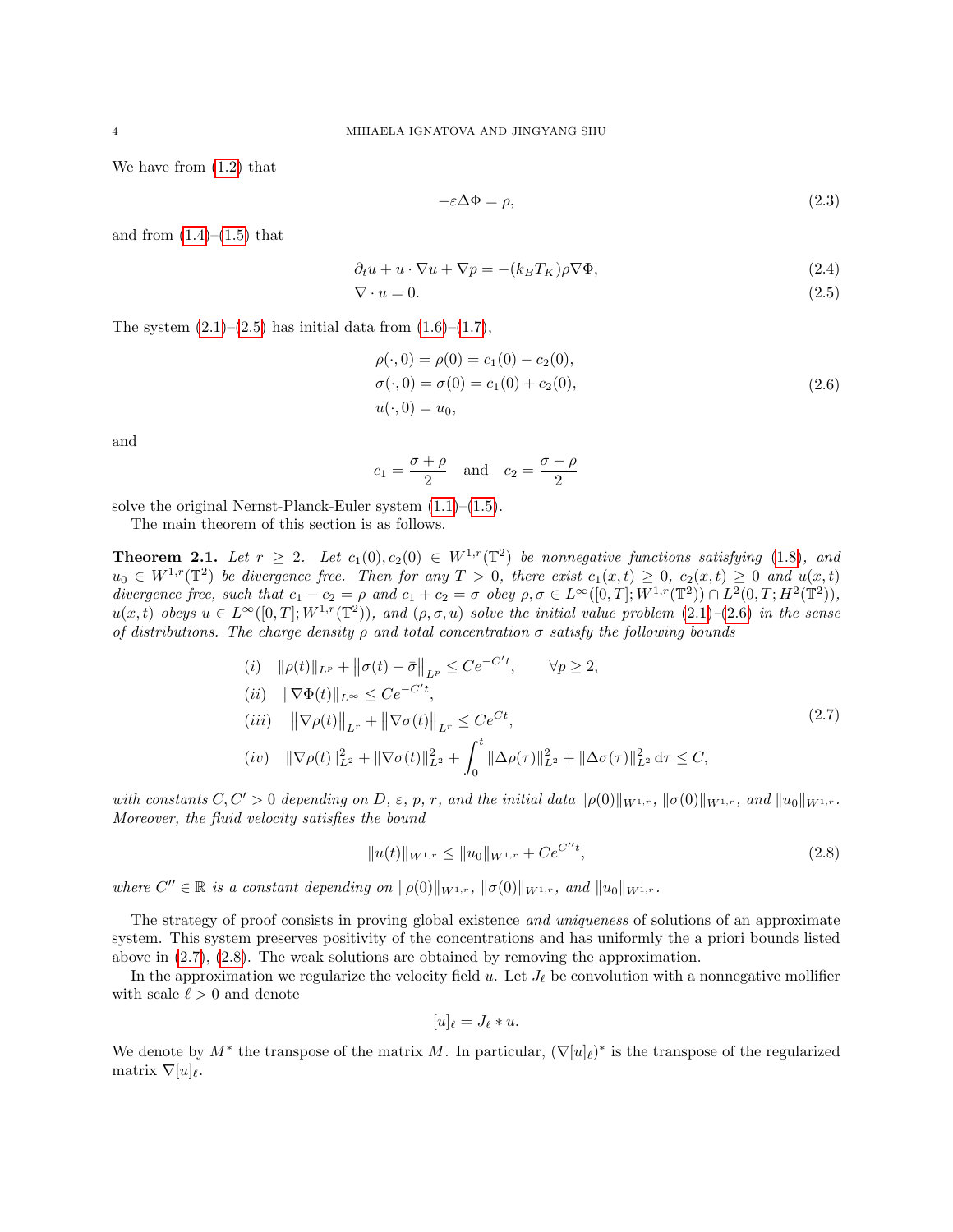The approximation then consists of the full Nernst-Planck system with regularized velocity coupled with a vortex method approximation of the incompressible Euler equation

$$
\partial_t \rho^\ell = -[u]_\ell \cdot \nabla \rho^\ell + D(\Delta \rho^\ell + \nabla \sigma^\ell \cdot \nabla \Phi^\ell + \sigma^\ell \Delta \Phi^\ell),\tag{2.9}
$$

$$
\partial_t \sigma^\ell = -[u]_\ell \cdot \nabla \sigma^\ell + D(\Delta \sigma^\ell + \nabla \rho^\ell \cdot \nabla \Phi^\ell + \rho^\ell \Delta \Phi^\ell),\tag{2.10}
$$

$$
-\varepsilon \Delta \Phi^{\ell} = \rho^{\ell},\tag{2.11}
$$

$$
\partial_t u^{\ell} + [u]_{\ell} \cdot \nabla u^{\ell} + (\nabla [u]_{\ell})^* u^{\ell} + \nabla p^{\ell} = -(k_B T_K) \rho^{\ell} \nabla \Phi^{\ell},\tag{2.12}
$$

$$
\nabla \cdot u^{\ell} = 0,\tag{2.13}
$$

with initial conditions

<span id="page-4-8"></span><span id="page-4-4"></span><span id="page-4-3"></span><span id="page-4-2"></span><span id="page-4-1"></span><span id="page-4-0"></span>
$$
\rho^{\ell}(\cdot,0) = \rho(0) \in W^{1,r}(\mathbb{T}^2), \n\sigma^{\ell}(\cdot,0) = \sigma(0) \in W^{1,r}(\mathbb{T}^2), \nu^{\ell}(\cdot,0) = u_0 \in W^{1,r}(\mathbb{T}^2) \text{ and } \text{div } u_0 = 0.
$$
\n(2.14)

The system  $(2.9)$ – $(2.11)$  preserves the positivity  $c_i^{\ell} \geq 0$ , its solutions exist globally, are unique and obey the a priori estimates  $(2.7)$ ,  $(2.8)$ . The existence and uniqueness of solutions of  $(2.9)$ – $(2.14)$  is proved in Appendix [A.](#page-30-0) The proof uses a local existence via an iterative scheme, the a priori bounds [\(2.7\)](#page-3-2), [\(2.8\)](#page-3-3), and a unique extension result to show global existence. Below we prove the uniform in  $\ell$  a priori bounds.

<span id="page-4-9"></span>**Theorem 2.2.** Let  $\ell > 0$ . Let  $r \ge 2$ ,  $p \ge 2$ ,  $T > 0$ . The system  $(2.9)$ – $(2.13)$  with initial data  $(2.14)$  has unique solutions  $(\rho^{\ell}, \sigma^{\ell}, u^{\ell}) \in L^{\infty}([0,T]; W^{1,r}(\mathbb{T}^2)) \times L^{\infty}([0,T]; W^{1,r}(\mathbb{T}^2)) \times L^{\infty}([0,T]; W^{1,r}(\mathbb{T}^2))$  which obey  $(2.7)$ – $(2.8)$  with constants independent of  $\ell$ .

*Proof.* We show here the a priori estimates on solutions using the nonnegativity of  $c_i^{\ell}$ . For simplicity of notation we drop the  $\ell$  superscript and write  $[u]$  for the approximation of velocity. We consider first estimates in which the velocity  $u$  does not participate in a quantitative fashion.

Elliptic estimates. From the Poisson equation [\(2.11\)](#page-4-2), by elliptic regularity and the Sobolev embedding  $W^{2,3} \hookrightarrow L^{\infty}$ , we obtain that

<span id="page-4-7"></span><span id="page-4-6"></span><span id="page-4-5"></span>
$$
\|\nabla\Phi\|_{L^{\infty}} \le M_1 \|\rho\|_{L^3},\tag{2.15}
$$

where  $M_1 > 0$  is a constant depending only on  $\varepsilon$ .

 $L^p$ **-bounds on ionic concentrations.** Because of the embedding  $H^1 \hookrightarrow L^p$ , the initial concentrations are in  $L^p$  for any  $1 \leq p < \infty$ . We observe that  $(2.10)$  is equivalent to

$$
\partial_t(\sigma - \bar{\sigma}) = -[u] \cdot \nabla(\sigma - \bar{\sigma}) + D(\Delta(\sigma - \bar{\sigma}) + \nabla\rho \cdot \nabla\Phi + \rho\Delta\Phi). \tag{2.16}
$$

Note that the average  $\bar{\sigma} \ge 0$  since  $c_1, c_2 \ge 0$  and  $\bar{\sigma}$  is conserved in time due to [\(2.10\)](#page-4-4). Let  $p \ge 2$ . We multiply [\(2.9\)](#page-4-0) by  $\frac{1}{p-1}\rho|\rho|^{p-2}$  and [\(2.10\)](#page-4-4) by  $\frac{1}{p-1}(\sigma-\bar{\sigma})|\sigma-\bar{\sigma}|^{p-2}$ , and then integrate by parts,

$$
\frac{1}{p(p-1)}\frac{\mathrm{d}}{\mathrm{d}t}\|\rho\|_{L^p}^p = -D\int |\rho|^{p-2}|\nabla \rho|^2 - D\int |\rho|^{p-2}(\sigma - \bar{\sigma})\nabla \rho \cdot \nabla \Phi - D\int |\rho|^{p-2} \bar{\sigma}\nabla \rho \cdot \nabla \Phi,\tag{2.17}
$$

$$
\frac{1}{p(p-1)}\frac{\mathrm{d}}{\mathrm{d}t}\|\sigma-\bar{\sigma}\|_{L^p}^p = -D\int |\sigma-\bar{\sigma}|^{p-2}|\nabla(\sigma-\bar{\sigma})|^2 - D\int |\sigma-\bar{\sigma}|^{p-2}\rho\nabla(\sigma-\bar{\sigma})\cdot\nabla\Phi. \tag{2.18}
$$

Taking  $p = 2$ , summing  $(2.17)$  and  $(2.18)$ , and using  $(2.3)$ , we obtain

$$
\frac{1}{2}\frac{\mathrm{d}}{\mathrm{d}t}\left(\|\rho\|_{L^2}^2 + \|\sigma - \bar{\sigma}\|_{L^2}^2\right) + D\left(\|\nabla \rho\|_{L^2}^2 + \|\nabla(\sigma - \bar{\sigma})\|_{L^2}^2\right) + \frac{D}{\varepsilon}\int \sigma \rho^2 = 0. \tag{2.19}
$$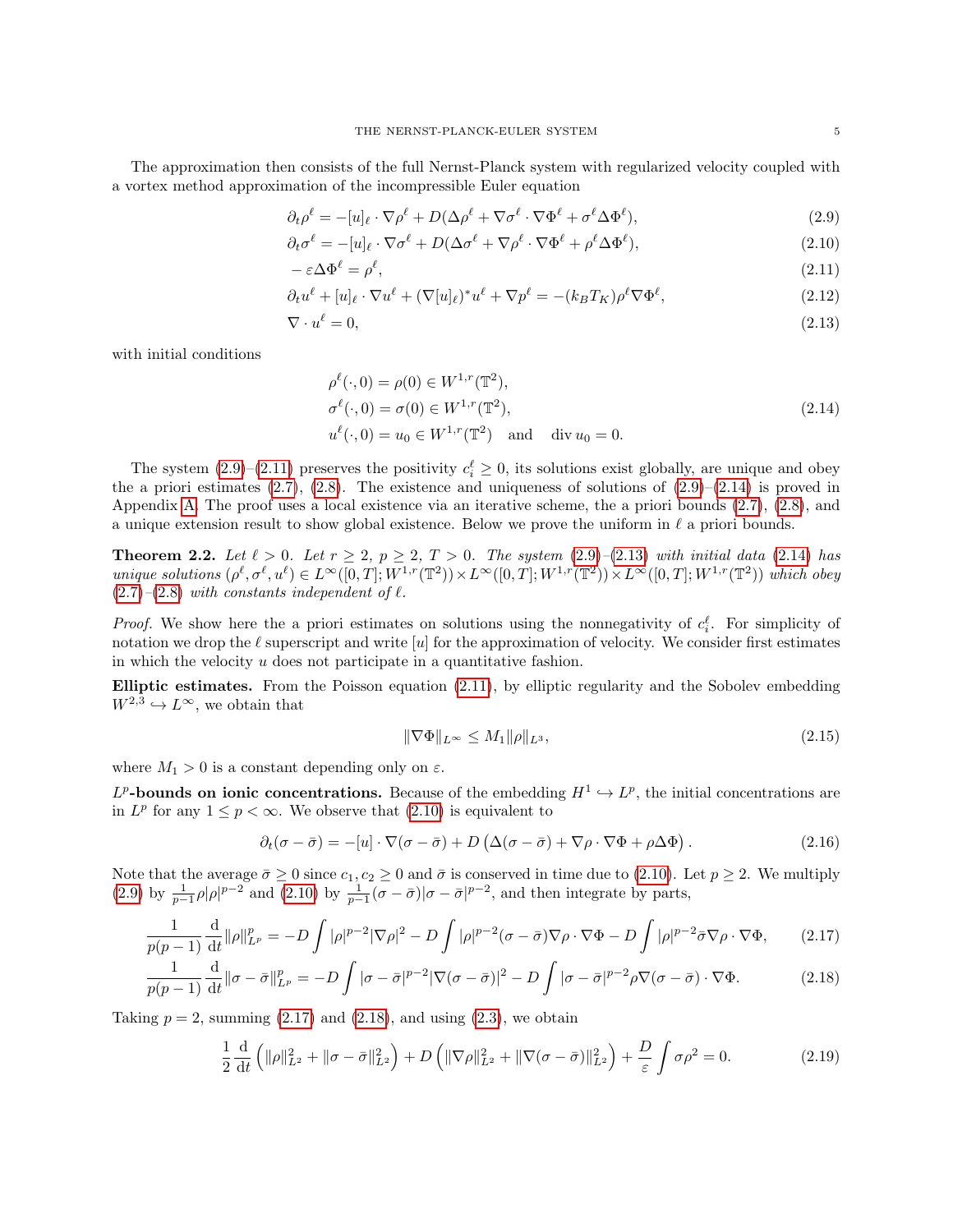Recall that the ionic concentrations  $c_1, c_2 \ge 0$ , so that  $\sigma = c_1 + c_2 \ge 0$ , and thus, the last term on the left hand side is nonnegative. Furthermore, since  $|\rho| = |c_1 - c_2| \le c_1 + c_2 = \sigma$ , we have that

$$
\frac{1}{2}\frac{\mathrm{d}}{\mathrm{d}t}\left(\|\rho\|_{L^2}^2 + \|\sigma - \bar{\sigma}\|_{L^2}^2\right) + D\left(\|\nabla\rho\|_{L^2}^2 + \|\nabla(\sigma - \bar{\sigma})\|_{L^2}^2\right) + \frac{D}{\varepsilon}\|\rho\|_{L^3}^3 \le 0. \tag{2.20}
$$

Let  $C_P$  denote the Poincaré constant in

$$
\left\|f - \bar{f}\right\|_{L^2} \le C_P \|\nabla f\|_{L^2},
$$

then by the Poincaré inequality and Grönwall's inequality, we deduce the following exponential pointwise decay

$$
\|\rho(t)\|_{L^2}^2 + \|\sigma(t) - \bar{\sigma}\|_{L^2}^2 \le \left(\|\rho(0)\|_{L^2}^2 + \|\sigma(0) - \bar{\sigma}\|_{L^2}^2\right) e^{-\frac{2D}{C_P^2}t},\tag{2.21}
$$

<span id="page-5-5"></span><span id="page-5-4"></span><span id="page-5-3"></span><span id="page-5-2"></span><span id="page-5-1"></span><span id="page-5-0"></span>,

and the bounds

$$
2D\int_0^t \|\nabla \rho(\tau)\|_{L^2}^2 + \|\nabla \sigma(\tau)\|_{L^2}^2 d\tau + \frac{2D}{\varepsilon} \int_0^t \|\rho(\tau)\|_{L^3}^3 d\tau \le \|\rho(0)\|_{L^2}^2 + \|\sigma(0) - \bar{\sigma}\|_{L^2}^2. \tag{2.22}
$$

Now we use these bounds to obtain  $L^p$  estimates. From  $(2.17)$  and  $(2.3)$  we have

$$
\frac{1}{p(p-1)}\frac{\mathrm{d}}{\mathrm{d}t}\|\rho\|_{L^p}^p = -D\int |\rho|^{p-2}|\nabla \rho|^2 - D\int |\rho|^{p-2}(\sigma-\bar{\sigma})\nabla \rho \cdot \nabla \Phi - \frac{D\bar{\sigma}}{(p-1)\varepsilon}\int |\rho|^p
$$

then by Hölder's inequality and Young's inequality, we obtain

$$
\frac{1}{p}\frac{\mathrm{d}}{\mathrm{d}t}\|\rho\|_{L^p}^p + \frac{D}{\varepsilon}\bar{\sigma}\|\rho\|_{L^p}^p + \frac{D(p-1)}{2}\int |\rho|^{p-2}|\nabla \rho|^2 \leq \frac{D(p-1)}{2}\|\rho\|_{L^p}^{p-2}\|\sigma-\bar{\sigma}\|_{L^p}^2\|\nabla \Phi\|_{L^\infty}^2.
$$

Discarding the third term on the left hand side of above inequality, dividing by  $\|\rho\|_{L^p}^{p-2}$  from both sides, and using the Gagliardo-Nirenberg interpolation inequality, we have that

$$
\frac{\mathrm{d}}{\mathrm{d}t} \|\rho\|_{L^p}^2 + \frac{2D}{\varepsilon} \bar{\sigma} \|\rho\|_{L^p}^2 \le D(p-1) \|\sigma - \bar{\sigma}\|_{L^p}^2 \|\nabla \Phi\|_{L^\infty}^2 \le DM_2(p-1) \|\nabla \sigma\|_{L^2}^{2-\frac{4}{p}} \|\sigma - \bar{\sigma}\|_{L^2}^{\frac{4}{p}} \|\nabla \Phi\|_{L^\infty}^2, \tag{2.23}
$$

where  $M_2 > 0$  is an interpolation constant.

If  $p = 3$ , integrating  $(2.23)$  in time and using  $(2.21)$  and  $(2.15)$  we have

$$
e^{\frac{2D\bar{\sigma}}{\varepsilon}t} \|\rho(t)\|_{L^{3}}^{2} \leq \|\rho(0)\|_{L^{3}}^{2} + \|\sigma(0) - \bar{\sigma}\|_{L^{2}}^{2}\right)^{\frac{2}{3}} \int_{0}^{t} e^{\left(\frac{2D\bar{\sigma}}{\varepsilon} - \frac{4D}{3C_{P}^{2}}\right)\tau} \|\nabla\sigma(\tau)\|_{L^{2}}^{\frac{2}{3}} \|\nabla\Phi(\tau)\|_{L^{\infty}}^{2} d\tau.
$$
 (2.24)

By Hölder's inequality and  $(2.22)$ , we obtain

$$
e^{\frac{2D\bar{\sigma}}{\varepsilon}t} \|\rho(t)\|_{L^{3}}^{2} \leq \|\rho(0)\|_{L^{2}}^{2} + \|\sigma(0) - \bar{\sigma}\|_{L^{2}}^{2}\right)^{\frac{2}{3}} \sup_{\tau \in [0,t]} e^{\frac{\left(2D\bar{\sigma}}{\varepsilon} - \frac{4D}{3C_{P}^{2}}\right)\tau} \left(\int_{0}^{t} \|\nabla\sigma(\tau)\|_{L^{2}}^{2} d\tau\right)^{\frac{1}{3}} \left(\int_{0}^{t} \|\rho(\tau)\|_{L^{3}}^{3} d\tau\right)^{\frac{2}{3}}
$$
  
 
$$
\leq \|\rho(0)\|_{L^{3}}^{2} + \varepsilon^{\frac{2}{3}} M_{1}^{2} M_{2} \left(\|\rho(0)\|_{L^{2}}^{2} + \|\sigma(0) - \bar{\sigma}\|_{L^{2}}^{2}\right)^{2} \max\left\{1, e^{\left(\frac{2D\bar{\sigma}}{\varepsilon} - \frac{4D}{3C_{P}^{2}}\right)t}\right\}.
$$
 (2.25)

Combining [\(2.25\)](#page-5-4) with [\(2.15\)](#page-4-7), we deduce the exponential pointwise decay of  $\|\nabla \Phi(t)\|_{L^{\infty}}$ ,

$$
\|\nabla\Phi(t)\|_{L^{\infty}}^2 \le M_1^2 \|\rho(t)\|_{L^3}^2
$$
  
 
$$
\le M_1^2 \|\rho(0)\|_{L^3}^2 e^{-\frac{2D\bar{\sigma}}{\varepsilon}t} + \varepsilon^{\frac{2}{3}} M_1^4 M_2 \left( \|\rho(0)\|_{L^2}^2 + \|\sigma(0) - \bar{\sigma}\|_{L^2}^2 \right)^2 \max\left\{ e^{-\frac{2D\bar{\sigma}}{\varepsilon}t}, e^{-\frac{4D}{3C_P^2}t} \right\}. \tag{2.26}
$$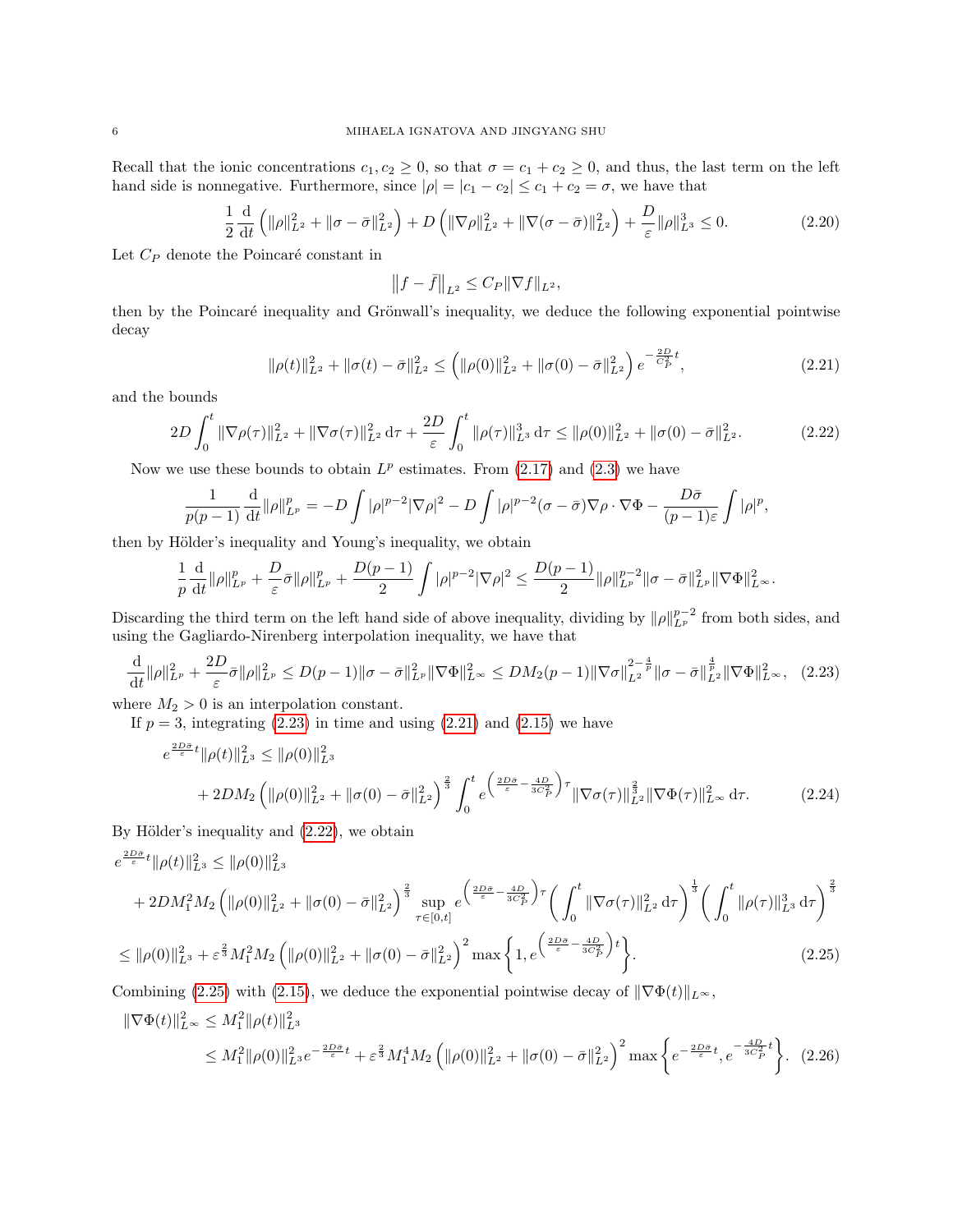Next we use [\(2.26\)](#page-5-5) back in [\(2.23\)](#page-5-1). By similar arguments as in [\(2.25\)](#page-5-4), we obtain pointwise decay estimates for  $\|\rho\|_{L^p}$ ,  $\overline{a}$  $\mathbf{A}$ 

$$
\|\rho(t)\|_{L^p}^2 \le \|\rho(0)\|_{L^p}^2 e^{-\frac{2D\bar{\sigma}}{\varepsilon}t} + Ce^{-\frac{2D\bar{\sigma}}{\varepsilon}t} \left(\int_0^t \|\nabla\sigma(\tau)\|_{L^2}^2 d\tau\right)^{1-\frac{2}{p}} \left(\int_0^t \max\left\{e^{-\frac{2D}{C_P^2}p\tau}, e^{\left(\frac{D\bar{\sigma}}{\varepsilon}-\frac{4D}{3C_P^2}\right)p\tau}\right\} d\tau\right)^{\frac{2}{p}}
$$
  

$$
\le \|\rho(0)\|_{L^p}^2 e^{-\frac{2D\bar{\sigma}}{\varepsilon}t} + C \max\left\{e^{-\frac{2D\bar{\sigma}}{\varepsilon}t}, e^{-\frac{8D}{3C_P^2}t}\right\},
$$
(2.27)

for any  $p \ge 2$ , uniformly in time t. Here, the constant  $C > 0$  changing from line to line depends on  $\|\rho(0)\|_{L^3}$ ,  $\|\sigma(0) - \bar{\sigma}\|_{L^2}, D, \varepsilon, \text{ and } p.$ 

We now implement a Moser-type iteration argument (see e.g. [\[5,](#page-34-0) [6,](#page-34-3) [12\]](#page-35-9)) to obtain pointwise decays of  $\|\sigma - \bar{\sigma}\|_{L^p}$  for  $p > 2$ . By [\(2.18\)](#page-4-6), we have

$$
\frac{1}{p}\frac{d}{dt}\left\||\sigma-\bar{\sigma}|^{\frac{p}{2}}\right\|_{L^2}^2 + D(p-1)\int |\sigma-\bar{\sigma}|^{p-2}|\nabla(\sigma-\bar{\sigma})|^2 = -D(p-1)\int |\sigma-\bar{\sigma}|^{p-2}\rho\nabla(\sigma-\bar{\sigma})\cdot\nabla\Phi.
$$

We use the bounds

<span id="page-6-0"></span>
$$
D(p-1)\int |\sigma - \bar{\sigma}|^{p-2} |\nabla(\sigma - \bar{\sigma})|^2 = \frac{4D(p-1)}{p^2} \int |\nabla |\sigma - \bar{\sigma}|^{\frac{p}{2}}|^2 \ge \frac{2D}{p} \int |\nabla |\sigma - \bar{\sigma}|^{\frac{p}{2}}|^2
$$

and

$$
D(p-1)\int |\sigma-\bar{\sigma}|^{p-2}\rho \nabla(\sigma-\bar{\sigma})\cdot \nabla \Phi \leq 2D\|\rho\|_{L^p} \|\nabla \Phi\|_{L^\infty} \left\||\sigma-\bar{\sigma}|^{\frac{p}{2}}\right\|_{L^2}^{\frac{p-2}{p}} \left\|\nabla |\sigma-\bar{\sigma}|^{\frac{p}{2}}\right\|_{L^2}
$$

to deduce

$$
\frac{\mathrm{d}}{\mathrm{d}t} \left\| |\sigma - \bar{\sigma}|^{\frac{p}{2}} \right\|_{L^2}^2 + 2D \left\| \nabla |\sigma - \bar{\sigma}|^{\frac{p}{2}} \right\|_{L^2}^2 \le 2Dp \|\rho\|_{L^p} \|\nabla \Phi\|_{L^\infty} \left\| |\sigma - \bar{\sigma}|^{\frac{p}{2}} \right\|_{L^2}^{\frac{p-2}{p}} \left\| \nabla |\sigma - \bar{\sigma}|^{\frac{p}{2}} \right\|_{L^2}.
$$

By Young's inequality

$$
\frac{\mathrm{d}}{\mathrm{d}t} \left\| |\sigma - \bar{\sigma}|^{\frac{p}{2}} \right\|_{L^2}^2 + D \left\| \nabla |\sigma - \bar{\sigma}|^{\frac{p}{2}} \right\|_{L^2}^2 \le D p^2 \| \rho \|_{L^p}^2 \| \nabla \Phi \|_{L^\infty}^2 \left\| |\sigma - \bar{\sigma}|^{\frac{p}{2}} \right\|_{L^2}^{2 - \frac{4}{p}}.
$$
\n(2.28)

The Gagliardo-Nirenberg interpolation inequality and Young's inequality imply that

<span id="page-6-4"></span><span id="page-6-3"></span><span id="page-6-1"></span>
$$
\left\| |\sigma - \bar{\sigma}|^{\frac{p}{2}} \right\|_{L^2}^2 \le M_3 \left[ \left\| \nabla |\sigma - \bar{\sigma}|^{\frac{p}{2}} \right\|_{L^2} + \left\| |\sigma - \bar{\sigma}|^{\frac{p}{2}} \right\|_{L^1} \right] \left\| |\sigma - \bar{\sigma}|^{\frac{p}{2}} \right\|_{L^1}
$$
  

$$
\le \delta \left\| \nabla |\sigma - \bar{\sigma}|^{\frac{p}{2}} \right\|_{L^2}^2 + \frac{M_3^2 + 4M_3 \delta}{4 \delta} \left\| |\sigma - \bar{\sigma}|^{\frac{p}{2}} \right\|_{L^1}^2,
$$
 (2.29)

where  $M_3 > 0$  is the constant from the interpolation inequality and  $\delta$  is given by

$$
\delta = \left[ p^2 \left( \|\rho(0)\|_{L^p}^2 + C(p-1) \right) \left( M_1^2 \|\rho(0)\|_{L^3}^3 + \varepsilon^{\frac{2}{3}} M_1^2 M_2 (\|\rho(0)\|_{L^2}^2 + \|\sigma(0) - \bar{\sigma}\|_{L^2}^2)^2 \right) + 1 \right]^{-1}.
$$
 (2.30)

Here, C is the same as in [\(2.27\)](#page-6-0),  $M_1$  and  $M_2$  are the same as in [\(2.26\)](#page-5-5). We note that  $\delta < 1$ .

Multiplying [\(2.29\)](#page-6-1) by  $\frac{D}{\delta}$ , we get

<span id="page-6-5"></span><span id="page-6-2"></span>
$$
D\left\|\nabla|\sigma-\bar{\sigma}\right\|_{L^2}^2 \ge \frac{D}{\delta}\left\||\sigma-\bar{\sigma}\right\|_{L^2}^2 - \frac{D(M_3^2+4M_3\delta)}{4\delta^2}\left\||\sigma-\bar{\sigma}\right\|_{L^1}^2. \tag{2.31}
$$

Thus, using  $(2.31)$  in  $(2.28)$  yields

$$
\frac{\mathrm{d}}{\mathrm{d}t} \left\| |\sigma - \bar{\sigma}|^{\frac{p}{2}} \right\|_{L^{2}}^{2} + \frac{D}{\delta} \left\| |\sigma - \bar{\sigma}|^{\frac{p}{2}} \right\|_{L^{2}}^{2} \n\leq Dp^{2} \|\rho\|_{L^{p}}^{2} \|\nabla \Phi\|_{L^{\infty}}^{2} \left\| |\sigma - \bar{\sigma}|^{\frac{p}{2}} \right\|_{L^{2}}^{2 - \frac{4}{p}} + \frac{D(M_{3}^{2} + 4)}{4} \left\| |\sigma - \bar{\sigma}|^{\frac{p}{2}} \right\|_{L^{1}}^{2} \n\leq Dp^{2} \|\rho\|_{L^{p}}^{2} \|\nabla \Phi\|_{L^{\infty}}^{2} + Dp^{2} \|\rho\|_{L^{p}}^{2} \|\nabla \Phi\|_{L^{\infty}}^{2} \left\| |\sigma - \bar{\sigma}|^{\frac{p}{2}} \right\|_{L^{2}}^{2} + \frac{D(M_{3}^{2} + 4M_{3}\delta)}{4\delta^{2}} \left\| |\sigma - \bar{\sigma}|^{\frac{p}{2}} \right\|_{L^{1}}^{2}, \tag{2.32}
$$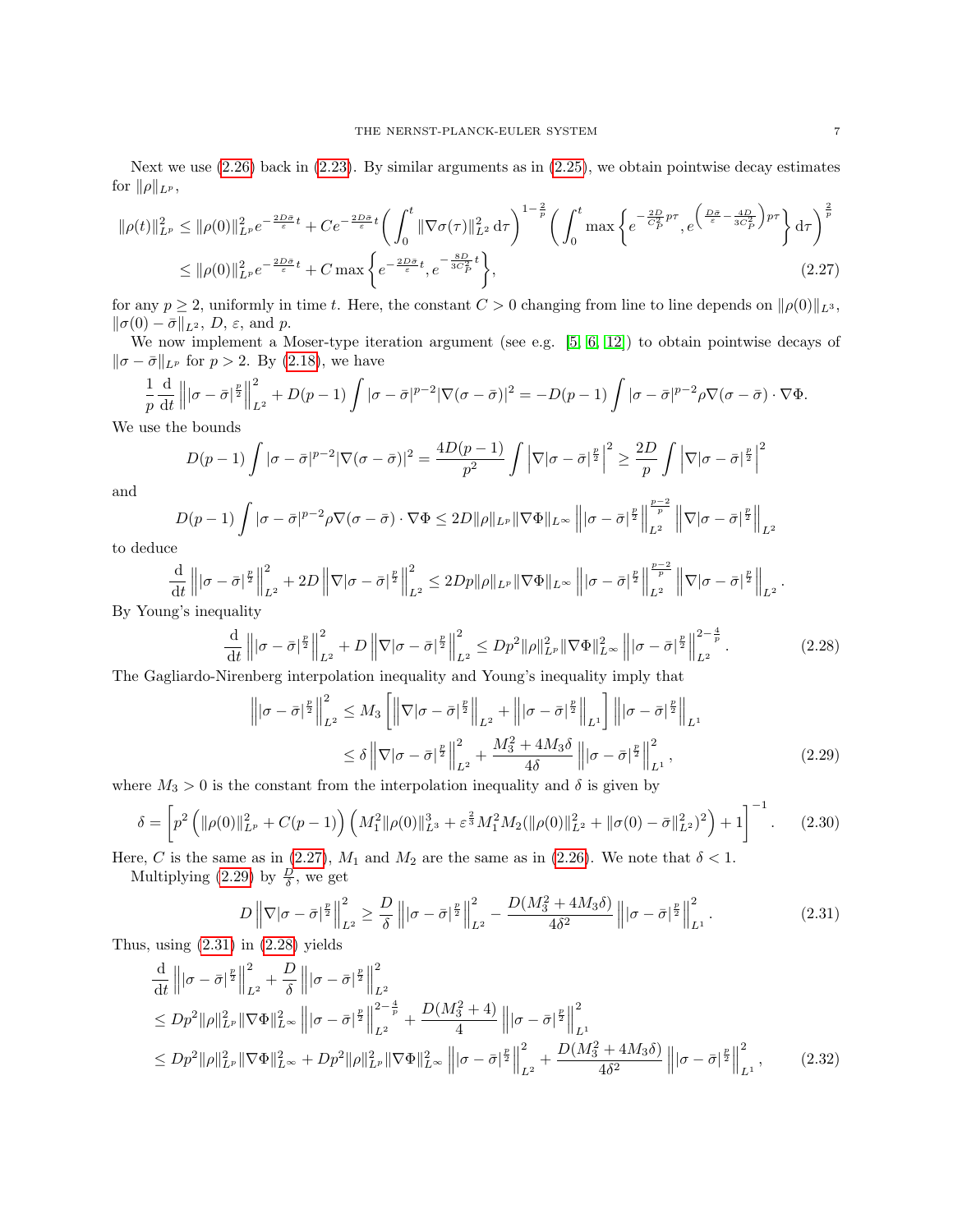where the last inequality follows from Young's inequality because  $2 - \frac{4}{p} < 2$ . The choice of  $\delta$  in [\(2.30\)](#page-6-4) guarantees that the second term in the last line can be bounded as follows

$$
Dp^{2} \|\rho\|_{L^{p}}^{2} \|\nabla \Phi\|_{L^{\infty}}^{2} \left\| |\sigma - \bar{\sigma}|^{\frac{p}{2}} \right\|_{L^{2}}^{2}
$$
  
\n
$$
\leq Dp^{2} \left( \|\rho(0)\|_{L^{p}}^{2} + M_{0}(p-1) \right) \left( M_{1}^{2} \|\rho(0)\|_{L^{3}}^{3} + \varepsilon^{\frac{2}{3}} M_{1}^{2} M_{2} (\|\rho(0)\|_{L^{2}}^{2} + \|\sigma(0) - \bar{\sigma}\|_{L^{2}}^{2})^{2} \right) \left\| |\sigma - \bar{\sigma}|^{\frac{p}{2}} \right\|_{L^{2}}^{2}
$$
  
\n
$$
= \left( \frac{D}{\delta} - D \right) \left\| |\sigma - \bar{\sigma}|^{\frac{p}{2}} \right\|_{L^{2}}^{2},
$$
\n(2.33)

where we used the estimates  $(2.26)$  and  $(2.27)$  and we bounded the exponential decay by 1. Therefore,  $(2.33)$ can be absorbed by the second term in the first line of [\(2.32\)](#page-6-5), which results in

$$
\frac{\mathrm{d}}{\mathrm{d}t} \left\|\sigma - \bar{\sigma}\right\|_{L^p}^p + D \left\|\sigma - \bar{\sigma}\right\|_{L^p}^p \le D p^2 \|\rho\|_{L^p}^2 \|\nabla \Phi\|_{L^\infty}^2 + \frac{D(M_3^2 + 4M_3\delta)}{4\delta^2} \left\|\sigma - \bar{\sigma}\right\|_{L^{\frac{p}{2}}}^p.
$$

Applying Grönwall's inequality then leads to

<span id="page-7-0"></span>
$$
\|\sigma(t) - \bar{\sigma}\|_{L^{p}}^{p} \le e^{-Dt} \Bigg[ \|\sigma(0) - \bar{\sigma}\|_{L^{p}}^{p} + Dp^{2} \int_{0}^{t} e^{D\tau} \|\rho(\tau)\|_{L^{p}}^{p} \|\nabla\Phi(\tau)\|_{L^{\infty}}^{p} d\tau + \frac{D(M_{3}^{2} + 4M_{3}\delta)}{4\delta^{2}} \int_{0}^{t} e^{D\tau} \|\sigma(\tau) - \bar{\sigma}\|_{L^{p}}^{p} d\tau \Bigg].
$$
 (2.34)

From  $(2.26)$  and  $(2.27)$  it follows that

$$
e^{-\frac{D}{p}t}\left(Dp^{2}\int_{0}^{t}e^{D\tau}\|\rho(\tau)\|_{L^{p}}^{p}\|\nabla\Phi(\tau)\|_{L^{\infty}}^{p}d\tau\right)^{\frac{1}{p}} \leq Ce^{-\frac{D}{p}t}\left(\int_{0}^{t}e^{D\tau}\max\left\{e^{-\frac{2D\overline{\sigma}}{\varepsilon}p\tau},e^{-\frac{2D}{3C_{P}^{2}}p\tau}\right\}d\tau\right)^{\frac{1}{p}}\leq Ce^{-\frac{D}{p}t}\max\left\{\left(\int_{0}^{t}e^{\left(D-\frac{2D\overline{\sigma}p}{\varepsilon}\right)\tau}d\tau\right)^{\frac{1}{p}},\left(\int_{0}^{t}e^{\left(D-\frac{2Dp}{3C_{P}^{2}}\right)\tau}d\tau\right)^{\frac{1}{p}}\right\}\leq C\max\left\{e^{-\frac{D}{p}t},e^{-\frac{2D\overline{\sigma}}{\varepsilon}t},e^{-\frac{2D}{3C_{P}^{2}}t}\right\},\right
$$

where  $C > 0$  changes from line to line and is a constant depending on  $\|\rho(0)\|_{L^p}$ ,  $\|\sigma(0) - \bar{\sigma}\|_{L^2}$ , D,  $\varepsilon$ , and p.

We estimate the last integral in [\(2.34\)](#page-7-1) by induction. We first recall that  $\|\sigma(t)-\bar{\sigma}\|_{L^2}$  decays exponentially in time (cf. [\(2.21\)](#page-5-2)). Then we assume  $p = 2^{j+1}$  for  $j \in \mathbb{N}$  and deduce that  $\|\sigma(t)-\bar{\sigma}\|_{L^{2j+1}}$  decays exponentially from the inductive assumption that  $\|\sigma(t)-\bar{\sigma}\|_{L^{2j}}$  decays exponentially. In fact, for each fixed  $j \in \mathbb{N}$ ,  $p = 2^{j+1}$ ,

<span id="page-7-1"></span>
$$
\left(\frac{D(M_3^2+4M_3\delta)}{\delta^2}\right)^{\frac{1}{p}}
$$

is some finite positive constant that depends on  $p$ . Thus, since the integrand of the following integral grows slower than  $e^{Dp\tau}$ , we have that

$$
e^{-\frac{D}{p}t} \bigg( \int_0^t e^{D\tau} \|\sigma(\tau) - \bar{\sigma}\|_{L^{\frac{p}{2}}}^p \, d\tau \bigg)^{\frac{1}{p}} \leq Ce^{-C't},
$$

for some  $C, C' > 0$ . Therefore, using this information, we deduce from [\(2.34\)](#page-7-1) that  $\|\sigma(t) - \bar{\sigma}\|_{L^p}$  decays exponentially for each fixed  $p \geq 2$  of the form  $p = 2^j$   $(j \in \mathbb{N})$ . Then by interpolation, we obtain that  $\|\sigma(t) - \bar{\sigma}\|_{L^p}$  decays exponentially for all  $p \geq 2$ ,

<span id="page-7-2"></span>
$$
\left\|\sigma(t) - \bar{\sigma}\right\|_{L^p} \le Ce^{-C't},\tag{2.35}
$$

for some constants  $C, C' > 0$  depending on  $\|\rho(0)\|_{L^3 \cap L^p}$ ,  $\|\sigma(0)-\bar{\sigma}\|_{L^p}$ , D,  $\varepsilon$ , and p. This concludes the proof of inequalities  $(i)$  and  $(ii)$  of  $(2.7)$ .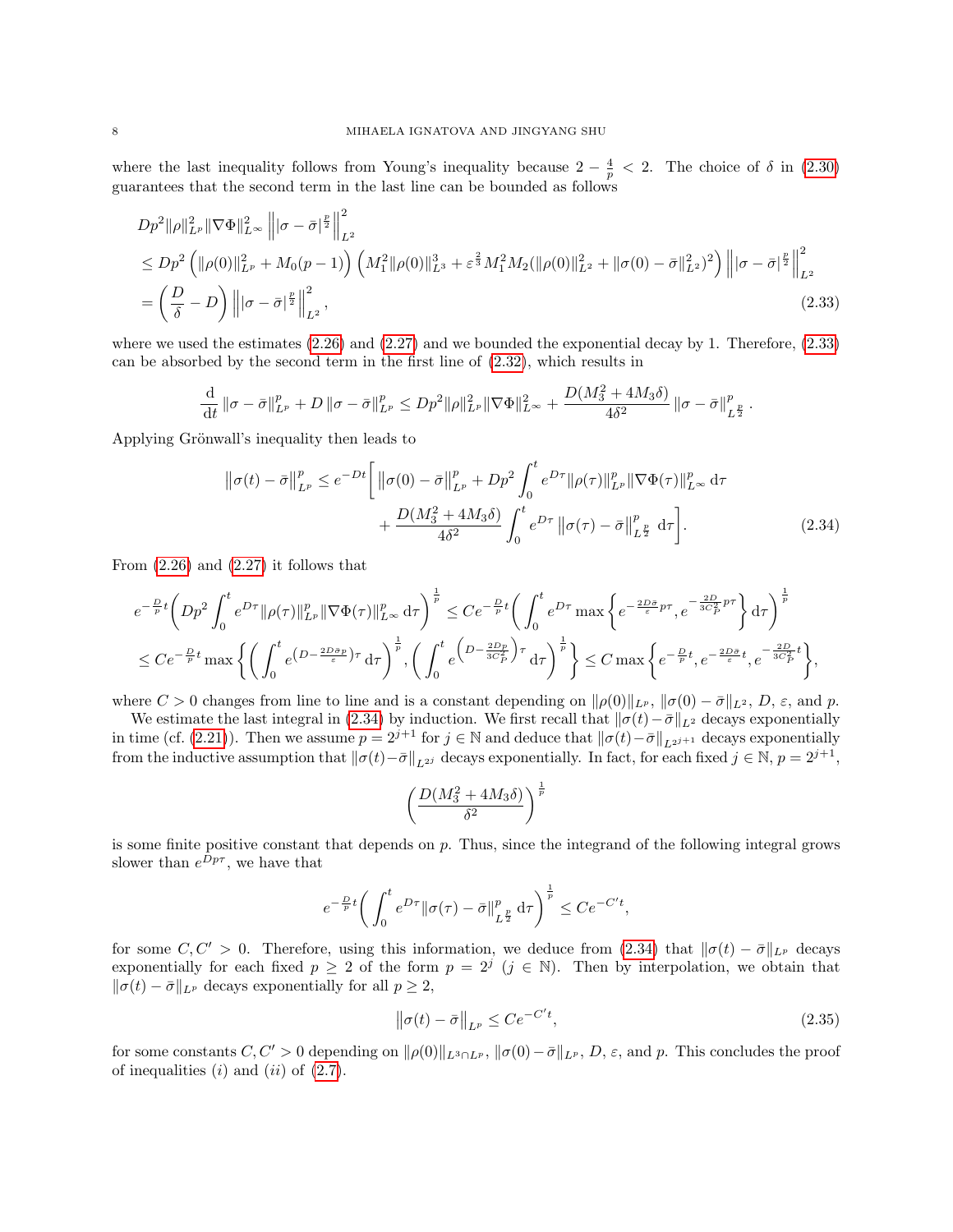L<sup>2</sup>-bounds on fluid vorticity. We take the curl of [\(2.12\)](#page-4-8). We denote  $\omega = \nabla^{\perp} \cdot u$  with  $\nabla^{\perp} = (-\partial_y, \partial_x)$ . The vortex approximation respects exactly the vorticity equation. The vorticity equation is

$$
\partial_t \omega + [u] \cdot \nabla \omega = -(k_B T_K) \nabla^{\perp} \rho \cdot \nabla \Phi \tag{2.36}
$$

$$
u = \nabla^{\perp} \Delta^{-1} \omega. \tag{2.37}
$$

It is well-known [\[23\]](#page-35-18) that

<span id="page-8-4"></span><span id="page-8-3"></span><span id="page-8-0"></span>
$$
\|\nabla u\|_{L^r}\leq C\|\omega\|_{L^r}
$$

for  $1 \leq r < \infty$ .

Now we turn to the a priori estimates for the vorticity equation [\(2.36\)](#page-8-0). Let  $r \ge 2$ . We multiply (2.36) by  $r\omega|\omega|^{r-2}$ , integrate by parts, and use Hölder's inequality

<span id="page-8-2"></span>
$$
\begin{aligned} \frac{\mathrm{d}}{\mathrm{d}t}\|\omega\|_{L^r}^r & = -rk_BT_K\int\omega|\omega|^{r-2}\nabla^\perp\rho\cdot\nabla\Phi\\ & \leq C\|\omega\|_{L^r}^{r-1}\|\nabla\rho\|_{L^r}\|\nabla\Phi\|_{L^\infty}, \end{aligned}
$$

By Grönwall's inequality, we deduce

$$
\|\omega(t)\|_{L^r} \le \|\omega(0)\|_{L^r} + C \int_0^t \|\nabla \rho(\tau)\|_{L^r} \|\nabla \Phi(\tau)\|_{L^\infty} d\tau.
$$
 (2.38)

In particular, if  $r = 2$ , using  $(2.22)$  and  $(2.26)$ , we obtain

$$
\|\omega(t)\|_{L^2} \le \|\omega(0)\|_{L^2} + C \bigg(\int_0^t \|\nabla \rho(\tau)\|_{L^2}^2 d\tau\bigg)^{\frac{1}{2}} \bigg(\int_0^t \|\nabla \Phi(\tau)\|_{L^\infty}^2 d\tau\bigg)^{\frac{1}{2}} \le \|\omega(0)\|_{L^2} + C,
$$
\n(2.39)

with C depending on  $\|\rho(0)\|_{L^3}$ ,  $\|\sigma(0) - \bar{\sigma}\|_{L^2}$ ,  $\varepsilon$ , and D.

W<sup>1,r</sup>-bounds on ionic concentrations. We now estimate L<sup>r</sup>-norms of  $\nabla \rho$  and  $\nabla \sigma$ . Taking gradients of  $(2.1)$  and  $(2.2)$ , we have

<span id="page-8-1"></span>
$$
\partial_t \nabla \rho = -(\nabla[u])^* \nabla \rho - [u] \cdot \nabla \nabla \rho + D \nabla (\Delta \rho + \nabla \sigma \cdot \nabla \Phi + \sigma \Delta \Phi),
$$
  
\n
$$
\partial_t \nabla \sigma = -(\nabla[u])^* \nabla \sigma - [u] \cdot \nabla \nabla \sigma + D \nabla (\Delta \sigma + \nabla \rho \cdot \nabla \Phi + \rho \Delta \Phi),
$$
\n(2.40)

At the  $L^2$ -level, we take the scalar product of the two equations in [\(2.40\)](#page-8-1) with  $\nabla \rho$  and  $\nabla \sigma$  respectively, integrate by parts, and use [\(2.3\)](#page-3-4) to get

$$
\frac{1}{2} \frac{\mathrm{d}}{\mathrm{d}t} \left( \|\nabla \rho\|_{L^2}^2 + \|\nabla \sigma\|_{L^2}^2 \right) + D \left( \|\Delta \rho\|_{L^2}^2 + \|\Delta \sigma\|_{L^2}^2 \right) + \frac{D}{\varepsilon} \int \sigma |\nabla \rho|^2
$$
\n
$$
= -\int \nabla \rho \cdot (\nabla[u])^* \nabla \rho - \int \nabla \sigma \cdot (\nabla[u])^* \nabla \sigma - D \int \Delta \rho (\nabla \sigma \cdot \nabla \Phi)
$$
\n
$$
- D \int \Delta \sigma (\nabla \rho \cdot \nabla \Phi) - \frac{D}{\varepsilon} \int \rho \nabla \rho \cdot \nabla \sigma - \frac{2D}{\varepsilon} \int \rho |\nabla \rho|^2.
$$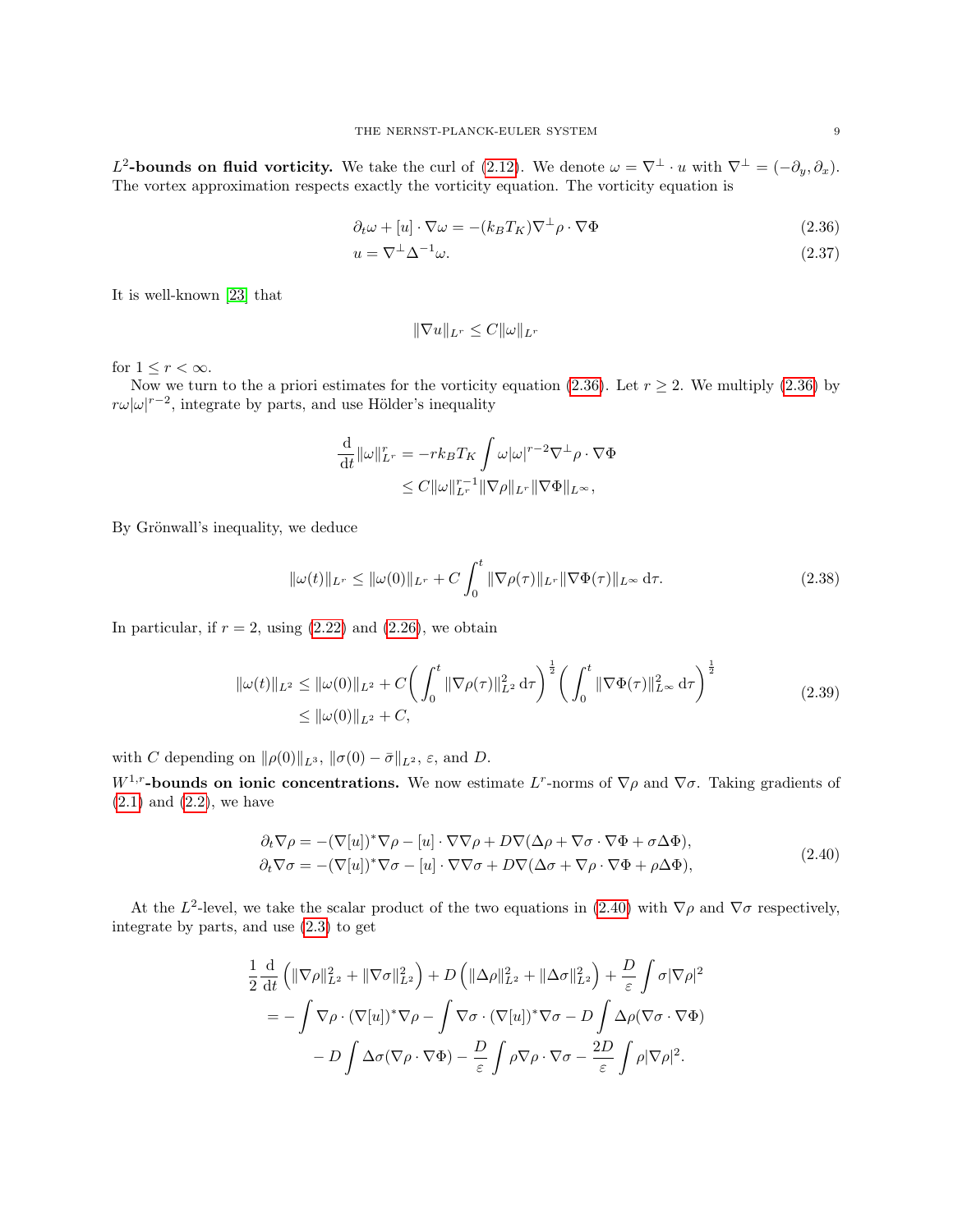Using Hölder's inequalities for  $L^2-L^2-L^\infty$  or  $L^2-L^4-L^4$ , the elliptic estimates, the Gagliardo-Nirenberg interpolation inequality, and Young's inequality, we have

$$
\frac{d}{dt} \left( \|\nabla \rho\|_{L^2}^2 + \|\nabla \sigma\|_{L^2}^2 \right) + \frac{D}{2} \left( \|\Delta \rho\|_{L^2}^2 + \|\Delta \sigma\|_{L^2}^2 \right) \n\leq C \left( \|\nabla u\|_{L^2} + \|\rho\|_{L^2} \right) \left( \|\nabla \rho\|_{L^4}^2 + \|\nabla \sigma\|_{L^4}^2 \right) + C \|\nabla \Phi\|_{L^\infty}^2 \left( \|\nabla \rho\|_{L^2}^2 + \|\nabla \sigma\|_{L^2}^2 \right) \n\leq C \left( \|\nabla u\|_{L^2} + \|\rho\|_{L^2} \right) \left( \|\nabla \rho\|_{L^2} \|\Delta \rho\|_{L^2} + \|\nabla \rho\|_{L^2}^2 + \|\nabla \sigma\|_{L^2} \|\Delta \sigma\|_{L^2} + \|\nabla \sigma\|_{L^2}^2 \right) \n+ C \|\nabla \Phi\|_{L^\infty}^2 \left( \|\nabla \rho\|_{L^2}^2 + \|\nabla \sigma\|_{L^2}^2 \right) \n\leq \frac{D}{4} \left( \|\Delta \rho\|_{L^2}^2 + \|\Delta \sigma\|_{L^2}^2 \right) + C \left( 1 + \|\omega\|_{L^2}^2 + \|\rho\|_{L^2}^2 + \|\nabla \Phi\|_{L^\infty}^2 \right) \left( \|\nabla \rho\|_{L^2}^2 + \|\nabla \sigma\|_{L^2}^2 \right).
$$
\n(2.41)

We can absorb the first term in the last line of [\(2.41\)](#page-9-0) into the dissipation term. Then we integrate [\(2.41\)](#page-9-0) in time and apply [\(2.21\)](#page-5-2), [\(2.22\)](#page-5-3), [\(2.26\)](#page-5-5), and [\(2.39\)](#page-8-2) to deduce that

$$
\|\nabla \rho(t)\|_{L^{2}}^{2} + \|\nabla \sigma(t)\|_{L^{2}}^{2} + \frac{D}{4} \int_{0}^{t} \|\Delta \rho(\tau)\|_{L^{2}}^{2} + \|\Delta \sigma(\tau)\|_{L^{2}}^{2} d\tau
$$
  
\n
$$
\leq \|\nabla \rho(0)\|_{L^{2}}^{2} + \|\nabla \sigma(0)\|_{L^{2}}^{2}
$$
  
\n
$$
+ C \sup_{\tau \in [0,t]} \left(1 + \|\omega(\tau)\|_{L^{2}}^{2} + \|\rho(\tau)\|_{L^{2}}^{2} + \|\nabla \Phi(\tau)\|_{L^{\infty}}^{2}\right) \int_{0}^{t} \|\nabla \rho(\tau)\|_{L^{2}}^{2} + \|\nabla \sigma(\tau)\|_{L^{2}}^{2} d\tau
$$
\n(2.42)

and thus we have

<span id="page-9-3"></span><span id="page-9-1"></span><span id="page-9-0"></span>
$$
\|\nabla \rho(t)\|_{L^2}^2 + \|\nabla \sigma(t)\|_{L^2}^2 + \frac{D}{4} \int_0^t \|\Delta \rho(\tau)\|_{L^2}^2 + \|\Delta \sigma(\tau)\|_{L^2}^2 d\tau \le C \tag{2.43}
$$

where  $C > 0$  is a constant depending on the initial data.

If  $r > 2$ , we take the scalar product of the two equations in [\(2.40\)](#page-8-1) with  $\nabla \rho |\nabla \rho|^{r-2}$  and  $\nabla \sigma |\nabla \sigma|^{r-2}$ respectively, integrate over  $\mathbb{T}^2$ , and integrate by parts to obtain

$$
\frac{1}{r} \frac{d}{dt} \|\nabla \rho\|_{L^r}^r = -\int |\nabla \rho|^{r-2} \nabla \rho \cdot (\nabla [u])^* \nabla \rho - D \int |\nabla \rho|^{r-2} |\nabla \nabla \rho|^2 - \frac{4D(r-2)}{r^2} \int |\nabla |\nabla \rho|^{\frac{r}{2}} \Big|^2
$$

$$
- D \int |\nabla \rho|^{r-2} \Delta \rho \nabla \sigma \cdot \nabla \Phi - D \int |\nabla \rho|^{r-2} \Delta \rho \sigma \Delta \Phi - D \int \nabla \rho \cdot \nabla |\nabla \rho|^{r-2} \sigma \Delta \Phi \qquad (2.44)
$$

$$
- D(r-2) \int \nabla \rho \cdot (\nabla \nabla \rho) \cdot \nabla \rho |\nabla \rho|^{r-4} \nabla \sigma \cdot \nabla \Phi
$$

and

$$
\frac{1}{r} \frac{d}{dt} \|\nabla \sigma\|_{L^r}^r = -\int |\nabla \sigma|^{r-2} \nabla \sigma \cdot (\nabla[u])^* \nabla \sigma - D \int |\nabla \sigma|^{r-2} |\nabla \nabla \sigma|^2 - \frac{4D(r-2)}{r^2} \int |\nabla |\nabla \sigma|^{\frac{r}{2}}|^2
$$

$$
- D \int |\nabla \sigma|^{r-2} \Delta \sigma \nabla \rho \cdot \nabla \Phi - D \int |\nabla \sigma|^{r-2} \Delta \sigma \rho \Delta \Phi - D \int \nabla \sigma \cdot \nabla |\nabla \sigma|^{r-2} \rho \Delta \Phi \qquad (2.45)
$$

$$
- D(r-2) \int \nabla \sigma \cdot (\nabla \nabla \sigma) \cdot \nabla \sigma |\nabla \sigma|^{r-4} \nabla \rho \cdot \nabla \Phi.
$$

For simplicity, we denote

<span id="page-9-2"></span>
$$
Y = \|\nabla \rho\|_{L^r}^r + \|\nabla \sigma\|_{L^r}^r = \|R\|_{L^2}^2 + \|S\|_{L^2}^2, \quad R = |\nabla \rho|^{\frac{r}{2}}, \quad S = |\nabla \sigma|^{\frac{r}{2}}.
$$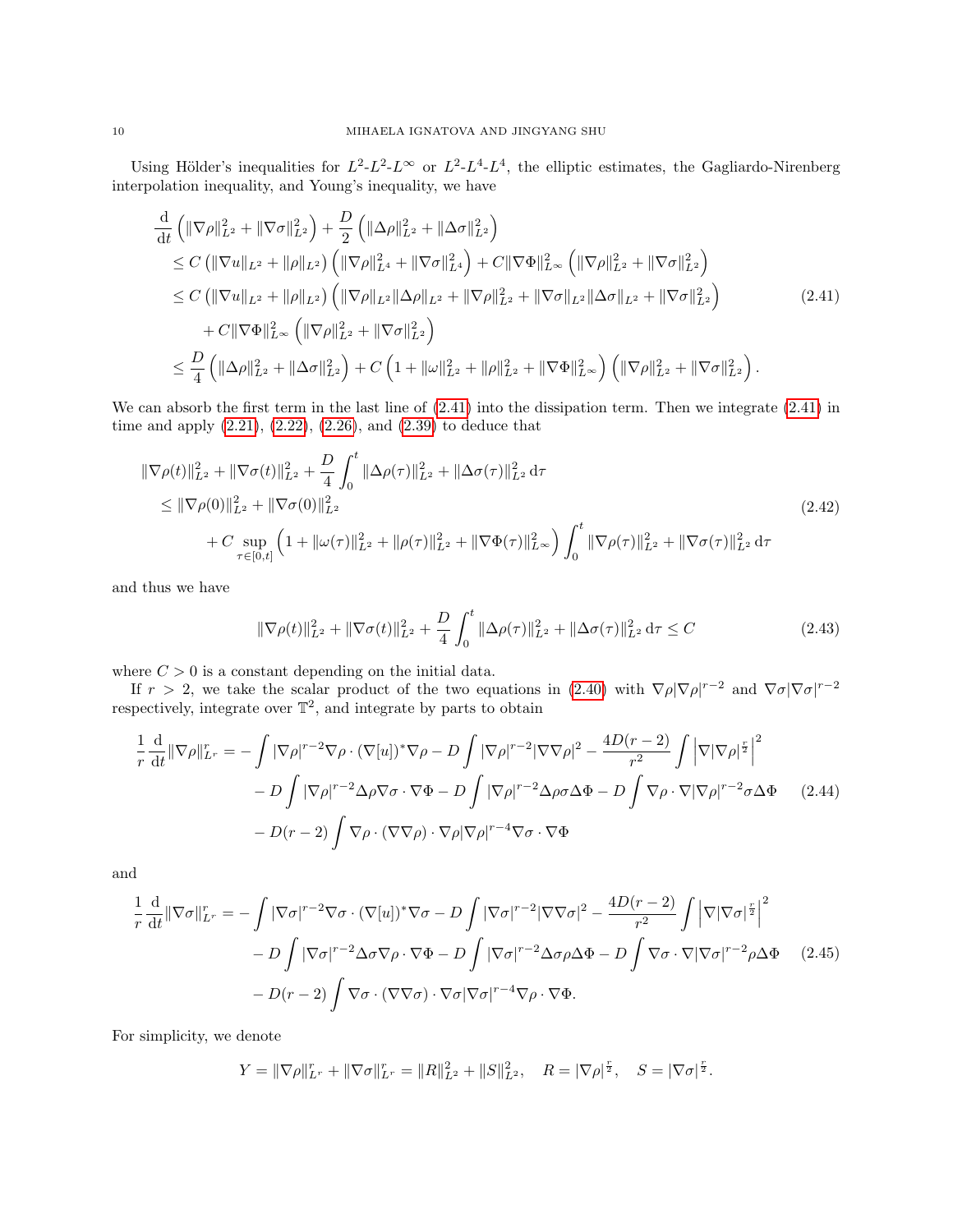Adding  $(2.44)$  to  $(2.45)$  and using  $(2.3)$ , Hölder's inequality, and Young's inequality, we obtain

$$
\frac{d}{dt}Y + \mathcal{D}_1 \le r \int |\nabla[u]|(R^2 + S^2) + \frac{Dr}{2} \int |\nabla\rho|^{r-2} |\nabla\nabla\rho|^2 + \frac{Dr}{2} \int |\nabla\sigma|^{r-2} |\nabla\nabla\sigma|^2
$$
  
+  $2Dr((r-2)^2 + 1) ||\nabla\Phi||_{L^{\infty}}^2 \left( ||\nabla\rho||_{L^r}^{r-2} ||\nabla\sigma||_{L^r}^2 + ||\nabla\sigma||_{L^r}^{r-2} ||\nabla\rho||_{L^r}^2 \right) + \frac{2Dr}{\varepsilon^2}((r-2)^2 + 1) \int \rho^2 \left( |\nabla\rho|^{r-2} \sigma^2 + |\nabla\sigma|^{r-2} \rho^2 \right),$ 

where  $\mathcal{D}_1$  is the dissipation term

$$
\mathcal{D}_1 = Dr \int |\nabla \rho|^{r-2} |\nabla \nabla \rho|^2 + Dr \int |\nabla \sigma|^{r-2} |\nabla \nabla \sigma|^2 + \frac{4D(r-2)}{r} \left( \|\nabla R\|_{L^2}^2 + \|\nabla S\|_{L^2}^2 \right).
$$

Therefore, we have

<span id="page-10-2"></span>
$$
\frac{\mathrm{d}}{\mathrm{d}t}Y + \mathcal{D}_2 \le r \bigg(\int |\nabla[u]|(R^2 + S^2)\bigg) + 2Dr((r-2)^2 + 1)||\nabla\Phi||_{L^{\infty}}^2Y \n+ \frac{2Dr}{\varepsilon^2}((r-2)^2 + 1)\int \rho^2(\rho^2 + \sigma^2)\left(R^{\frac{2r-4}{r}} + S^{\frac{2r-4}{r}}\right),
$$
\n(2.46)

where

$$
\mathcal{D}_2 = \frac{Dr}{2} \int |\nabla \rho|^{r-2} |\nabla \nabla \rho|^2 + \frac{Dr}{2} \int |\nabla \sigma|^{r-2} |\nabla \nabla \sigma|^2 + \frac{4D(r-2)}{r} \left( ||\nabla R||_{L^2}^2 + ||\nabla S||_{L^2}^2 \right) \geq \frac{4D(r-2)}{r} \left( ||R||_{H^1}^2 - ||R||_{L^2}^2 + ||S||_{H^1}^2 - ||S||_{L^2}^2 \right).
$$

We first note that from the Biot-Savart law [\(2.37\)](#page-8-3), the Gagliardo-Nirenberg interpolation inequality, and Young's inequality

$$
\int |\nabla[u]|(R^2 + S^2) \le ||\nabla[u]||_{L^2} \left(||R||_{L^4}^2 + ||S||_{L^4}^2\right)
$$
\n
$$
\le ||\nabla[u]||_{L^2} \left(||R||_{L^2}||\nabla R||_{L^2} + ||R||_{L^2}^2 + ||S||_{L^2}||\nabla S||_{L^2} + ||S||_{L^2}^2\right) \qquad (2.47)
$$
\n
$$
\le \frac{D(r-2)}{r^2} \left(||R||_{H^1}^2 + ||S||_{H^1}^2\right) + C||\omega||_{L^2}^2 \left(||R||_{L^2}^2 + ||S||_{L^2}^2\right).
$$

By Hölder's inequality with exponents  $\frac{r}{2}$  and  $\frac{2}{2-\frac{4}{r}}$ , we have

<span id="page-10-1"></span><span id="page-10-0"></span>
$$
\frac{2Dr}{\varepsilon^2}((r-2)^2+1)\int \rho^2(\rho^2+\sigma^2)\left(R^{\frac{2r-4}{r}}+S^{\frac{2r-4}{r}}\right)
$$
  
\n
$$
\leq C\Big(\|R\|_{L^2}^2+\|S\|_{L^2}^2\Big)^{\frac{r-2}{r}}\Big(\|\rho\|_{L^{2r}}+\|\sigma\|_{L^{2r}}\Big)^4
$$
  
\n
$$
\leq \|R\|_{L^2}^2+\|S\|_{L^2}^2+C\Big(\|\rho\|_{L^{2r}}+\|\sigma\|_{L^{2r}}\Big)^{2r}.
$$
\n(2.48)

Using the inequalities  $(2.47)$ ,  $(2.48)$  in  $(2.46)$ , we get

$$
\frac{\mathrm{d}}{\mathrm{d}t}Y \le C\left(1 + \|\nabla\Phi\|_{L^{\infty}}^2 + \|\omega\|_{L^2}^2\right)Y + \left(\|\rho\|_{L^{2r}} + \|\sigma\|_{L^{2r}}\right)^{2r}.\tag{2.49}
$$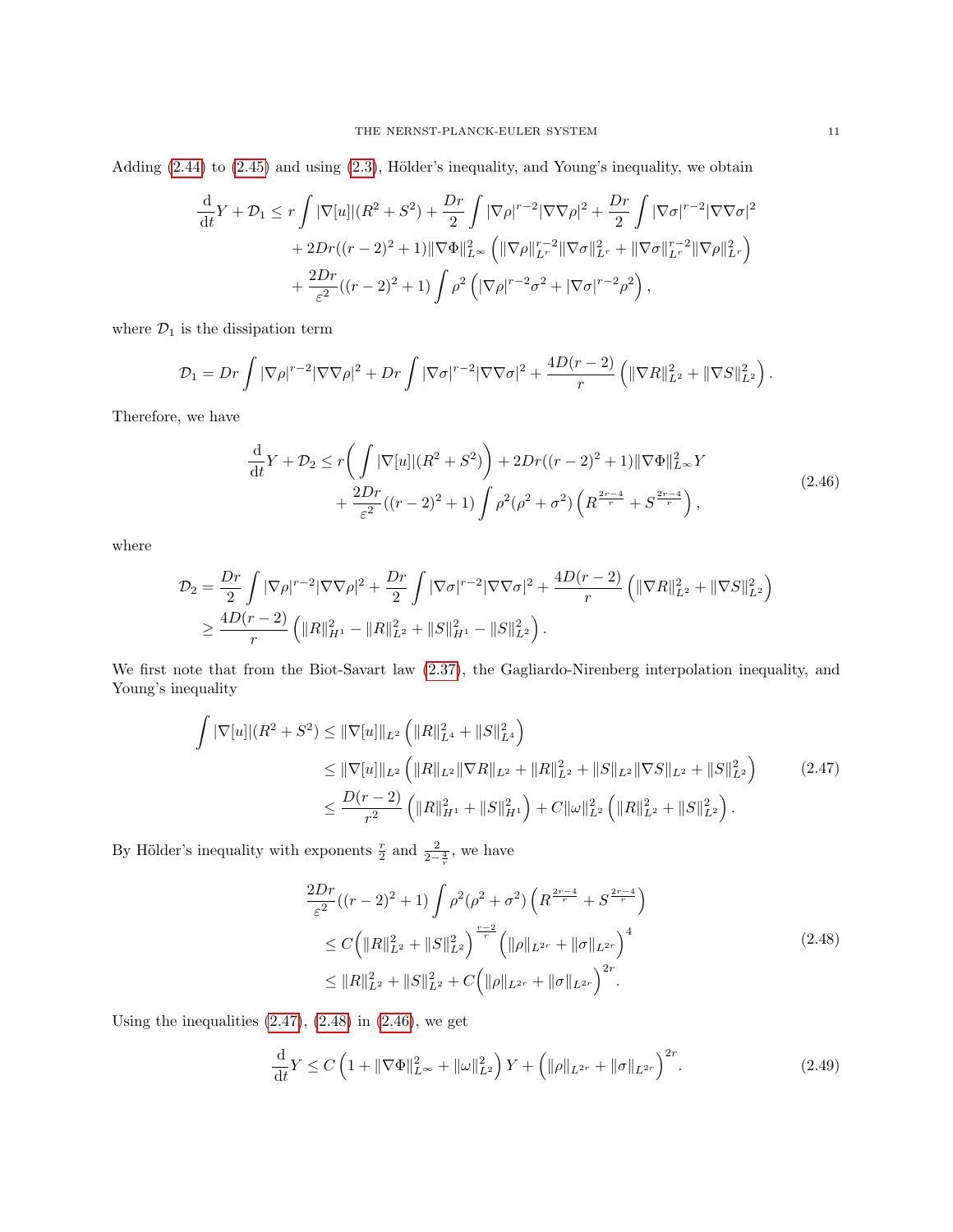By the bounds [\(2.39\)](#page-8-2), [\(2.27\)](#page-6-0), and [\(2.35\)](#page-7-2) and Grönwall's inequality, we then deduce that  $Y(t)$  has at most exponential growth in time  $t > 0$ ,

$$
Y(t) = \|\nabla \rho(t)\|_{L^r}^r + \|\nabla \sigma(t)\|_{L^r}^r
$$
  
\n
$$
\leq \exp\left(C \int_0^t 1 + \|\nabla \Phi(\tau)\|_{L^\infty}^2 + \|\omega(\tau)\|_{L^2}^2 d\tau\right) \left[\|\nabla \rho(0)\|_{L^r}^r + \|\nabla \sigma(0)\|_{L^r}^r + \int_0^t \left(\|\rho(\tau)\|_{L^{2r}} + \|\sigma(\tau)\|_{L^{2r}}\right)^{2r} d\tau\right]
$$
  
\n
$$
\leq C e^{C't}, \tag{2.50}
$$

where the constants  $C, C' > 0$  depend on  $\|\rho(0)\|_{L^3 \cap L^{2r}}$ ,  $\|\sigma(0) - \bar{\sigma}\|_{L^{2r}}$ , D,  $\varepsilon$ , and r.

 $L^r$ -bounds on fluid vorticity. Using the bounds  $(2.26)$  and  $(2.50)$  in  $(2.38)$  allows us to improve the global estimates for the vorticity  $\omega$  from  $L^2$  to  $L^r$  for  $r \geq 2$  and all  $t > 0$ ,

$$
\|\omega(t)\|_{L^r} \le \|\omega(0)\|_{L^r} + C \int_0^t \|\nabla \rho(\tau)\|_{L^r} \|\nabla \Phi(\tau)\|_{L^\infty} d\tau \le \|\omega(0)\|_{L^r} + Ce^{C''t},
$$

for some constant  $C'' \in \mathbb{R}$  depending on the initial data.

The proof of Theorem [2.1](#page-3-5) follows from Theorem [2.2.](#page-4-9) Because the a priori estimates  $(2.7)$ – $(2.8)$  are uniform in  $\ell$  we can find a sequence  $\ell_m$  such that, as  $m \to \infty$ 

$$
\rho^{\ell_m} \rightharpoonup \rho \quad \text{in } L^2(\mathbb{T}^2),
$$
  
\n
$$
\sigma^{\ell_m} \rightharpoonup \sigma \quad \text{in } L^2(\mathbb{T}^2),
$$
  
\n
$$
u^{\ell_m} \rightharpoonup u \quad \text{in } L^2(\mathbb{T}^2),
$$

for  $t \geq 0$ . Then using lower semi-continuity of the norms and the Aubin–Lions lemma, we complete the proof the theorem.

**Remark 2.3.** Although the approximate system has unique solutions for each  $\ell$ , we do not know uniqueness of the weak solutions. In fact, these solutions correspond to weak solutions of 2D Euler with vorticity in  $L^r$ ,  $r<\infty.$ 

## 3. Global existence of strong solutions

<span id="page-11-0"></span>In this section, we establish the global in time existence and uniqueness of strong solutions of the Nernst-Planck-Euler system [\(2.1\)](#page-2-1)–[\(2.5\)](#page-3-0) with initial data [\(2.6\)](#page-3-1). Our result, given in Theorem [3.1](#page-11-1) below, is stated in the case when  $\rho(0), \sigma(0), u_0 \in H^3$ , but it also holds for any  $H^s$  with  $s > 2$ , using a similar argument.

<span id="page-11-1"></span>**Theorem 3.1.** Let  $c_1(0), c_2(0) \in H^3(\mathbb{T}^2)$  be nonnegative functions satisfying [\(1.8\)](#page-1-0), and  $u_0 \in H^3(\mathbb{T}^2)$  be divergence free. Then for any  $T > 0$ , there exists a unique strong solution  $\rho, \sigma \in L^{\infty}([0, T]; H^3(\mathbb{T}^2))$  $L^2(0,T;H^4(\mathbb{T}^2))$  and  $u \in L^{\infty}([0,T];H^3(\mathbb{T}^2))$  to the initial value problem  $(2.1)-(2.6)$  $(2.1)-(2.6)$  $(2.1)-(2.6)$ . In addition to the bounds [\(2.7\)](#page-3-2) for the ionic concentrations, we also have for any  $t > 0$ 

$$
\|\Delta \rho(t)\|_{L^2} + \|\Delta \sigma(t)\|_{L^2} + \int_0^t \|\nabla \Delta \rho(\tau)\|_{L^2}^2 + \|\nabla \Delta \sigma(\tau)\|_{L^2}^2 \le C,
$$
  

$$
\|\nabla \Delta \rho(t)\|_{L^2} + \|\nabla \Delta \sigma(t)\|_{L^2} + \int_0^t \|\Delta^2 \rho(\tau)\|_{L^2}^2 + \|\Delta^2 \sigma(\tau)\|_{L^2}^2 \le Ce^{C\epsilon^t},
$$
\n(3.1)

where  $C > 0$  depending only on  $\varepsilon$ , D, and the initial data. For the fluid vorticity  $\omega = \nabla^{\perp} \cdot u$  and velocity u, in addition to the estimates [\(2.8\)](#page-3-3), we also have for any  $t > 0$ 

<span id="page-11-4"></span>
$$
\|\omega(t)\|_{L^{\infty}} \le C \quad \text{and} \quad \|u(t)\|_{H^3} \le e^{Ce^{Ct}}.\tag{3.2}
$$

<span id="page-11-3"></span><span id="page-11-2"></span>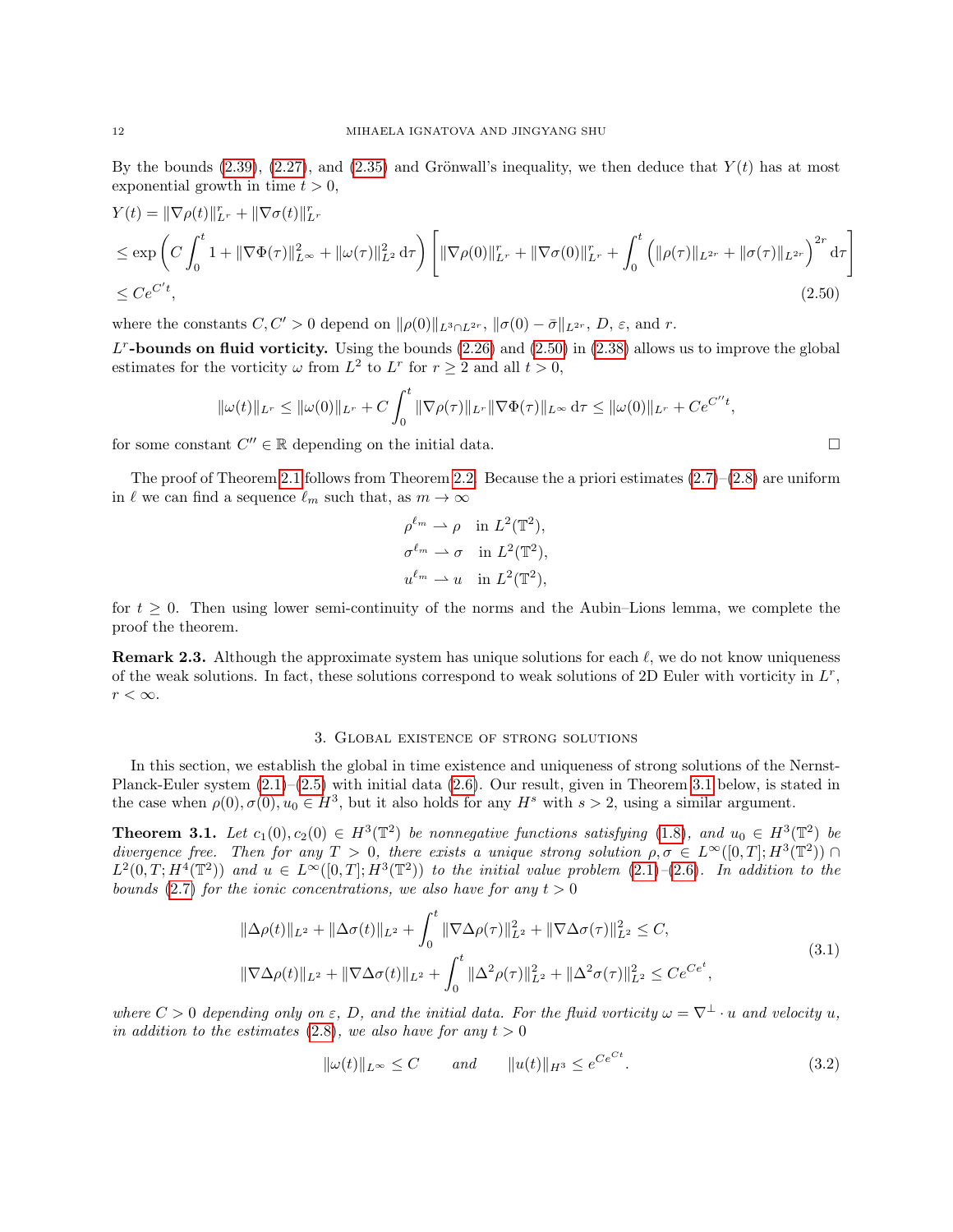Before we proceed with the proof, we first recall several inequalities that will be used repeatedly. The Gagliardo-Nirenberg interpolation inequality for  $L^4(\mathbb{T}^2)$  between  $L^2(\mathbb{T}^2)$  and  $\dot{H}^1(\mathbb{T}^2)$  is

<span id="page-12-3"></span><span id="page-12-1"></span>
$$
||f||_{L^{4}} \leq C||\nabla f||_{L^{2}}^{\frac{1}{2}}||f||_{L^{2}}^{\frac{1}{2}} + C||f||_{L^{2}}.
$$
\n(3.3)

For  $s > 2$ , the calculus Sobolev inequality for the  $H<sup>s</sup>(\mathbb{T}^2)$ -norm  $(s > 2)$  of a product,

<span id="page-12-4"></span><span id="page-12-0"></span>
$$
||fg||_{H^s} \le ||f||_{L^{\infty}}||g||_{H^s} + ||g||_{L^{\infty}}||f||_{H^s},
$$
\n(3.4)

and the Calderón-Zygmund estimates  $[1, 19]$  $[1, 19]$ ,

$$
\|\nabla u\|_{L^{\infty}} \le C \|\omega\|_{L^{\infty}} \left(1 + \log\left(1 + \|u\|_{H^s}\right)\right). \tag{3.5}
$$

Recall also the inequality due to Brezis-Gallouet [\[2\]](#page-34-5) and Brezis-Wainger [\[3\]](#page-34-6)

<span id="page-12-2"></span>
$$
\|\nabla f\|_{L^{\infty}} \le C \|\nabla f\|_{H^{1}} \bigg(1 + \big[\log(1 + \|\nabla f\|_{H^{2}})\big]^{\frac{1}{2}}\bigg). \tag{3.6}
$$

*Proof of Theorem [3.1.](#page-11-1)* The embedding  $H^3(\mathbb{T}^2) \hookrightarrow W^{1,p}(\mathbb{T}^2)$  (for  $p \ge 1$ ) and Theorem [2.1](#page-3-5) imply the global existence of weak solutions together with the bounds  $(2.7)$ – $(2.8)$  in the interval  $[0, T]$  for any  $T > 0$ . We only need to show the propagation of  $H^3$ -regularity and the uniqueness of the solutions. The construction of solutions is similar to the construction of weak solutions, see the proof of Theorem [2.1.](#page-3-5)

H<sup>2</sup>-bounds on ionic concentrations. We multiply [\(2.1\)](#page-2-1) and [\(2.2\)](#page-2-2) by  $\Delta^2 \rho$  and  $\Delta^2 \sigma$ , respectively, and integrate over  $\mathbb{T}^2$ . Integration-by-parts and  $(2.3)$  give

$$
\frac{d}{dt} \left( \|\Delta \rho\|_{L^2}^2 + \|\Delta \sigma\|_{L^2}^2 \right) + D \left( \|\nabla \Delta \rho\|_{L^2}^2 + \|\nabla \Delta \sigma\|_{L^2}^2 \right) + \frac{D}{\varepsilon} \int \sigma |\Delta \rho|^2
$$
\n
$$
= \int \nabla \rho \cdot (\nabla u \nabla \Delta \rho) + \int \nabla \sigma \cdot (\nabla u \nabla \Delta \sigma) + \int u \cdot (\nabla \nabla \rho \nabla \Delta \rho) + \int u \cdot (\nabla \nabla \sigma \nabla \Delta \sigma)
$$
\n
$$
+ D \int \nabla \Delta \sigma \cdot \nabla \Phi \Delta \rho + 2D \int \nabla \nabla \sigma : \nabla \nabla \Phi \Delta \rho - \frac{3D}{\varepsilon} \int \nabla \sigma \cdot \nabla \rho \Delta \rho
$$
\n
$$
+ D \int \nabla \Delta \rho \cdot \nabla \Phi \Delta \sigma + 2D \int \nabla \nabla \rho : \nabla \nabla \Phi \Delta \sigma - \frac{3D}{\varepsilon} \int |\nabla \rho|^2 \Delta \sigma - \frac{3D}{\varepsilon} \int \rho \Delta \sigma \Delta \rho
$$
\n
$$
= I_{1,1} + I_{1,2} + I_{1,3} + I_{1,4} + I_{1,5},
$$
\n(3.7)

where

$$
I_{1,1} = \int \nabla \rho \cdot (\nabla u \nabla \Delta \rho) + \int \nabla \sigma \cdot (\nabla u \nabla \Delta \sigma),
$$
  
\n
$$
I_{1,2} = \int u \cdot (\nabla \nabla \rho \nabla \Delta \rho) + \int u \cdot (\nabla \nabla \sigma \nabla \Delta \sigma),
$$
  
\n
$$
I_{1,3} = D \int \nabla \Delta \sigma \cdot \nabla \Phi \Delta \rho + D \int \nabla \Delta \rho \cdot \nabla \Phi \Delta \sigma,
$$
  
\n
$$
I_{1,4} = -\frac{3D}{\varepsilon} \int \nabla \sigma \cdot \nabla \rho \Delta \rho - \frac{3D}{\varepsilon} \int |\nabla \rho|^2 \Delta \sigma,
$$
  
\n
$$
I_{1,5} = 2D \int \nabla \nabla \sigma : \nabla \nabla \Phi \Delta \rho + 2D \int \nabla \nabla \rho : \nabla \nabla \Phi \Delta \sigma - \frac{3D}{\varepsilon} \int \rho \Delta \sigma \Delta \rho.
$$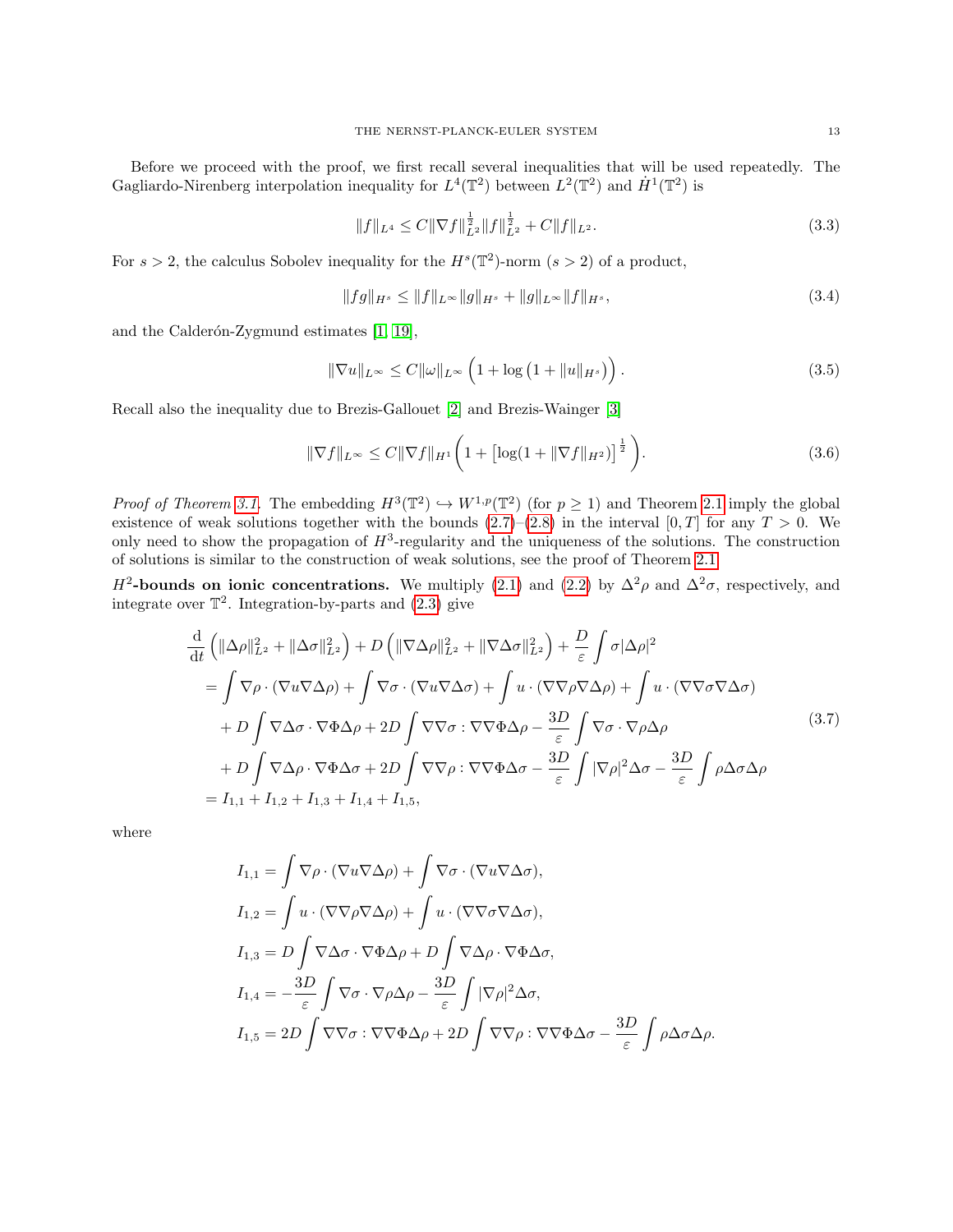For the term  $I_{1,1}$ , we apply Hölder's inequality, Young's inequality, and  $(3.6)$  to obtain

$$
I_{1,1} \leq \|\nabla u\|_{L^{2}} \left(\|\nabla \rho\|_{L^{\infty}} \|\nabla \Delta \rho\|_{L^{2}} + \|\nabla \sigma\|_{L^{\infty}} \|\nabla \Delta \sigma\|_{L^{2}}\right)
$$
  
\n
$$
\leq \frac{5}{2D} \|\omega\|_{L^{2}}^{2} \left(\|\nabla \rho\|_{L^{\infty}}^{2} + \|\nabla \sigma\|_{L^{\infty}}^{2}\right) + \frac{D}{10} \left(\|\nabla \Delta \rho\|_{L^{2}}^{2} + \|\nabla \Delta \sigma\|_{L^{2}}^{2}\right)
$$
  
\n
$$
\leq C \|\omega\|_{L^{2}}^{2} \|\nabla \rho\|_{H^{1}}^{2} \left(1 + \left[\log(1 + \|\nabla \rho\|_{H^{2}})\right]\right) + C \|\omega\|_{L^{2}}^{2} \|\nabla \sigma\|_{H^{1}}^{2} \left(1 + \left[\log(1 + \|\nabla \sigma\|_{H^{2}})\right]\right)
$$
  
\n
$$
+ \frac{D}{10} \left(\|\nabla \Delta \rho\|_{L^{2}}^{2} + \|\nabla \Delta \sigma\|_{L^{2}}^{2}\right),
$$
\n(3.8)

which implies

<span id="page-13-0"></span>
$$
I_{1,1} \leq C \|\omega\|_{L^{2}}^{2} \left( \|\nabla\rho\|_{H^{1}}^{2} + \|\nabla\sigma\|_{H^{1}}^{2} \right) + C \|\omega\|_{L^{2}}^{2} \left( \|\nabla\rho\|_{H^{1}}^{2} \|\nabla\rho\|_{H^{2}} + \|\nabla\sigma\|_{H^{2}}^{2} \|\nabla\sigma\|_{H^{2}} \right) + \frac{D}{10} \left( \|\nabla\Delta\rho\|_{L^{2}}^{2} + \|\nabla\Delta\sigma\|_{L^{2}}^{2} \right) \leq C \|\omega\|_{L^{2}}^{2} \left( \|\nabla\rho\|_{H^{1}}^{2} + \|\nabla\sigma\|_{H^{1}}^{2} \right) + C \|\omega\|_{L^{2}}^{4} \left( \|\nabla\rho\|_{H^{1}}^{4} + \|\nabla\sigma\|_{H^{1}}^{4} \right) + \frac{D}{5} \left( \|\nabla\Delta\rho\|_{L^{2}}^{2} + \|\nabla\Delta\sigma\|_{L^{2}}^{2} \right).
$$
\n(3.9)

To estimate the term  $I_{1,2}$ , we use Hölder's inequality, Young's inequality, and the Gagliardo-Nirenberg interpolation inequality [\(3.3\)](#page-12-1),

$$
I_{1,2} \leq ||u||_{L^{4}} (||\nabla\nabla\rho||_{L^{4}} ||\nabla\Delta\rho||_{L^{2}} + ||\nabla\nabla\sigma||_{L^{4}} ||\nabla\Delta\sigma||_{L^{2}})
$$
  
\n
$$
\leq \frac{5}{2D} ||u||_{L^{4}}^{2} (||\nabla\nabla\rho||_{L^{4}}^{2} + ||\nabla\nabla\sigma||_{L^{4}}^{2}) + \frac{D}{10} (||\nabla\Delta\rho||_{L^{2}}^{2} + ||\nabla\Delta\sigma||_{L^{2}}^{2})
$$
  
\n
$$
\leq C ||u||_{L^{4}}^{2} (||\nabla\nabla\rho||_{L^{2}} + ||\nabla\nabla\sigma||_{L^{2}}) (||\nabla\Delta\rho||_{L^{2}} + ||\nabla\Delta\sigma||_{L^{2}}) + \frac{D}{10} (||\nabla\Delta\rho||_{L^{2}}^{2} + ||\nabla\Delta\sigma||_{L^{2}}^{2})
$$
  
\n
$$
\leq C ||u||_{L^{4}}^{2} (||\nabla\nabla\rho||_{L^{2}}^{2} + ||\nabla\nabla\sigma||_{L^{2}}^{2}) + \frac{D}{5} (||\nabla\Delta\rho||_{L^{2}}^{2} + ||\nabla\Delta\sigma||_{L^{2}}^{2})
$$
  
\n
$$
\leq C ||u||_{L^{2}} (||u||_{L^{2}} + ||\nabla u||_{L^{2}}) (||\nabla\nabla\rho||_{L^{2}}^{2} + ||\nabla\nabla\sigma||_{L^{2}}^{2}) + \frac{D}{5} (||\nabla\Delta\rho||_{L^{2}}^{2} + ||\nabla\Delta\rho||_{L^{2}}^{2}).
$$
 (3.10)

The estimates for the other terms in  $(3.7)$  are similar. By Hölder's inequality, Young's inequality, the elliptic estimates, and interpolation [\(3.3\)](#page-12-1), we obtain

<span id="page-13-1"></span>
$$
I_{1,3} \leq D \|\nabla \Phi\|_{L^{\infty}} \left( \|\nabla \Delta \sigma\|_{L^{2}} \|\Delta \rho\|_{L^{2}} + \|\nabla \Delta \rho\|_{L^{2}} \|\Delta \sigma\|_{L^{2}} \right)
$$
  

$$
\leq \frac{5}{4} \|\nabla \Phi\|_{L^{\infty}}^{2} \left( \|\Delta \rho\|_{L^{2}}^{2} + \|\Delta \sigma\|_{L^{2}}^{2} \right) + \frac{D}{5} \left( \|\nabla \Delta \rho\|_{L^{2}}^{2} + \|\nabla \Delta \sigma\|_{L^{2}}^{2} \right),
$$
\n(3.11)

$$
I_{1,4} \leq \frac{3D}{\varepsilon} \|\nabla \rho\|_{L^{4}} \|\nabla \sigma\|_{L^{4}} \|\Delta \rho\|_{L^{2}} + \frac{3D}{\varepsilon} \|\nabla \rho\|_{L^{4}}^{2} \|\Delta \sigma\|_{L^{2}} \n\leq C \left( \|\nabla \rho\|_{L^{2}} + \|\nabla \sigma\|_{L^{2}} \right) \left( \|\Delta \rho\|_{L^{2}}^{2} + \|\Delta \sigma\|_{L^{2}}^{2} \right) \n+ C \left( \|\nabla \rho\|_{L^{2}}^{2} + \|\nabla \sigma\|_{L^{2}}^{2} \right) \left( \|\Delta \rho\|_{L^{2}} + \|\Delta \sigma\|_{L^{2}}^{2} \right) \n\leq C \left( \|\nabla \rho\|_{L^{2}} + \|\nabla \sigma\|_{L^{2}}^{2} \right) \left( \|\Delta \rho\|_{L^{2}}^{2} + \|\Delta \sigma\|_{L^{2}}^{2} \right) \n+ C \left( \|\nabla \rho\|_{L^{2}}^{4} + \|\nabla \sigma\|_{L^{2}}^{4} \right) + C \left( \|\Delta \rho\|_{L^{2}}^{2} + \|\Delta \sigma\|_{L^{2}}^{2} \right),
$$
\n(3.12)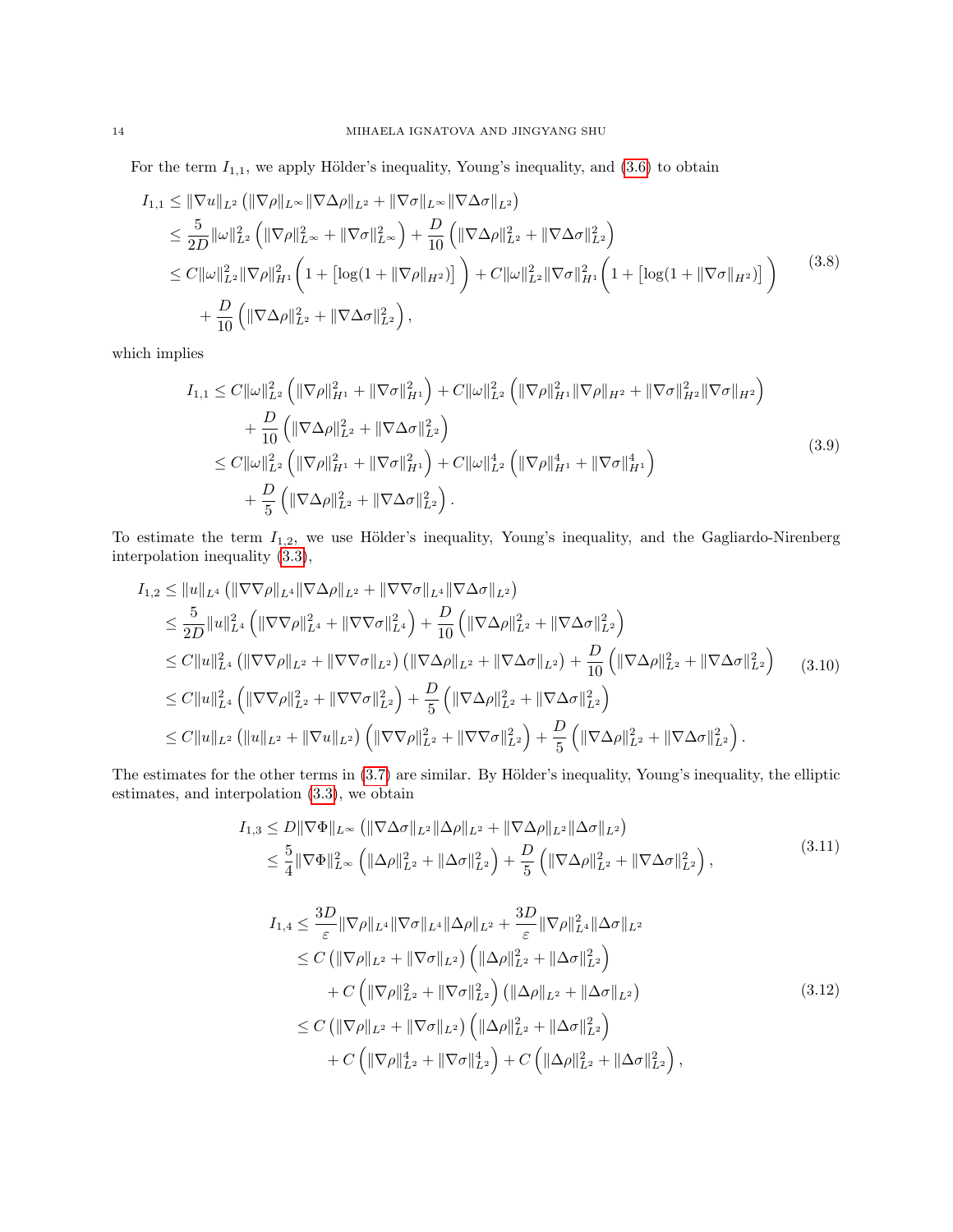and

$$
I_{1,5} \leq C \|\nabla \nabla \Phi\|_{L^{2}} \|\Delta \rho\|_{L^{4}} \|\Delta \sigma\|_{L^{4}} + C \|\rho\|_{L^{2}} \|\Delta \rho\|_{L^{4}} \|\Delta \sigma\|_{L^{4}} \leq C \|\rho\|_{L^{2}} \left( \|\Delta \rho\|_{L^{2}} + \|\Delta \sigma\|_{L^{2}} \right) \left( \|\nabla \Delta \rho\|_{L^{2}} + \|\nabla \Delta \sigma\|_{L^{2}} \right) \leq C \|\rho\|_{L^{2}}^{2} \left( \|\Delta \rho\|_{L^{2}}^{2} + \|\Delta \sigma\|_{L^{2}}^{2} \right) + \frac{D}{5} \left( \|\nabla \Delta \rho\|_{L^{2}}^{2} + \|\nabla \Delta \sigma\|_{L^{2}}^{2} \right).
$$
\n(3.13)

Using the estimates  $(3.9)$  and  $(3.10)$ – $(3.13)$  in  $(3.7)$ , we conclude

$$
\frac{1}{2} \frac{d}{dt} \left( \|\Delta \rho\|_{L^2}^2 + \|\Delta \sigma\|_{L^2}^2 \right) + \frac{D}{5} \left( \|\nabla \Delta \rho\|_{L^2}^2 + \|\nabla \Delta \sigma\|_{L^2}^2 \right) + \frac{D}{\varepsilon} \int \sigma |\Delta \rho|^2
$$
\n
$$
\leq C \left( 1 + \|\nabla \rho\|_{L^2} + \|\nabla \sigma\|_{L^2} + \|\omega\|_{L^2}^2 + \|u\|_{L^2}^2 + \|\nabla \Phi\|_{L^\infty}^2 + \|\rho\|_{L^2}^2 \right) \left( \|\Delta \rho\|_{L^2}^2 + \|\Delta \sigma\|_{L^2}^2 \right) \qquad (3.14)
$$
\n
$$
+ C \left( \|\nabla \rho\|_{L^2}^4 + \|\nabla \sigma\|_{L^2}^4 \right) + C \|\omega\|_{L^2}^4 \left( \|\nabla \rho\|_{H^1}^4 + \|\nabla \sigma\|_{H^1}^4 \right).
$$

For simplicity, we denote

$$
Z = \|\Delta \rho\|_{L^2}^2 + \|\Delta \sigma\|_{L^2}^2,
$$
  
\n
$$
W_1 = 1 + \|\nabla \rho\|_{L^2} + \|\nabla \sigma\|_{L^2} + \|\omega\|_{L^2}^2 + \|u\|_{L^2}^2 + \|\nabla \Phi\|_{L^\infty}^2 + \|\rho\|_{L^2}^2,
$$
  
\n
$$
W_2 = \|\nabla \rho\|_{L^2}^4 + \|\nabla \sigma\|_{L^2}^4,
$$
  
\n
$$
W_3 = \|\omega\|_{L^2}^4.
$$
\n(3.15)

From [\(2.43\)](#page-9-3), it follows that, for  $t \in [0, T]$  for any  $T > 0$ ,

<span id="page-14-3"></span><span id="page-14-2"></span><span id="page-14-1"></span><span id="page-14-0"></span>
$$
\int_0^t Z(\tau) \, \mathrm{d}\tau \le C. \tag{3.16}
$$

Using  $(2.21)$ ,  $(2.26)$ ,  $(2.39)$ ,  $(2.43)$ , and the  $L^2$ -estimate for the velocity field u,

$$
||u(t)||_{L^2}^2 \le ||u_0||_{L^2}^2 + C \int_0^t ||\rho(\tau)||_{L^2} ||\nabla \Phi(\tau)||_{L^\infty} d\tau \le C \int_0^t e^{-C\tau} d\tau \le C,
$$

we obtain

<span id="page-14-4"></span>
$$
\sup_{\tau \in [0,t]} \left( W_1(\tau) + W_3(\tau) \right) \le C. \tag{3.17}
$$

The bounds [\(2.22\)](#page-5-3) and [\(2.43\)](#page-9-3) imply that

 $\sim$ 

$$
\int_0^t W_2(\tau) d\tau \le \sup_{\tau \in [0,t]} \left( \|\nabla \rho(\tau)\|_{L^2}^2 + \|\nabla \sigma(\tau)\|_{L^2}^2 \right) \cdot \int_0^t \|\nabla \rho(\tau)\|_{L^2}^2 + \|\nabla \sigma(\tau)\|_{L^2}^2 d\tau \le C. \tag{3.18}
$$

Using the notation [\(3.15\)](#page-14-1) and the fact that  $\sigma \geq 0$ , the inequality [\(3.14\)](#page-14-2) leads to

$$
\frac{d\left(\log(1+Z)\right)}{dt} = \frac{1}{1+Z}\frac{dZ}{dt} \le C\frac{1}{1+Z}\left(W_1Z + W_2 + W_3Z^2\right) \le C\left(W_1Z + W_2 + W_3Z\right)
$$

for any  $t > 0$ . Integrating this inequality in time, and applying the bounds  $(3.16)$ – $(3.18)$ , we obtain

$$
\log (1 + Z(t))
$$
\n
$$
\leq \log (1 + Z(0)) + C \sup_{\tau \in [0,t]} W_1(\tau) \cdot \int_0^t Z(\tau) d\tau + C \int_0^t W_2(\tau) d\tau + C \sup_{\tau \in [0,t]} W_3(\tau) \cdot \int_0^t Z(\tau) d\tau
$$
\n
$$
\leq C,
$$

which implies

<span id="page-14-5"></span>
$$
\|\Delta \rho(t)\|_{L^2}^2 + \|\Delta \sigma(t)\|_{L^2}^2 \le C. \tag{3.19}
$$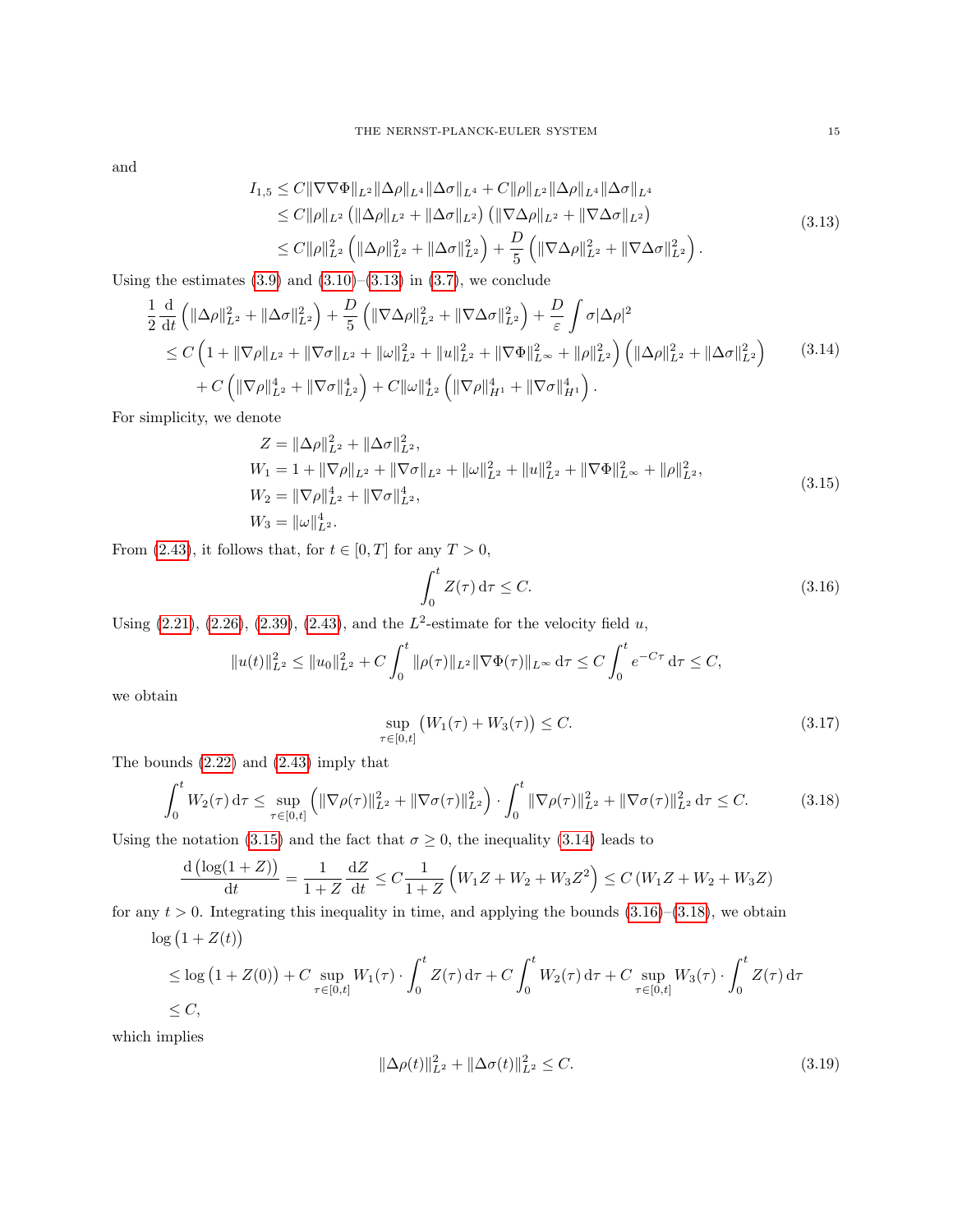Going back to [\(3.14\)](#page-14-2), we also deduce

<span id="page-15-0"></span>
$$
\int_0^t \|\nabla \Delta \rho(\tau)\|_{L^2}^2 + \|\nabla \Delta \sigma(\tau)\|_{L^2}^2 \le C.
$$
\n(3.20)

L<sup>∞</sup>-bounds on fluid vorticity. We take the limit  $r \to \infty$  in [\(2.38\)](#page-8-4) to get

$$
\|\omega(t)\|_{L^{\infty}} \le \|\omega_0\|_{L^{\infty}} + C \int_0^t \|\nabla \rho(\tau)\|_{L^{\infty}} \|\nabla \Phi(\tau)\|_{L^{\infty}} d\tau.
$$
\n(3.21)

Now, we use the Sobolev embedding  $H^2(\mathbb{T}^2) \hookrightarrow L^\infty(\mathbb{T}^2)$ , the Cauchy-Schwarz inequality, [\(2.26\)](#page-5-5), [\(2.43\)](#page-9-3), and [\(3.20\)](#page-15-0) to obtain

$$
\int_0^t \|\nabla \rho(\tau)\|_{L^\infty} \|\nabla \Phi(\tau)\|_{L^\infty} d\tau \leq C \int_0^t \|\nabla \rho(\tau)\|_{H^2} \|\nabla \Phi(\tau)\|_{L^\infty} d\tau
$$
\n
$$
\leq C \sup_{\tau \in [0,t]} \|\nabla \rho(\tau)\|_{L^2} \cdot \int_0^t \|\nabla \Phi(\tau)\|_{L^\infty} d\tau + C \bigg(\int_0^t \|\nabla \Delta \rho(\tau)\|_{L^2}^2 d\tau\bigg)^{\frac{1}{2}} \bigg(\int_0^t \|\nabla \Phi(\tau)\|_{L^\infty}^2 d\tau\bigg)^{\frac{1}{2}} \leq C,
$$

which, along with [\(3.21\)](#page-15-1), implies

<span id="page-15-4"></span><span id="page-15-3"></span><span id="page-15-2"></span><span id="page-15-1"></span>
$$
\|\omega(t)\|_{L^{\infty}} \le C. \tag{3.22}
$$

 $H^3$ -bounds on fluid velocity. We test [\(2.4\)](#page-3-6) with  $-\Delta^3 u$  and use the standard estimates for the incompressible Euler equations (see e.g. [\[23\]](#page-35-18)) as well as the calculus Sobolev inequality [\(3.4\)](#page-12-3) to obtain

$$
\frac{\mathrm{d}}{\mathrm{d}t} \|\nabla \Delta u\|_{L^2}^2 \le C \|\nabla u\|_{L^\infty} \|u\|_{H^3}^2 + (k_B T_K) \int \partial^\alpha (\rho \nabla \Phi) \cdot \partial^\alpha u
$$
\n
$$
\le C \|\nabla u\|_{L^\infty} \|u\|_{H^3}^2 + C \|u\|_{H^3} \left( \|\rho\|_{L^\infty} \|\nabla \Phi\|_{H^3} + \|\nabla \Phi\|_{L^\infty} \|\rho\|_{H^3} \right). \tag{3.23}
$$

From the elliptic estimate  $\|\nabla \Phi\|_{H^3} \leq C \left( \|\nabla \Phi\|_{L^2} + \|\Delta \rho\|_{L^2} \right)$ , Sobolev embeddings, and [\(3.5\)](#page-12-4) it follows that

$$
\frac{d}{dt} \|u\|_{H^3} \leq C \|\nabla u\|_{L^\infty} \|u\|_{H^3} + C \left( \|\rho\|_{L^\infty} \|\nabla \Phi\|_{H^3} + \|\nabla \Phi\|_{L^\infty} \|\rho\|_{H^3} \right)
$$
\n
$$
\leq C \|\nabla u\|_{L^\infty} \|u\|_{H^3} + C \left( \|\rho\|_{L^\infty} \|\nabla \Phi\|_{L^2} + \|\rho\|_{L^\infty} \|\Delta \rho\|_{L^2} + \|\nabla \Phi\|_{L^\infty} \|\rho\|_{H^3} \right)
$$
\n
$$
\leq C \|\omega\|_{L^\infty} \left( 1 + \log \left( 1 + \|u\|_{H^3} \right) \right) \|u\|_{H^3} + C \left( \|\rho\|_{L^\infty} \|\Delta \rho\|_{L^2} + \|\nabla \Phi\|_{L^\infty} \|\rho\|_{H^3} \right).
$$

Therefore, we obtain

$$
\frac{\mathrm{d}\log\left(1+\log(1+\|u\|_{H^3})\right)}{\mathrm{d}t} = \frac{1}{1+\log(1+\|u\|_{H^3})} \frac{1}{1+\|u\|_{H^3}} \frac{\mathrm{d}}{\mathrm{d}t} \|u\|_{H^3}
$$
\n
$$
\leq C \|\omega\|_{L^\infty} + C \left( \|\rho\|_{L^\infty} \|\Delta\rho\|_{L^2} + \|\nabla\Phi\|_{L^\infty} \|\rho\|_{H^3} \right). \tag{3.24}
$$

We integrate  $(3.24)$  in time and use the bounds  $(2.26)$ ,  $(2.43)$ ,  $(3.20)$ , and  $(3.22)$  to deduce  $\log (1 + \log(1 + \|u(t)\|_{H^3}))$ 

$$
\leq \log (1 + \log(1 + \|u_0\|_{H^3})) + C \int_0^t \|\omega(\tau)\|_{L^\infty} d\tau + C \int_0^t \|\rho(\tau)\|_{L^\infty} \|\Delta\rho(\tau)\|_{L^2} + \|\nabla\Phi(\tau)\|_{L^\infty} \|\rho(\tau)\|_{H^3} d\tau
$$
  
\n
$$
\leq \log (1 + \log(1 + \|u_0\|_{H^3})) + C \int_0^t \|\omega(\tau)\|_{L^\infty} d\tau + C \int_0^t \|\rho(\tau)\|_{H^2}^2 d\tau
$$
  
\n
$$
+ C \Big(\int_0^t \|\nabla\Phi(\tau)\|_{L^\infty}^2 d\tau\Big)^{\frac{1}{2}} \Big(\int_0^t \|\rho(\tau)\|_{H^3}^2 d\tau\Big)^{\frac{1}{2}}
$$
  
\n
$$
\leq C(1+t).
$$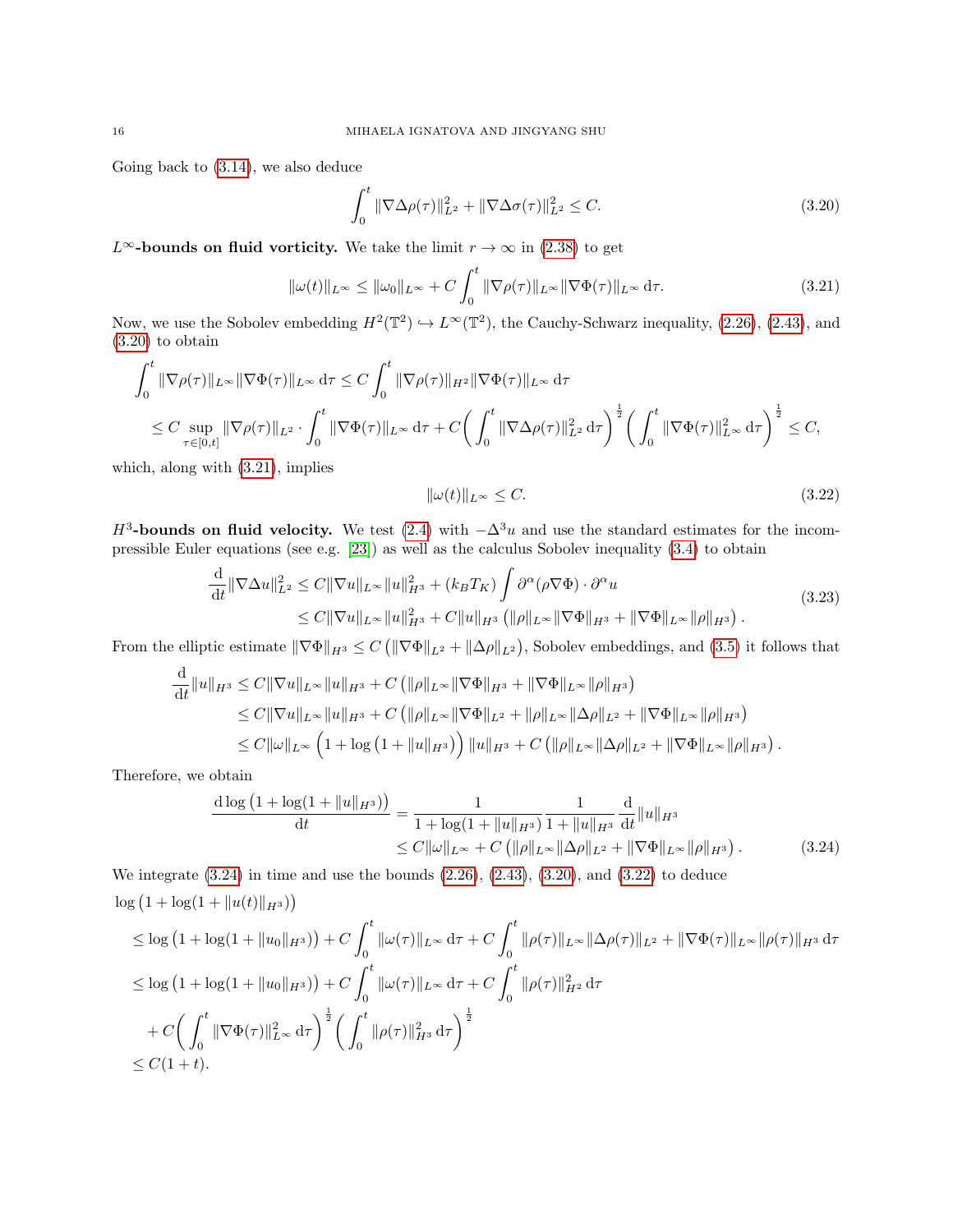Hence, we conclude the double exponential bound of  $||u(t)||_{H^3}$ ,

<span id="page-16-2"></span><span id="page-16-1"></span>
$$
||u(t)||_{H^3} \le e^{Ce^{Ct}}.\tag{3.25}
$$

H<sup>3</sup>-bounds on ionic concentrations. We multiply [\(2.1\)](#page-2-1) and [\(2.2\)](#page-2-2) by  $-\Delta^3 \rho$  and  $-\Delta^3 \sigma$  respectively, integrate over  $\mathbb{T}^2$ . We integrate by parts and use  $(2.3)$  to obtain

$$
\frac{1}{2} \frac{d}{dt} \left( \|\nabla \Delta \rho\|_{L^2}^2 + \|\nabla \Delta \sigma\|_{L^2}^2 \right) + D \left( \|\Delta^2 \rho\|_{L^2}^2 + \|\Delta^2 \sigma\|_{L^2}^2 \right) + \frac{D}{\varepsilon} \int \sigma |\nabla \Delta \rho|^2
$$
\n
$$
= I_{2,1} + I_{2,2} + I_{2,3} + I_{2,4} + I_{2,5} + I_{2,6},
$$
\n(3.26)

where

$$
I_{2,1} = \int \Delta u \cdot (\nabla \rho \Delta^2 \rho + \nabla \sigma \Delta^2 \sigma) + \int u \cdot (\nabla \Delta \rho \Delta^2 \rho + \nabla \Delta \sigma \Delta^2 \sigma) + 2 \int \nabla u : (\nabla \nabla \rho \Delta^2 \rho + \nabla \nabla \sigma \Delta^2 \sigma),
$$
  
\n
$$
I_{2,2} = D \int \nabla \Delta \rho \cdot \nabla \nabla \Delta \sigma \nabla \Phi + D \int \nabla \Delta \sigma \cdot \nabla \nabla \Delta \rho \nabla \Phi,
$$
  
\n
$$
I_{2,3} = -\frac{2D}{\varepsilon} \int \nabla \Delta \rho \cdot (\nabla \nabla \rho \nabla \sigma) - \frac{5D}{\varepsilon} \int \nabla \Delta \sigma \cdot (\nabla \nabla \rho \nabla \rho) - \frac{3D}{\varepsilon} \int \nabla \Delta \rho \cdot (\nabla \nabla \sigma \nabla \rho)
$$
  
\n
$$
- \frac{D}{\varepsilon} \int \nabla \Delta \rho \cdot \nabla \rho \Delta \sigma - \frac{3D}{\varepsilon} \int \nabla \Delta \rho \cdot \nabla \sigma \Delta \rho - \frac{4D}{\varepsilon} \int \nabla \Delta \sigma \cdot \nabla \rho \Delta \rho,
$$
  
\n
$$
I_{2,4} = 2D \int \nabla \rho \cdot (\nabla \nabla \nabla \sigma : \nabla \nabla \Phi) + 2D \int \nabla \sigma \cdot (\nabla \nabla \nabla \rho : \nabla \nabla \Phi),
$$
  
\n
$$
I_{2,5} = -\frac{3D}{\varepsilon} \int \nabla \Delta \rho \cdot \nabla \Delta \sigma \rho,
$$
  
\n
$$
I_{2,6} = 2D \int \nabla \rho \cdot (\nabla \nabla \nabla \Phi : \nabla \nabla \sigma) + 2D \int \nabla \sigma \cdot (\nabla \nabla \nabla \Phi : \nabla \nabla \rho).
$$

The estimates of these terms are similar to the estimates of the terms in [\(3.7\)](#page-12-2). For the terms involving velocity u, we use Hölder's inequalities for  $L^2-L^2-L^\infty$  or  $L^2-L^4-L^4$ , the Sobolev embedding  $H^2(\mathbb{T}^2) \hookrightarrow L^\infty(\mathbb{T}^2)$ , the interpolation inequality, and Young's inequality,

$$
I_{2,1} \leq \|\Delta u\|_{L^{2}} \left( \|\nabla \rho\|_{L^{\infty}} \|\Delta^{2} \rho\|_{L^{2}} + \|\nabla \sigma\|_{L^{\infty}} \|\Delta^{2} \sigma\|_{L^{2}} \right) + \|u\|_{L^{\infty}} \left( \|\Delta^{2} \rho\|_{L^{2}} \|\nabla \Delta \rho\|_{L^{2}} + \|\Delta^{2} \sigma\|_{L^{2}} \|\nabla \Delta \sigma\|_{L^{2}} \right) + 2\|\nabla u\|_{L^{4}} \left( \|\nabla \nabla \rho\|_{L^{4}} \|\Delta^{2} \rho\|_{L^{2}} + \|\nabla \nabla \sigma\|_{L^{4}} \|\Delta^{2} \sigma\|_{L^{2}} \right) \leq \frac{5}{4D} \|\Delta u\|_{L^{2}}^{2} \left( \|\nabla \rho\|_{L^{\infty}}^{2} + \|\nabla \sigma\|_{L^{\infty}}^{2} \right) + C\|u\|_{H^{2}}^{2} \left( \|\nabla \Delta \rho\|_{L^{2}}^{2} + \|\nabla \Delta \sigma\|_{L^{2}}^{2} \right) + \frac{3D}{5} \left( \|\Delta^{2} \rho\|_{L^{2}}^{2} + \|\Delta^{2} \sigma\|_{L^{2}}^{2} \right) + C \left( \|\nabla \nabla u\|_{L^{2}} \|\nabla u\|_{L^{2}} + \|\nabla u\|_{L^{2}}^{2} \right) \left( \|\nabla \nabla \rho\|_{L^{2}}^{2} + \|\nabla \nabla \sigma\|_{L^{2}}^{2} \right). \tag{3.27}
$$

For the term  $I_{2,2}$ , we use Hölder's inequality and Young's inequality to get

$$
I_{2,2} \leq D \|\nabla \Phi\|_{L^{\infty}} \left( \|\nabla \Delta \rho\|_{L^{2}} \|\nabla \nabla \Delta \sigma\|_{L^{2}} + \|\nabla \Delta \sigma\|_{L^{2}} \|\nabla \nabla \Delta \rho\|_{L^{2}} \right)
$$
  
\n
$$
\leq C \|\nabla \Phi\|_{L^{\infty}}^{2} \left( \|\nabla \Delta \rho\|_{L^{2}}^{2} + \|\nabla \Delta \sigma\|_{L^{2}}^{2} \right) + \frac{D}{5} \left( \|\Delta^{2} \rho\|_{L^{2}}^{2} + \|\Delta^{2} \sigma\|_{L^{2}}^{2} \right).
$$
\n(3.28)

By Hölder's inequality for  $L^2-L^4-L^4$  and the Gagliardo-Nirenberg inequalities

<span id="page-16-0"></span>
$$
\|\Delta f\|_{L^4} \leq C \|\nabla \Delta f\|_{L^2}^{\frac{3}{4}} \|\nabla f\|_{L^2}^{\frac{1}{4}} + C \|\nabla f\|_{L^2},
$$
  

$$
\|\nabla f\|_{L^4} \leq C \|\nabla \Delta f\|_{L^2}^{\frac{1}{4}} \|\nabla f\|_{L^2}^{\frac{3}{4}} + C \|\nabla f\|_{L^2},
$$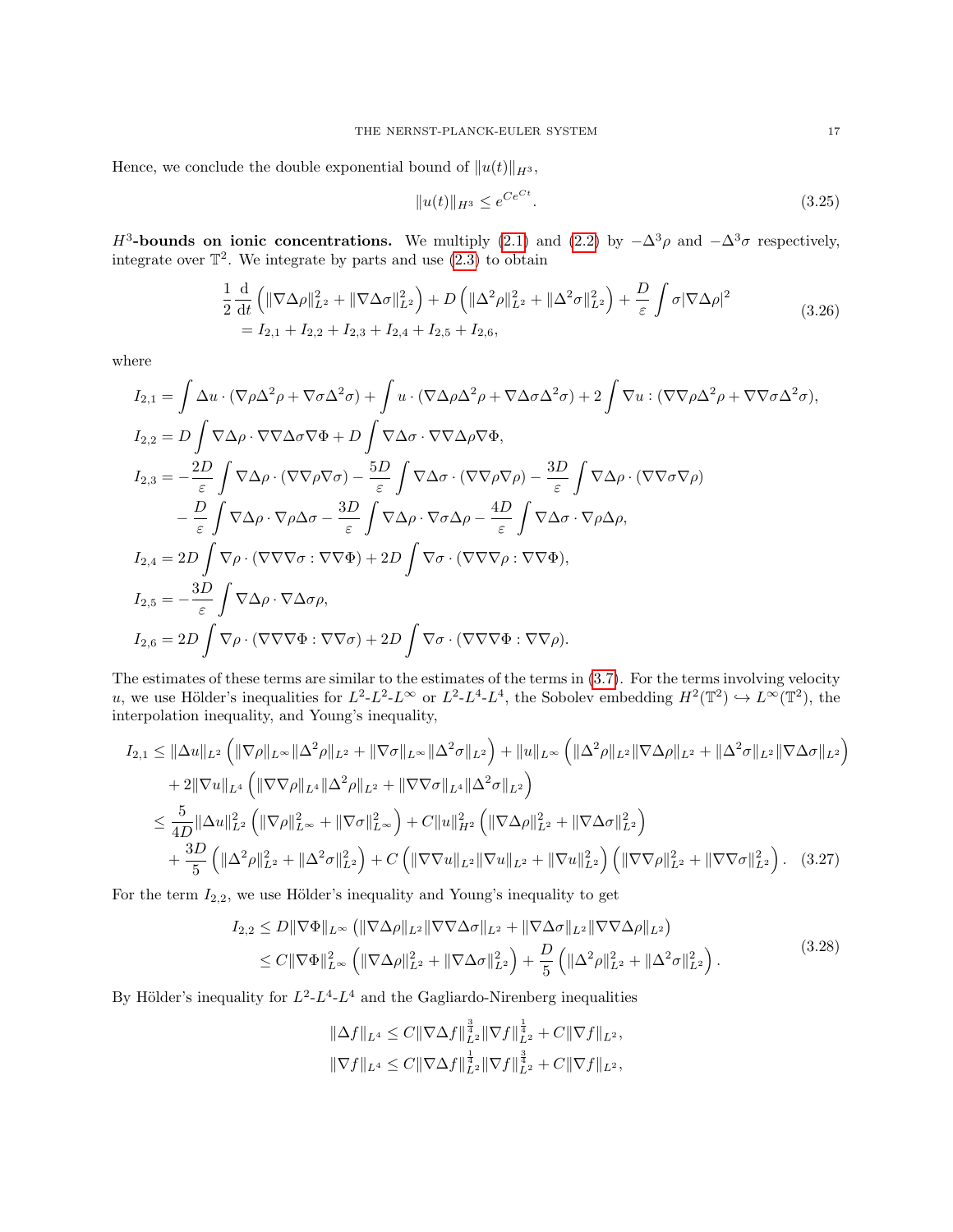we obtain

$$
I_{2,3} \leq C \|\nabla \Delta \rho\|_{L^{2}} \|\Delta \rho\|_{L^{4}} \|\nabla \sigma\|_{L^{4}} + C \|\nabla \Delta \sigma\|_{L^{2}} \|\Delta \rho\|_{L^{4}} \|\nabla \rho\|_{L^{4}} + C \|\nabla \Delta \rho\|_{L^{2}} \|\Delta \sigma\|_{L^{4}} \|\nabla \rho\|_{L^{4}}
$$
  
\n
$$
\leq C \|\nabla \Delta \rho\|_{L^{2}} (\|\nabla \Delta \rho\|_{L^{2}}^{3/4} \|\nabla \rho\|_{L^{2}}^{1/4} + \|\nabla \rho\|_{L^{2}}) (\|\nabla \Delta \sigma\|_{L^{2}}^{1/4} \|\nabla \sigma\|_{L^{2}}^{3/4} + \|\nabla \sigma\|_{L^{2}})
$$
  
\n
$$
+ C \|\nabla \Delta \sigma\|_{L^{2}} (\|\nabla \Delta \rho\|_{L^{2}}^{3/4} \|\nabla \rho\|_{L^{2}}^{1/4} + \|\nabla \rho\|_{L^{2}}) (\|\nabla \Delta \rho\|_{L^{2}}^{1/4} \|\nabla \rho\|_{L^{2}}^{3/4} + \|\nabla \rho\|_{L^{2}})
$$
  
\n
$$
+ C \|\nabla \Delta \rho\|_{L^{2}} (\|\nabla \Delta \rho\|_{L^{2}}^{3/4} \|\nabla \sigma\|_{L^{2}}^{1/4} + \|\nabla \rho\|_{L^{2}}) (\|\nabla \Delta \rho\|_{L^{2}}^{1/4} \|\nabla \rho\|_{L^{2}}^{3/4} + \|\nabla \rho\|_{L^{2}}),
$$
  
\n
$$
(3.29)
$$

which implies

$$
I_{2,3} \leq C \left( \|\nabla \rho\|_{L^{2}} + \|\nabla \sigma\|_{L^{2}} \right) \left( \|\nabla \Delta \rho\|_{L^{2}}^{2} + \|\nabla \Delta \sigma\|_{L^{2}}^{2} \right) + C \left( \|\nabla \rho\|_{L^{2}}^{2} + \|\nabla \sigma\|_{L^{2}}^{2} \right) \left( \|\nabla \Delta \rho\|_{L^{2}} + \|\nabla \Delta \sigma\|_{L^{2}} \right).
$$
\n(3.30)

The estimates for  $I_{2,4}$  and  $I_{2,5}$  follow from Hölder's inequality and the Sobolev embedding  $H^1(\mathbb{T}^2) \hookrightarrow L^4(\mathbb{T}^2)$ ,

$$
I_{2,4} \leq C ||\rho||_{L^{4}} \left( \|\nabla \rho\|_{L^{4}} \|\nabla \Delta \sigma\|_{L^{2}} + \|\nabla \sigma\|_{L^{4}} \|\nabla \Delta \rho\|_{L^{2}} \right) \leq C ||\rho||_{L^{4}} \left( \|\rho\|_{H^{2}} + \|\sigma - \bar{\sigma}\|_{H^{2}} \right) \left( \|\nabla \Delta \rho\|_{L^{2}} + \|\nabla \Delta \sigma\|_{L^{2}} \right),
$$
\n(3.31)

and

<span id="page-17-0"></span>
$$
I_{2,5} \le C \|\rho\|_{L^\infty} \|\nabla \Delta \rho\|_{L^2} \|\nabla \Delta \sigma\|_{L^2} \le C \|\rho\|_{H^2} \|\nabla \Delta \rho\|_{L^2} \|\nabla \Delta \sigma\|_{L^2}.
$$
\n(3.32)

Finally, we use Hölder's inequality and the interpolation inequality  $(3.3)$  to obtain

$$
I_{2,6} \leq C \|\nabla \rho\|_{L^4}^2 \|\Delta \sigma\|_{L^2} + C \|\nabla \sigma\|_{L^4} \|\nabla \rho\|_{L^4} \|\Delta \rho\|_{L^2}
$$
  
\n
$$
\leq C \left( \|\nabla \rho\|_{L^2}^2 + \|\nabla \sigma\|_{L^2}^2 \right) \left( \|\Delta \rho\|_{L^2} + \|\Delta \sigma\|_{L^2} \right) + C \left( \|\nabla \rho\|_{L^2} + \|\nabla \sigma\|_{L^2} \right) \left( \|\Delta \rho\|_{L^2}^2 + \|\Delta \sigma\|_{L^2}^2 \right). \tag{3.33}
$$

Gathering the estimates  $(3.27)$ – $(3.33)$  into  $(3.26)$ , we arrive at

$$
\frac{1}{2} \frac{d}{dt} \left( \|\nabla \Delta \rho\|_{L^2}^2 + \|\nabla \Delta \sigma\|_{L^2}^2 \right) + \frac{D}{5} \left( \|\Delta^2 \rho\|_{L^2}^2 + \|\Delta^2 \sigma\|_{L^2}^2 \right) + \frac{D}{\varepsilon} \int \sigma |\nabla \Delta \rho|^2
$$
\n
$$
\leq C \left( \|u\|_{H^2}^2 + \|\nabla \Phi\|_{L^\infty}^2 + \|\rho\|_{H^2} + \|\sigma - \bar{\sigma}\|_{H^2} \right) \left( \|\nabla \Delta \rho\|_{L^2}^2 + \|\nabla \Delta \sigma\|_{L^2}^2 \right)
$$
\n
$$
+ C \left( \|\nabla \rho\|_{L^2}^2 + \|\nabla \sigma\|_{L^2}^2 + \|\rho\|_{L^4} \|\rho\|_{H^2} + \|\rho\|_{L^4} \|\sigma - \bar{\sigma}\|_{H^2} \right) \left( \|\nabla \Delta \rho\|_{L^2} + \|\nabla \Delta \sigma\|_{L^2} \right)
$$
\n
$$
+ C \left( \|\Delta u\|_{L^2} \|\nabla u\|_{L^2} + \|\omega\|_{L^2}^2 + \|\nabla \rho\|_{L^2} + \|\nabla \sigma\|_{L^2} \right) \left( \|\Delta \rho\|_{L^2}^2 + \|\Delta \sigma\|_{L^2}^2 \right)
$$
\n
$$
+ C \left( \|\nabla \rho\|_{L^2}^2 + \|\nabla \sigma\|_{L^2}^2 \right) \left( \|\Delta \rho\|_{L^2} + \|\Delta \sigma\|_{L^2} \right).
$$
\n(3.34)

We drop the dissipation terms, integrate in time, and use the bounds  $(2.22)$ ,  $(2.26)$ ,  $(2.27)$ ,  $(2.39)$ ,  $(3.19)$ , [\(3.20\)](#page-15-0), [\(3.22\)](#page-15-3), and [\(3.25\)](#page-16-2) to obtain

<span id="page-17-1"></span>
$$
\|\nabla \Delta \rho(t)\|_{L^2}^2 + \|\nabla \Delta \sigma(t)\|_{L^2}^2 \le C + e^{Ce^{Ct}}.
$$

Going back to  $(3.34)$ , we conclude the second inequality in  $(3.1)$ .

**Uniqueness.** Let  $(\rho_1, \sigma_1, u_1)$ , and  $(\rho_2, \sigma_2, u_2)$  be two solutions of the initial value problem  $(2.1)$ – $(2.6)$ satisfying  $\rho_1, \rho_2, \sigma_1, \sigma_2 \in C([0,T]; H^s(\mathbb{T}^2))$  and  $u_1, u_2 \in C([0,T]; H^s(\mathbb{T}^2))$  for  $s > 2$ . We denote their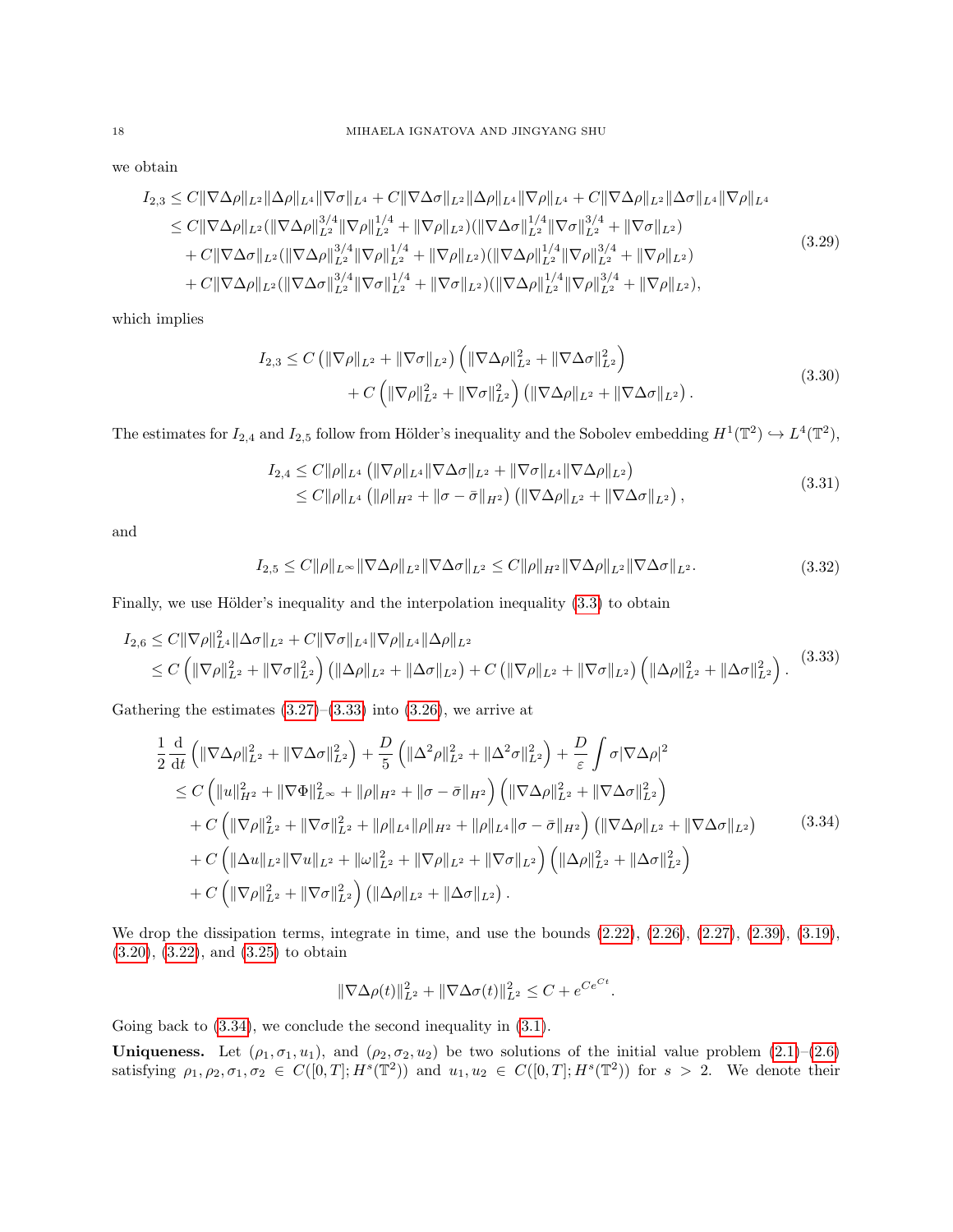differences by  $(\tilde{\rho}, \tilde{\sigma}, \tilde{u}) = (\rho_1 - \rho_2, \sigma_1 - \sigma_2, u_1 - u_2)$ . Then the equations for  $(\tilde{\rho}, \tilde{\sigma}, \tilde{u})$  are

$$
\partial_t \tilde{\rho} = -u_1 \cdot \nabla \tilde{\rho} - \tilde{u} \cdot \nabla \rho_2 + D\Delta \tilde{\rho} + D(\nabla \sigma_1 \cdot \nabla \tilde{\Phi} + \nabla \tilde{\sigma} \cdot \nabla \Phi_2) + D(\sigma_1 \Delta \tilde{\Phi} + \tilde{\sigma} \Delta \Phi_2),
$$
  
\n
$$
\partial_t \tilde{\sigma} = -u_1 \cdot \nabla \tilde{\sigma} - \tilde{u} \cdot \nabla \sigma_2 + D\Delta \tilde{\sigma} + D(\nabla \rho_1 \cdot \nabla \tilde{\Phi} + \nabla \tilde{\rho} \cdot \nabla \Phi_2) + D(\rho_1 \Delta \tilde{\Phi} + \tilde{\rho} \Delta \Phi_2),
$$
  
\n
$$
-\varepsilon \Delta \tilde{\Phi} = \tilde{\rho},
$$
  
\n
$$
\partial_t \tilde{u} + u_1 \cdot \nabla \tilde{u} + \tilde{u} \cdot \nabla u_2 + \nabla (p_1 - p_2) = -(k_B T_K)(\rho_1 \nabla \tilde{\Phi} + \tilde{\rho} \nabla \Phi_2),
$$
  
\n
$$
\nabla \cdot \tilde{u} = 0,
$$

with initial data

<span id="page-18-1"></span>
$$
\tilde{\rho}(\cdot,0) = \tilde{\sigma}(\cdot,0) = 0, \qquad \tilde{u}(\cdot,0) = 0.
$$

The  $L^2$ -estimates for  $(\tilde{\rho}, \tilde{\sigma}, \tilde{u})$  lead to

$$
\frac{1}{2} \frac{\mathrm{d}}{\mathrm{d}t} \left( \|\tilde{\rho}\|_{L^2}^2 + \|\tilde{\sigma}\|_{L^2}^2 + \|\tilde{u}\|_{L^2}^2 \right) + D \left( \|\nabla \tilde{\rho}\|_{L^2}^2 + \|\nabla \tilde{\sigma}\|_{L^2}^2 \right) + \frac{D}{\varepsilon} \int \tilde{\rho}^2 \sigma_1
$$
\n
$$
= -\int \tilde{\rho}\tilde{u} \cdot \nabla \rho_2 - \int \tilde{\sigma}\tilde{u} \cdot \nabla \sigma_2 + D \int \tilde{\rho} \nabla \sigma_1 \cdot \nabla \tilde{\Phi} + D \int \tilde{\sigma} \nabla \rho_1 \cdot \nabla \tilde{\Phi} - \frac{D}{\varepsilon} \int \tilde{\rho}\tilde{\sigma}(\rho_1 + \rho_2)
$$
\n
$$
+ \int u_2 \cdot (\tilde{u} \cdot \tilde{u}) - (k_B T_K) \int \rho_1 \tilde{u} \cdot \nabla \tilde{\Phi} - (k_B T_K) \int \tilde{\rho}\tilde{u} \cdot \nabla \Phi_2
$$
\n
$$
\leq C \left( \|\nabla \rho_2\|_{L^\infty} + \|\nabla \sigma_2\|_{L^\infty} + \|\rho_1\|_{L^\infty} + \|\rho_2\|_{L^\infty} + \|\nabla u_2\|_{L^\infty} \right) \left( \|\tilde{\rho}\|_{L^2}^2 + \|\tilde{\sigma}\|_{L^2}^2 + \|\tilde{u}\|_{L^2}^2 \right). \tag{3.35}
$$

Because  $\sigma_1 \geq 0$ , we can drop the last two terms in the first line of [\(3.35\)](#page-18-1). Finally, in view of Sobolev embeddings and Grönwall's inequality, we obtain  $(\tilde{\rho}, \tilde{\sigma}, \tilde{u}) = (0, 0, 0)$ , which proves the uniqueness.

# 4. Vanishing viscosity limits

<span id="page-18-0"></span>In this section, we consider the approximation of inviscid flows by high Reynolds number viscous flows. We denote by  $\rho$ ,  $\sigma$ , and u the solution to the initial value problem for the Nernst-Planck-Euler system  $(2.1)$ – $(2.6)$ . Let  $\rho^{\nu}$ ,  $\sigma^{\nu}$ , and  $u^{\nu}$  be the solutions to the Nernst-Planck-Navier–Stokes system

$$
\partial_t \rho^{\nu} = -u^{\nu} \cdot \nabla \rho^{\nu} + D \left( \Delta \rho^{\nu} + \nabla \sigma^{\nu} \cdot \nabla \Phi^{\nu} + \sigma^{\nu} \Delta \Phi^{\nu} \right),
$$
  
\n
$$
\partial_t \sigma^{\nu} = -u^{\nu} \cdot \nabla \sigma^{\nu} + D \left( \Delta \sigma^{\nu} + \nabla \rho^{\nu} \cdot \nabla \Phi^{\nu} + \rho^{\nu} \Delta \Phi^{\nu} \right),
$$
  
\n
$$
-\varepsilon \Delta \Phi^{\nu} = \rho^{\nu},
$$
  
\n
$$
\partial_t u^{\nu} + u^{\nu} \cdot \nabla u^{\nu} + \nabla p^{\nu} = \nu \Delta u^{\nu} - (k_B T_K) \rho^{\nu} \nabla \Phi^{\nu},
$$
  
\n
$$
\nabla \cdot u^{\nu} = 0,
$$
  
\n(4.1)

where  $0 < \nu \ll 1$  is the kinematic viscosity of the fluid, with initial data

<span id="page-18-5"></span><span id="page-18-4"></span><span id="page-18-3"></span><span id="page-18-2"></span>
$$
\rho^{\nu}(\cdot,0) = \rho^{\nu}(0) = c_1^{\nu}(0) - c_2^{\nu}(0),
$$
  
\n
$$
\sigma^{\nu}(\cdot,0) = \sigma^{\nu}(0) = c_1^{\nu}(0) + c_2^{\nu}(0),
$$
  
\n
$$
u^{\nu}(\cdot,0) = u_0^{\nu},
$$
\n(4.2)

which also satisfies the property

$$
\int \rho^{\nu}(x,0) dx = \int c_1^{\nu}(x,0) - c_2^{\nu}(x,0) dx = 0.
$$
\n(4.3)

To study the inviscid limit, we assume the asymptotically matching initial condition

$$
\lim_{\nu \to 0^+} (||c_1^{\nu}(0) - c_1(0)||_{H^3} + ||c_2^{\nu}(0) - c_2(0)||_{H^3} + ||u_0^{\nu} - u_0||_{H^3}) = 0.
$$
\n(4.4)

Notice that the nonnegativity of the ionic concentrations  $c_1^{\nu}$  and  $c_2^{\nu}$  is also preserved in time and that the energy estimates of the system  $(4.1)$ – $(4.2)$  only incur an extra  $\nu$ -dependent dissipation term. Hence, we are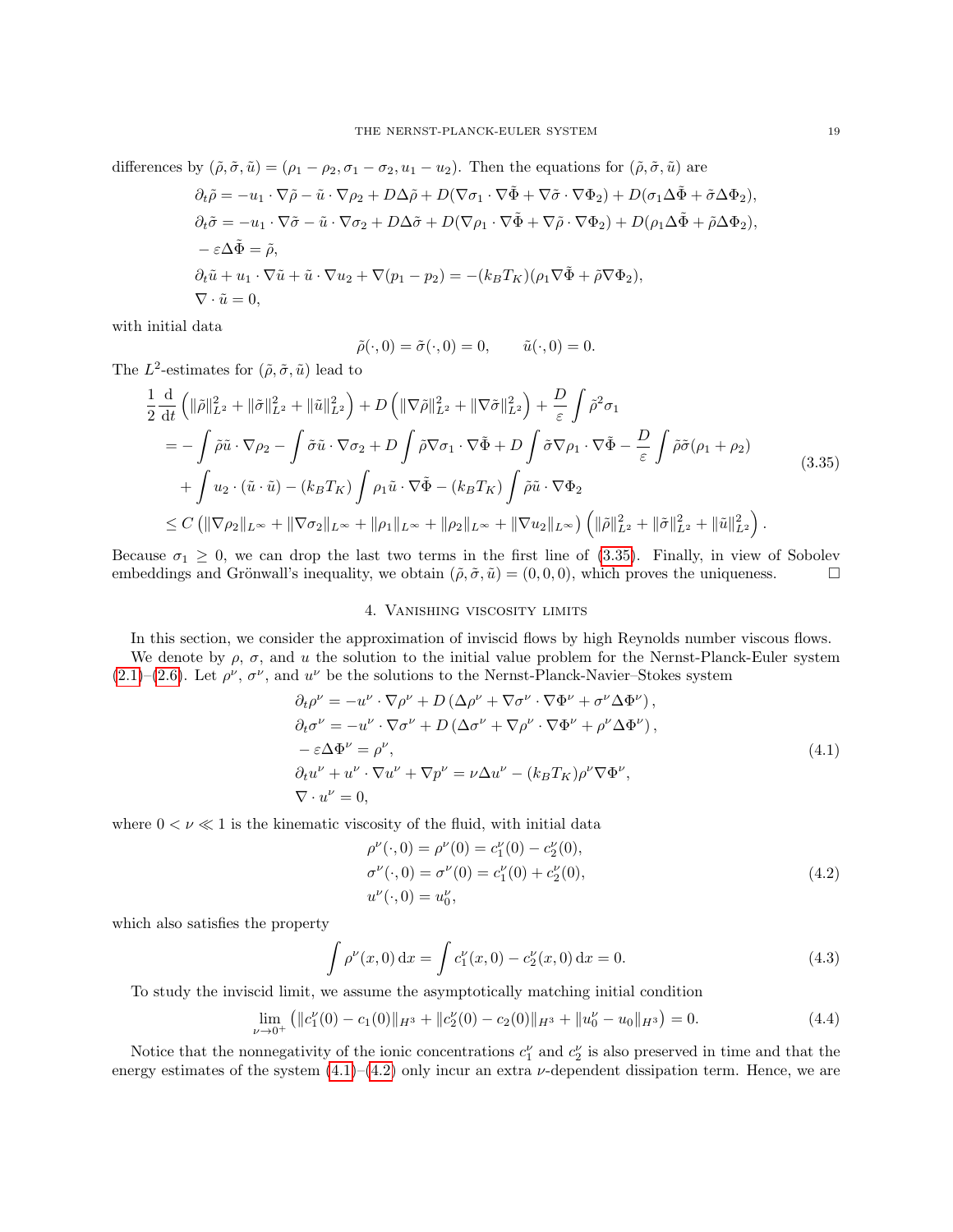able to show, by the same arguments as in Sections [2](#page-2-0) and [3,](#page-11-0) that the solutions to  $(4.1)$ – $(4.2)$  exist for all time and are unique. Moreover, for any  $t > 0$ , they satisfy the bounds (as in Theorem [2.1](#page-3-5) and Theorem [3.1\)](#page-11-1)

<span id="page-19-9"></span>
$$
\|\rho^{\nu}(t)\|_{L^{p}} + \|\sigma^{\nu}(t) - \bar{\sigma}^{\nu}\|_{L^{p}} + \|\nabla\Phi^{\nu}(t)\|_{L^{\infty}} \leq Ce^{-C't} \quad \text{for all } 1 \leq p < \infty,
$$
  

$$
\|\nabla\rho^{\nu}(t)\|_{L^{2}}^{2} + \|\nabla\sigma^{\nu}(t)\|_{L^{2}}^{2} + \int_{0}^{t} \|\Delta\rho^{\nu}(\tau)\|_{L^{2}}^{2} + \|\Delta\sigma^{\nu}(\tau)\|_{L^{2}}^{2} d\tau \leq C,
$$
  

$$
\|\Delta\rho^{\nu}(t)\|_{L^{2}} + \|\Delta\sigma^{\nu}(t)\|_{L^{2}} + \int_{0}^{t} \|\nabla\Delta\rho^{\nu}(\tau)\|_{L^{2}}^{2} + \|\nabla\Delta\sigma^{\nu}(\tau)\|_{L^{2}}^{2} d\tau \leq C,
$$
  

$$
\|\nabla\Delta\rho^{\nu}(t)\|_{L^{2}} + \|\nabla\Delta\sigma^{\nu}(t)\|_{L^{2}} + \int_{0}^{t} \|\Delta^{2}\rho^{\nu}(\tau)\|_{L^{2}}^{2} + \|\Delta^{2}\sigma^{\nu}(\tau)\|_{L^{2}}^{2} d\tau \leq Ce^{Ce^{t}},
$$
  

$$
\|u^{\nu}(t)\|_{L^{2}} \leq C,
$$
  

$$
\|u^{\nu}(t)\|_{H^{3}} \leq e^{Ce^{Ct}},
$$
 (4.5)

for some constants  $C, C' > 0$  depending only on D,  $\varepsilon$ , and the initial data. We note that when  $\nu$  is sufficiently close to 0, the  $H^3$ -norms of the initial data are uniformly bounded, so we are allowed to assume the constants C and  $C'$  to be independent of  $\nu$ .

The main result of this section is given in Theorem [4.1](#page-19-0) below, which can be improved (by a similar argument) to hold for any strong solutions in  $H^s(\mathbb{T}^2)$  with  $s > 2$ . Namely, the  $L^{\infty}(0,T; H^{s-2}(\mathbb{T}^2))$ -norms of the solutions satisfy [\(4.6\)](#page-19-1), the  $L^{\infty}(0,T;H^{s-1}(\mathbb{T}^2))$ -norms of the solutions satisfy [\(4.7\)](#page-19-2), and the  $L^{\infty}(0,T;H^s(\mathbb{T}^2))$ norms of the solutions satisfy  $(4.8)$ .

<span id="page-19-0"></span>**Theorem 4.1.** Let  $c_1(0), c_2(0), c_1^{\nu}(0), c_2^{\nu}(0) \in H^3(\mathbb{T}^2)$  be nonnegative and satisfy [\(1.8\)](#page-1-0) and [\(4.3\)](#page-18-4). Let  $u_0, u_0^{\nu} \in$  $H^3(\mathbb{T}^2)$  be divergence free. Suppose that  $(c_1(0), c_2(0), u_0)$  and  $(c_1'(0), c_2'(0), u_0'')$  satisfy the asymptotically matching condition [\(4.4\)](#page-18-5). Let  $(\rho^{\nu}, \sigma^{\nu}, u^{\nu})$  denote the unique solution to the initial value problem for the Nernst-Planck-Navier-Stokes system  $(4.1)$ – $(4.2)$ , and  $(\rho, \sigma, u)$  denote the unique solution to the initial value problem for the Nernst-Planck-Euler system  $(2.1)$ – $(2.6)$ . Then for any  $T > 0$  and  $t \in [0, T]$ , we have the pointwise convergence

<span id="page-19-2"></span><span id="page-19-1"></span>
$$
\|\rho^{\nu}(t) - \rho(t)\|_{H^1(\mathbb{T}^2)} + \|\sigma^{\nu}(t) - \sigma(t)\|_{H^1(\mathbb{T}^2)} + \|u^{\nu}(t) - u(t)\|_{H^1(\mathbb{T}^2)}\leq C \left(\nu t + \|c_1^{\nu}(0) - c_1(0)\|_{H^1(\mathbb{T}^2)} + \|c_2^{\nu}(0) - c_2(0)\|_{H^1(\mathbb{T}^2)} + \|u_0^{\nu} - u_0\|_{H^1(\mathbb{T}^2)}\right),
$$
\n(4.6)

and

<span id="page-19-3"></span>
$$
\|\rho^{\nu}(t) - \rho(t)\|_{H^2(\mathbb{T}^2)} + \|\sigma^{\nu}(t) - \sigma(t)\|_{H^2(\mathbb{T}^2)} + \|u^{\nu}(t) - u(t)\|_{H^2(\mathbb{T}^2)}\leq C\left((\nu t)^{\frac{1}{2}} + \|c_1^{\nu}(0) - c_1(0)\|_{H^2(\mathbb{T}^2)} + \|c_2^{\nu}(0) - c_2(0)\|_{H^2(\mathbb{T}^2)} + \|u_0^{\nu} - u_0\|_{H^2(\mathbb{T}^2)}\right),
$$
\n(4.7)

where C depends only on  $\varepsilon$ , D,  $\rho$ ,  $\sigma$ , u, and T. At the H<sup>3</sup>-level, we have

<span id="page-19-8"></span><span id="page-19-7"></span><span id="page-19-6"></span><span id="page-19-5"></span><span id="page-19-4"></span>
$$
\lim_{\nu \to 0^+} \left( \|\rho^{\nu} - \rho\|_{L^{\infty}(0,T;H^3(\mathbb{T}^2))} + \|\sigma^{\nu} - \sigma\|_{L^{\infty}(0,T;H^3(\mathbb{T}^2))} + \|u^{\nu} - u\|_{L^{\infty}(0,T;H^3(\mathbb{T}^2))} \right) = 0.
$$
 (4.8)

Proof. Let  $(\varrho, \varsigma, v) = (\rho^{\nu} - \rho, \sigma^{\nu} - \sigma, u^{\nu} - u)$  denote the difference between the solutions to  $(4.1)$ – $(4.2)$  and the solutions to  $(2.1)$ – $(2.6)$ . Then the system obeyed by  $(\varrho, \varsigma, v)$  is

$$
\partial_t \varrho = -v \cdot \nabla \varrho - u \cdot \nabla \varrho - v \cdot \nabla \rho + D(\Delta \varrho + \nabla \varsigma \cdot \nabla \Psi + \nabla \sigma \cdot \nabla \Psi + \nabla \varsigma \cdot \nabla \Phi + \varsigma \Delta \Psi + \sigma \Delta \Psi + \varsigma \Delta \Phi), \quad (4.9)
$$

$$
\partial_t \varsigma = -v \cdot \nabla \varsigma - u \cdot \nabla \varsigma - v \cdot \nabla \sigma + D(\Delta \varsigma + \nabla \varrho \cdot \nabla \Psi + \nabla \rho \cdot \nabla \Psi + \nabla \varrho \cdot \nabla \Phi + \varrho \Delta \Psi + \rho \Delta \Psi + \varrho \Delta \Phi), \tag{4.10}
$$

$$
-\varepsilon \Delta \Psi = \varrho,\tag{4.11}
$$

$$
\partial_t v + v \cdot \nabla v + u \cdot \nabla v + v \cdot \nabla u + \nabla (p^{\nu} - p) = \nu \Delta v + \nu \Delta u - (k_B T_K)(\varrho \nabla \Psi + \rho \nabla \Psi + \varrho \nabla \Phi), \tag{4.12}
$$

$$
\nabla \cdot v = 0. \tag{4.13}
$$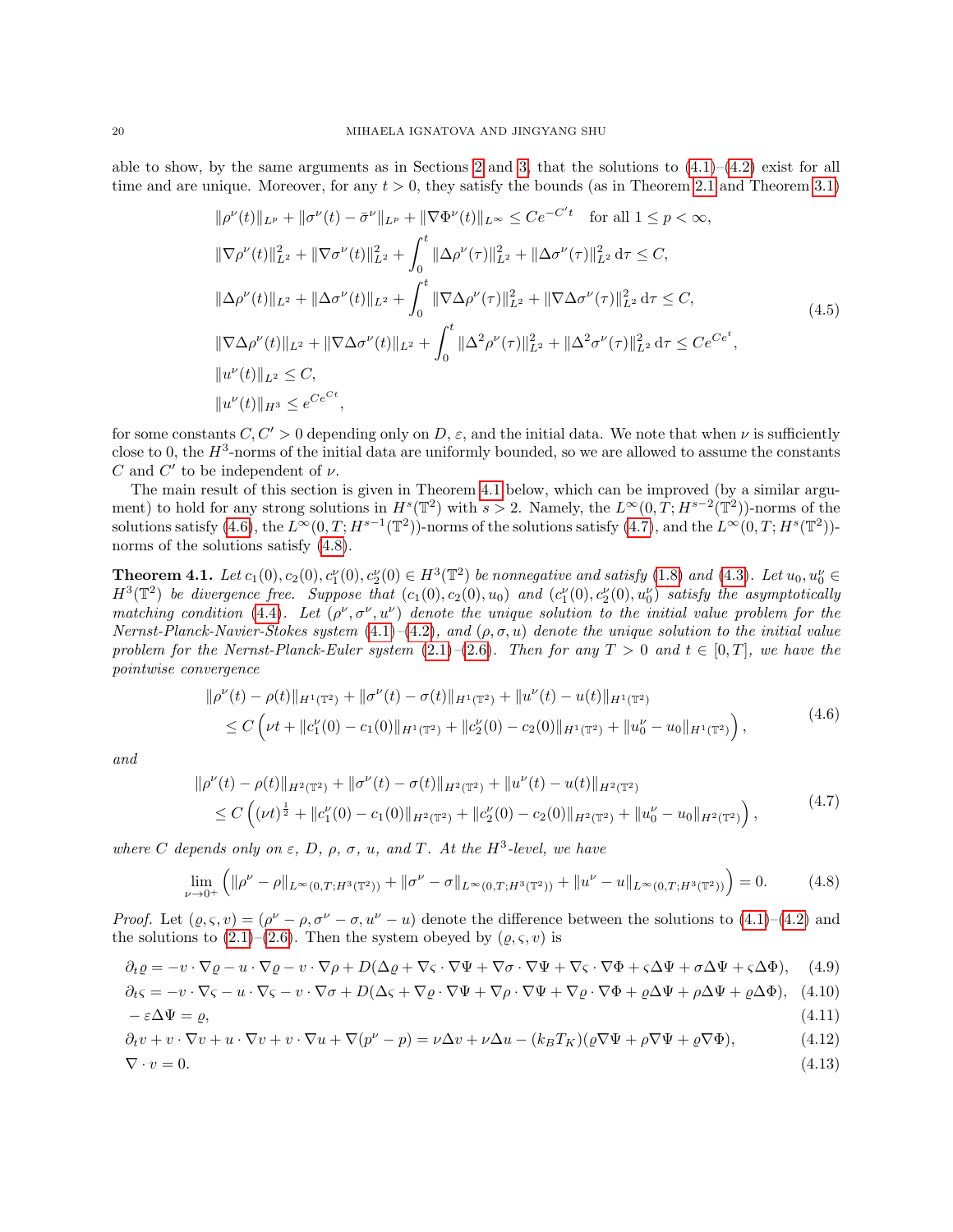# Inviscid limit for  $H^1$ -norms. We denote

$$
V_1 = \|\varrho\|_{H^1} + \|\varsigma\|_{H^1} + \|v\|_{H^1}.
$$
\n(4.14)

We prove below that

<span id="page-20-3"></span>
$$
\frac{\mathrm{d}}{\mathrm{d}t}V_1 \le C\left(\nu + V_1 + V_1^2\right). \tag{4.15}
$$

Indeed, we first multiply [\(4.9\)](#page-19-4) and [\(4.10\)](#page-19-5) by  $\rho$  and  $\varsigma$  respectively, integrate over  $\mathbb{T}^2$ , integrate by parts, and use  $(2.3)$ ,  $(2.5)$ ,  $(4.11)$ , and  $(4.13)$  to obtain

$$
\frac{1}{2} \frac{\mathrm{d}}{\mathrm{d}t} \left( \|\varrho\|_{L^2}^2 + \|\varsigma\|_{L^2}^2 \right) + D \left( \|\nabla\varrho\|_{L^2}^2 + \|\nabla\varsigma\|_{L^2}^2 \right) + \frac{D}{\varepsilon} \int (\sigma + \varsigma) \varrho^2
$$
\n
$$
= \int \rho v \cdot \nabla \varrho + \int (\sigma - \bar{\sigma}) v \cdot \nabla \varsigma + D \int \varrho \nabla \sigma \cdot \nabla \Psi - D \int \varsigma \nabla \rho \cdot \nabla \Psi - \frac{2D}{\varepsilon} \int \varsigma \rho \varrho
$$
\n
$$
\leq C \left( \|\rho\|_{H^2}^2 + \|\sigma - \bar{\sigma}\|_{H^2}^2 \right) \|v\|_{L^2}^2 + \frac{D}{2} \left( \|\nabla\varrho\|_{L^2}^2 + \|\nabla\varrho\|_{L^2}^2 \right) + C \|\nabla\Psi\|_{L^\infty} \|\nabla\sigma\|_{L^2} \|g\|_{L^2}
$$
\n
$$
+ C \|\nabla\Psi\|_{L^\infty} \|\nabla\rho\|_{L^2} \|\varsigma\|_{L^2} + C \|\rho\|_{L^\infty} \|\varrho\|_{L^2} \|\varsigma\|_{L^2},
$$

where we used Hölder's inequality and Young's inequality. Absorbing the term  $\frac{D}{2} (\|\nabla \varrho\|_{L^2}^2 + \|\nabla \varsigma\|_{L^2}^2)$  into the dissipation term in the first line and using the bounds  $(2.7)$ – $(2.8)$  as well as a consequence of the elliptic estimate and Sobolev embeddings

<span id="page-20-2"></span><span id="page-20-1"></span><span id="page-20-0"></span>
$$
\|\nabla\Psi\|_{L^{\infty}} \le C \|\varrho\|_{H^1},\tag{4.16}
$$

we get

$$
\frac{\mathrm{d}}{\mathrm{d}t} \left( \| \varrho \|_{L^2}^2 + \| \varsigma \|_{L^2}^2 \right) + D \left( \| \nabla \varrho \|_{L^2}^2 + \| \nabla \varsigma \|_{L^2}^2 \right) + \frac{2D}{\varepsilon} \int (\sigma + \varsigma) \varrho^2
$$
\n
$$
\leq C \| v \|_{L^2}^2 + C \| \nabla \Psi \|_{L^\infty} \| \varrho \|_{L^2} + C \| \nabla \Psi \|_{L^\infty} \| \varsigma \|_{L^2} + C \| \varrho \|_{L^2} \| \varsigma \|_{L^2}
$$
\n
$$
\leq C \| v \|_{L^2}^2 + C \left( \| \varrho \|_{L^2} + \| \varsigma \|_{L^2} \right) \| \varrho \|_{H^1}.
$$
\n
$$
(4.17)
$$

We take the scalar product of  $(4.12)$  with v and integrate by parts,

$$
\frac{1}{2}\frac{\mathrm{d}}{\mathrm{d}t}||v||_{L^{2}}^{2} + \nu||\nabla v||_{L^{2}}^{2} = \nu \int v \cdot \Delta u - \int v \cdot (\nabla uv) - (k_{B}T_{K}) \int v \cdot (\varrho \nabla \Psi + \rho \nabla \Psi + \varrho \nabla \Phi).
$$

Using Hölder's inequality and the bounds  $(2.7)$ – $(2.8)$ ,  $(3.1)$ – $(3.2)$  together with  $(4.16)$ , we have

$$
\frac{1}{2} \frac{\mathrm{d}}{\mathrm{d}t} \|v\|_{L^2}^2 + \nu \|\nabla v\|_{L^2}^2 \le \nu \|\Delta u\|_{L^2} \|v\|_{L^2} + \|\nabla u\|_{L^\infty} \|v\|_{L^2}^2 \n+ C \left( \|\nabla \Psi\|_{L^\infty} \| \varrho \|_{L^2} + \|\nabla \Psi\|_{L^\infty} \| \rho \|_{L^2} + \|\nabla \Phi\|_{L^\infty} \| \varrho \|_{L^2} \right) \|v\|_{L^2} \n\le C \nu \|v\|_{L^2} + C \left( \|v\|_{L^2} + \| \varrho \|_{H^1} \right) \|v\|_{L^2}.
$$
\n(4.18)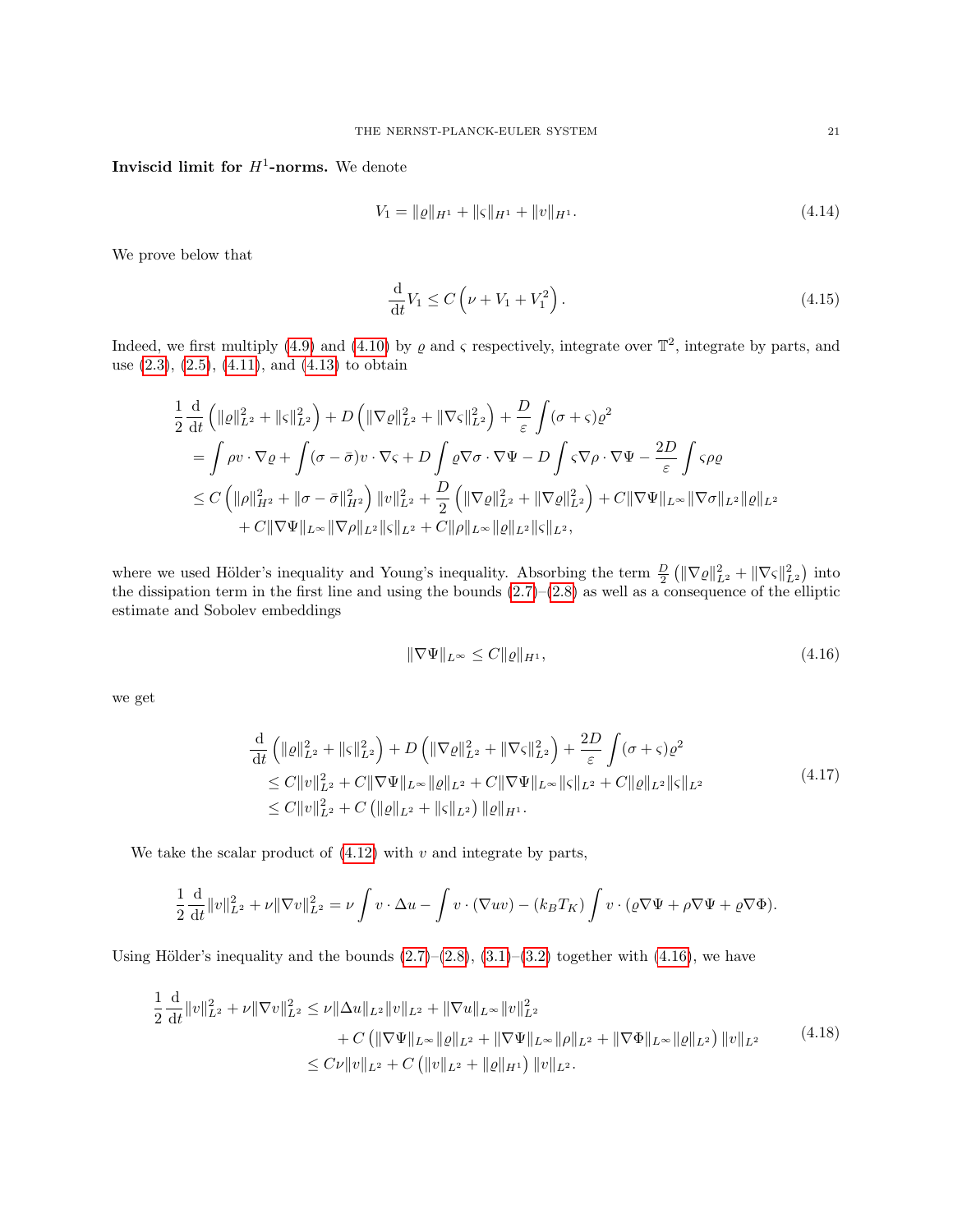At  $H^1$ -level, from  $(4.9)$ – $(4.11)$  and  $(2.3)$ , we integrate by parts and use Hölder's inequality to obtain

$$
\begin{split}\n&\frac{1}{2}\frac{\mathrm{d}}{\mathrm{d}t}\left(\|\nabla\varrho\|^{2}_{L^{2}}+\|\nabla\varsigma\|^{2}_{L^{2}}\right)+D\left(\|\Delta\varrho\|^{2}_{L^{2}}+\|\Delta\varsigma\|^{2}_{L^{2}}\right)+\frac{D}{\varepsilon}\int(\varsigma+\sigma)|\nabla\varrho|^{2} \\
&\leq\|\nabla v\|_{L^{2}}\left(\|\nabla\varrho\|^{2}_{L^{4}}+\|\nabla\varsigma\|^{2}_{L^{4}}\right)+\|\nabla u\|_{L^{\infty}}\left(\|\nabla\varrho\|^{2}_{L^{2}}+\|\nabla\varsigma\|^{2}_{L^{2}}\right) \\
&+\left(\|\nabla\rho\|_{L^{4}}\|\nabla v\|_{L^{2}}+\|\nabla\nabla\rho\|_{L^{2}}\|v\|_{L^{4}}\right)\|\nabla\varrho\|_{L^{4}}+\left(\|\nabla\sigma\|_{L^{4}}\|\nabla v\|_{L^{2}}+\|\nabla\nabla\sigma\|_{L^{2}}\|v\|_{L^{4}}\right)\|\nabla\varsigma\|_{L^{4}} \\
&+D\|\nabla\Psi\|_{L^{\infty}}\|\nabla\varrho\|_{L^{2}}\|\nabla\nabla\varsigma\|_{L^{2}}+D\|\nabla\Psi\|_{L^{\infty}}\|\nabla\varsigma\|_{L^{2}}\|\nabla\nabla\varrho\|_{L^{2}}+2D\|\nabla\nabla\Psi\|_{L^{2}}\|\nabla\varrho\|_{L^{4}}\|\nabla\varsigma\|_{L^{4}} \\
&+D\|\nabla\nabla\sigma\|_{L^{2}}\|\nabla\Psi\|_{L^{\infty}}\|\nabla\varrho\|_{L^{2}}+D\|\nabla\nabla\rho\|_{L^{2}}\|\nabla\Psi\|_{L^{\infty}}\|\nabla\varsigma\|_{L^{2}}+D\|\nabla\sigma\|_{L^{4}}\|\nabla\nabla\Psi\|_{L^{4}}\|\nabla\varsigma\|\varrho\|_{L^{4}} \\
&+D\|\nabla\rho\|_{L^{4}}\|\nabla\nabla\Psi\|_{L^{2}}\|\nabla\varsigma\|_{L^{4}}+D\|\nabla\Phi\
$$

Then by elliptic estimates, the Sobolev embedding  $H^1(\mathbb{T}^2) \hookrightarrow L^4(\mathbb{T}^2)$ , the Gagliardo-Nirenberg interpolation inequality  $(3.3)$ , Young's inequality, and the bounds  $(2.7)$ – $(2.8)$ ,  $(3.1)$ – $(3.2)$  as well as  $(4.16)$  we have

$$
\frac{1}{2} \frac{d}{dt} \left( \|\nabla \varrho\|_{L^2}^2 + \|\nabla \varsigma\|_{L^2}^2 \right) + D \left( \|\Delta \varrho\|_{L^2}^2 + \|\Delta \varsigma\|_{L^2}^2 \right) + \frac{D}{\varepsilon} \int (\varsigma + \sigma) |\nabla \varrho|^2
$$
\n
$$
\leq \frac{D}{2} \left( \|\Delta \varrho\|_{L^2}^2 + \|\Delta \varsigma\|_{L^2}^2 \right) + C \|\nabla v\|_{L^2}^2 \left( \|\nabla \varrho\|_{H^1} + \|\nabla \varsigma\|_{H^1} \right) \left( \|\nabla \varrho\|_{L^2} + \|\nabla \varsigma\|_{L^2} \right)
$$
\n
$$
+ C \|v\|_{L^2}^{\frac{2}{3}} \|\nabla v\|_{L^2}^{\frac{2}{3}} \left( \|\nabla \varrho\|_{L^2}^{\frac{2}{3}} + \|\nabla \varsigma\|_{L^2}^{\frac{2}{3}} \right) + C \left( \| \varrho \|_{H^1}^2 + \| \varsigma \|_{H^1}^2 \right) + C \| \varrho \|_{H^1}^4 + C \| \varrho \|_{H^1}^2 \| \varsigma \|_{H^1}
$$
\n
$$
+ C \| \varrho \|_{H^1}^3 \| \varsigma \|_{H^1} + C \| \varrho \|_{H^1}^3 + C \| \varrho \|_{H^1}^2 \| \varsigma \|_{H^1} + C \| \varrho \|_{H^1} \| \varsigma \|_{H^1},
$$

so that

$$
\frac{\mathrm{d}}{\mathrm{d}t} \left( \|\nabla \varrho\|_{L^2}^2 + \|\nabla \varsigma\|_{L^2}^2 \right) + D \left( \|\Delta \varrho\|_{L^2}^2 + \|\Delta \varsigma\|_{L^2}^2 \right) + \frac{2D}{\varepsilon} \int (\varsigma + \sigma) |\nabla \varrho|^2
$$
\n
$$
\leq C \|v\|_{H^1}^2 \left( \|\nabla \varrho\|_{L^2}^2 + \|\nabla \varsigma\|_{L^2}^2 + \|\nabla \varrho\|_{L^2} + \|\nabla \varsigma\|_{L^2} \right) + C \left( \|\varrho\|_{H^1}^4 + \|\varsigma\|_{H^1}^4 + \|\varrho\|_{H^1}^2 + \|\varsigma\|_{H^1}^2 \right). \tag{4.19}
$$

For the  $H^1$ -norm of v, we use the standard estimates for the cubic velocity terms (see e.g. [\[23\]](#page-35-18)), and apply the Hölder inequality with  $L^2-L^2-\mathcal{L}^{\infty}$ , the bounds [\(4.16\)](#page-20-0), and the Sobolev calculus inequality [\(3.4\)](#page-12-3) to the electric volume force term to obtain

$$
\frac{1}{2} \frac{\mathrm{d}}{\mathrm{d}t} \|\nabla v\|_{L^{2}}^{2} + \nu \|\Delta v\|_{L^{2}}^{2} \n\leq C \left( \|u\|_{H^{3}} + \|v\|_{H^{3}} \right) \|v\|_{H^{1}}^{2} + \nu \|\Delta u\|_{H^{1}} \|v\|_{H^{1}} + C \left( \|\rho\|_{H^{1}} \|\nabla \Psi\|_{L^{\infty}} + \|\rho\|_{L^{\infty}} \|\nabla \Psi\|_{H^{1}} \right) \|v\|_{H^{1}} \n+ C \left( \|\nabla \Psi\|_{L^{\infty}} + \|\nabla \Phi\|_{L^{\infty}} + \|\rho\|_{H^{1}} + \|\rho\|_{H^{1}} \right) \|e\|_{H^{1}} \|v\|_{H^{1}} \n\leq C \left( \nu + \|v\|_{H^{1}} + \|v\|_{H^{3}} \|v\|_{H^{1}} + \|\rho\|_{H^{1}} + \|\rho\|_{H^{1}} \right) \|v\|_{H^{1}}.
$$
\n(4.20)

Summing the equations  $(4.17)$ ,  $(4.18)$  and  $(4.19)$ – $(4.20)$ , dropping the dissipation terms on the left hand side (where we use the fact that  $\sigma + \varsigma = \sigma^{\nu} \ge 0$ ), and dividing by  $||\varrho||_{H^1} + ||\varsigma||_{H^1} + ||\upsilon||_{H^1}$ , we get

<span id="page-21-2"></span><span id="page-21-1"></span><span id="page-21-0"></span>
$$
\frac{\mathrm{d}}{\mathrm{d}t} \left( \|\varrho\|_{H^1} + \|\varsigma\|_{H^1} + \|v\|_{H^1} \right) \n\leq C \Big( \nu + \|v\|_{H^1} + \|v\|_{H^3} \|v\|_{H^1} + \|\varrho\|_{H^1}^2 \|v\|_{H^1} + \|\varsigma\|_{H^1}^2 \|v\|_{H^1} + \|\varrho\|_{H^1} \|v\|_{H^1} \n+ \|\varsigma\|_{H^1} \|v\|_{H^1} + \|\varrho\|_{H^1} + \|\varsigma\|_{H^1}^3 + \|\varsigma\|_{H^1}^3 \Big). \tag{4.21}
$$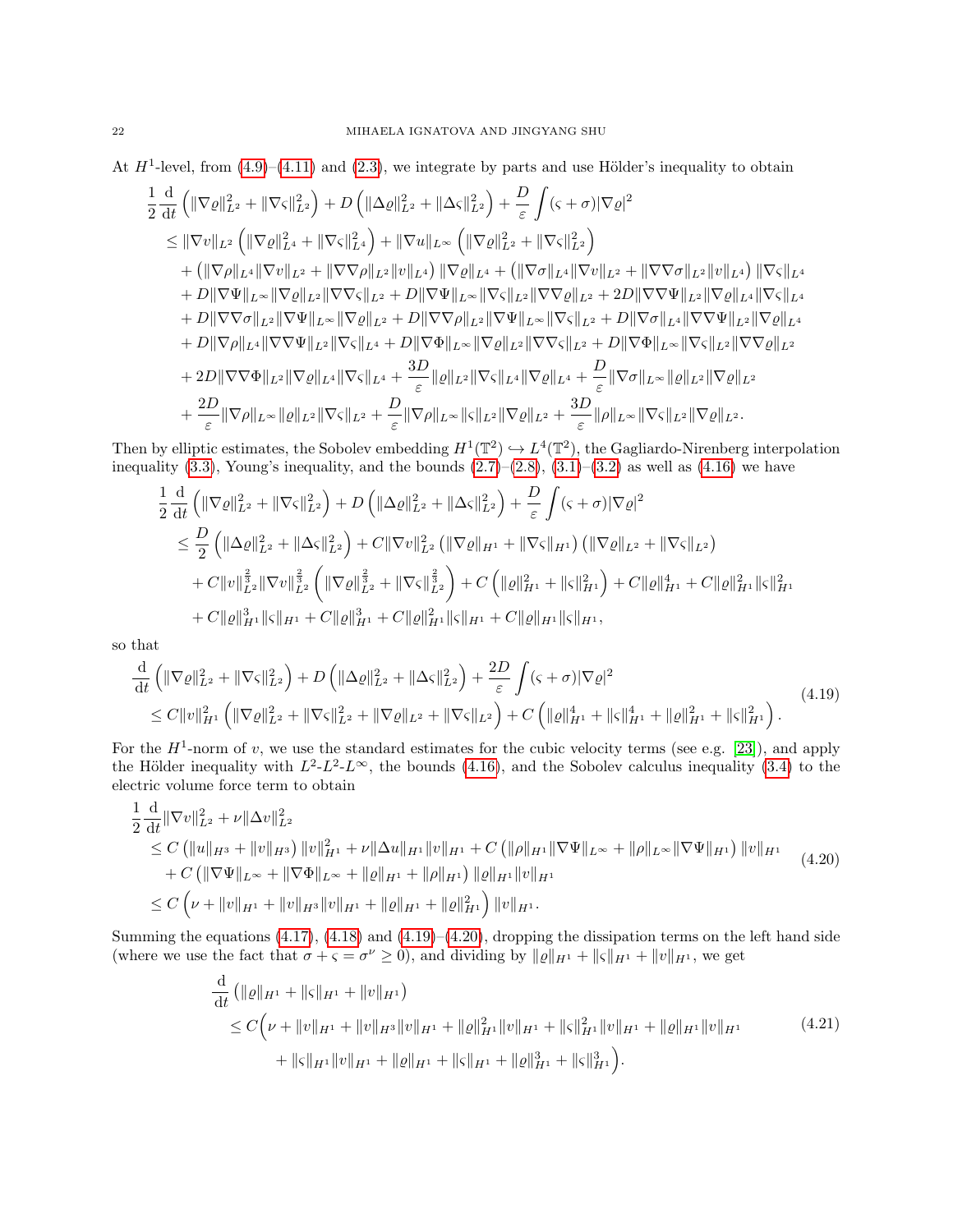Using the bounds  $(2.7), (2.8), (3.1), (3.2),$  $(2.7), (2.8), (3.1), (3.2),$  $(2.7), (2.8), (3.1), (3.2),$  $(2.7), (2.8), (3.1), (3.2),$  $(2.7), (2.8), (3.1), (3.2),$  $(2.7), (2.8), (3.1), (3.2),$  $(2.7), (2.8), (3.1), (3.2),$  and  $(4.5)$  in  $(4.21)$ , we therefore obtained  $(4.15)$ . As a consequence, following [\[7\]](#page-34-1) (in particular, multiplying by an integration factor and then using Lemma 1.3 in [\[7\]](#page-34-1); see also [\[9\]](#page-35-15), Chapter 11), we obtain [\(4.6\)](#page-19-1).

Inviscid limit for  $H^2$ -norms. We denote

$$
V_2 = \|\varrho\|_{H^2}^2 + \|\varsigma\|_{H^2}^2 + \|v\|_{H^2}^2. \tag{4.22}
$$

We prove below

<span id="page-22-2"></span><span id="page-22-1"></span><span id="page-22-0"></span>
$$
\frac{\mathrm{d}}{\mathrm{d}t}V_2 \le C\left(\nu + V_2 + V_2^2\right). \tag{4.23}
$$

Indeed, we multiply [\(4.9\)](#page-19-4) and [\(4.10\)](#page-19-5) by  $\Delta^2 \rho$  and  $\Delta^2 \varsigma$ , respectively, and integrate over  $\mathbb{T}^2$ . We obtain

$$
\frac{d}{dt} \left( \|\Delta \varrho\|_{L^{2}}^{2} + \|\Delta \varsigma\|_{L^{2}}^{2} \right) + D \left( \|\nabla \Delta \varrho\|_{L^{2}}^{2} + \|\nabla \Delta \varsigma\|_{L^{2}}^{2} \right) \n\leq C \left( \|v\|_{H^{1}}^{2} + \| \varrho\|_{H^{2}}^{2} + \| \varsigma\|_{H^{2}}^{2} \right) \left( \| \varrho\|_{H^{2}}^{2} + \| \varsigma\|_{H^{2}}^{2} \right) + C \|v\|_{H^{1}}^{4} \left( \| \varrho\|_{H^{2}}^{4} + \| \varsigma\|_{H^{2}}^{4} \right) + C \left( \| \Delta \varrho\|_{L^{2}}^{2} + \| \Delta \varsigma\|_{L^{2}}^{2} \right) \n+ C \left( \|u\|_{H^{2}}^{2} + \| \rho\|_{H^{2}} \right) \left( \| \Delta \varrho\|_{L^{2}}^{2} + \| \Delta \varsigma\|_{L^{2}}^{2} \right) + C \left( \| \rho\|_{H^{3}} + \| \sigma - \bar{\sigma} \|_{H^{3}} \right) \left( \| \Delta \varrho\|_{L^{2}} + \| \Delta \varsigma\|_{L^{2}} \right) \|v\|_{H^{2}} \n+ C \left( \| \rho\|_{H^{3}} + \| \sigma - \bar{\sigma} \|_{H^{3}} \right) \| \varrho\|_{H^{2}} \left( \| \Delta \varrho\|_{L^{2}} + \| \Delta \varsigma\|_{L^{2}} \right) + C \| \rho \|_{H^{1}}^{2} \left( \| \Delta \varrho\|_{L^{2}}^{2} + \| \Delta \varsigma\|_{L^{2}}^{2} \right), \tag{4.24}
$$

using similar estimates to  $(3.7)$ – $(3.14)$ . We omit further details. Similarly, for the energy estimates of  $\|\Delta v\|_{L^2}$ , we have

$$
\frac{1}{2}\frac{\mathrm{d}}{\mathrm{d}t}\|\Delta v\|_{L^{2}}^{2} + \nu\|\nabla\Delta v\|_{L^{2}}^{2} \leq \nu\|u\|_{H^{3}}\|v\|_{H^{3}} + C\|v\|_{H^{3}}\|v\|_{H^{2}}^{2} + C\|\rho\|_{H^{2}}^{2}\|v\|_{H^{2}} + C\|u\|_{H^{3}}\|v\|_{H^{3}}\|v\|_{H^{2}}\|v\|_{H^{2}} \tag{4.25}
$$
\n
$$
+ C\|\rho\|_{H^{2}}\|v\|_{H^{2}}.
$$

Summing the equations [\(4.24\)](#page-22-0) and [\(4.25\)](#page-22-1), dropping the dissipation terms on the left hand side, dividing by  $\| \varrho \|_{H^2} + \| \varsigma \|_{H^2} + \| v \|_{H^2}$ , and using the definition of  $\varrho$ ,  $\varsigma$ , and  $v$ , together with the bounds  $(2.7)$ – $(2.8)$ ,  $(3.1)$ – $(3.2)$ , and  $(4.5)$ , we obtain  $(4.23)$ . By using an integration factor and invoking Lemma 1.3 in [\[7\]](#page-34-1), we conclude [\(4.7\)](#page-19-2).

Inviscid limit for  $H^3$ -norms. Now we consider the inviscid limit of the higher norms of the solutions. The idea is to regularize the initial data and then in the estimates to put higher derivatives on the regularized solution [\[4,](#page-34-2) [14,](#page-35-16) [24\]](#page-35-17).

First we regularize the initial data: for any  $\kappa > 0$ , let

$$
c_i^{\kappa}(0) = \kappa^{-2} \phi\left(\frac{\cdot}{\kappa}\right) * c_i(0), \quad i = 1, 2,
$$

where  $\phi$  is a radial function satisfying

$$
\phi(|x|) \in C_0^{\infty}(\mathbb{T}^2), \quad \phi \ge 0, \quad \int \phi = 1.
$$

Notice that the nonnegativity of the function  $\phi$  preserves the nonnegativity the ionic concentrations, i.e.,  $c_1^{\kappa}(0), c_2^{\kappa}(0) \geq 0.$ 

We further denote

$$
\rho^{\kappa}(\cdot,0) = c_1^{\kappa}(0) - c_2^{\kappa}(0), \quad \sigma^{\kappa}(\cdot,0) = c_1^{\kappa}(0) + c_2^{\kappa}(0), \quad u_0^{\kappa} = \mathbb{P}_{\lfloor 1/\kappa \rfloor} u_0,
$$

where  $\lfloor \cdot \rfloor$  is the greatest integer function (floor function) and  $\mathbb{P}_m$  is the orthogonal projection onto the m-dimensional spaces spanned by the eigenfunctions of the Stokes operator on  $\mathbb{T}^2$ . We note that these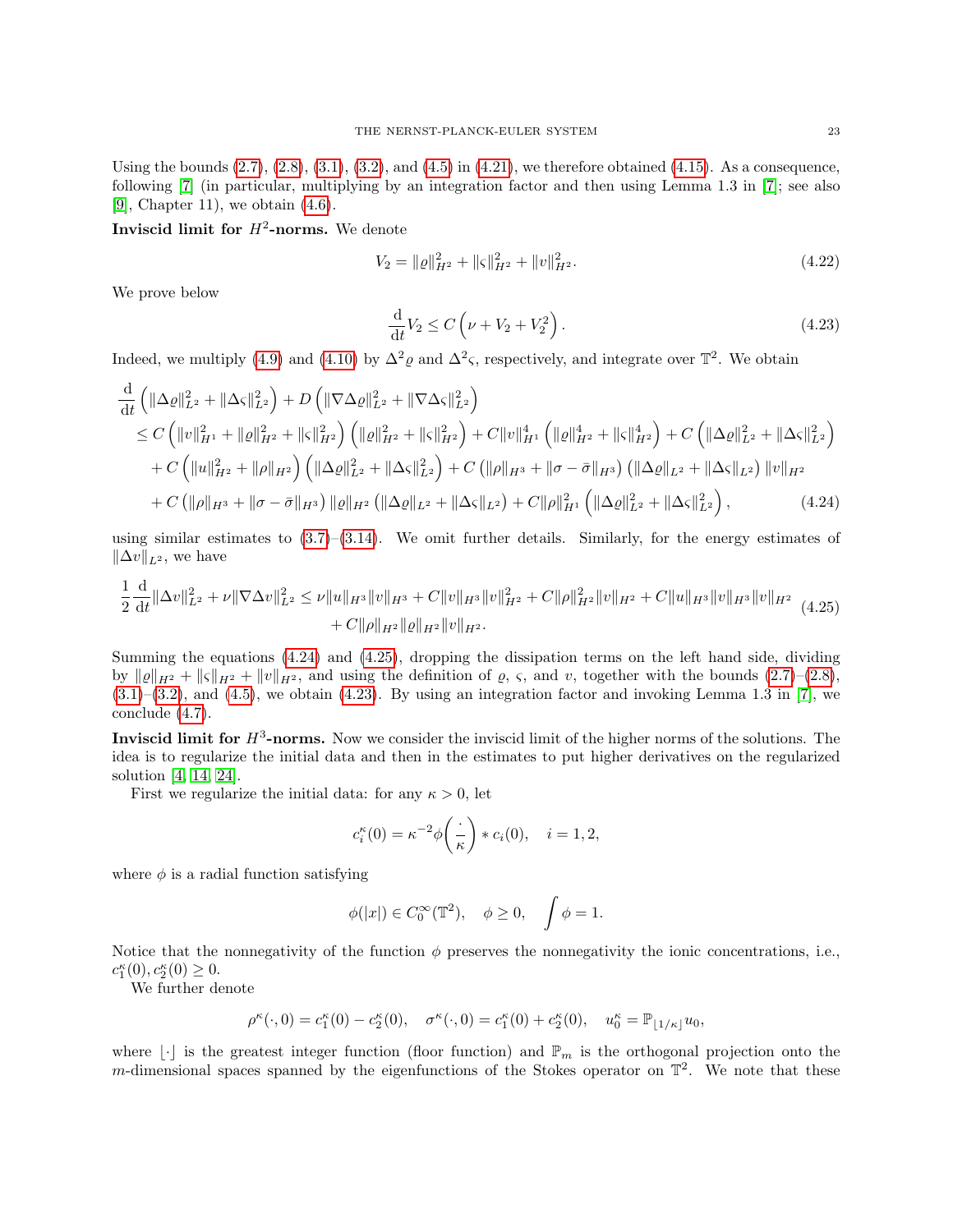definitions result in

<span id="page-23-0"></span>
$$
\|\rho^{\kappa}(0) - \rho(0)\|_{H^s} \le C\kappa^{3-s}, \quad \|\rho^{\kappa}(0)\|_{H^3} \le \|\rho(0)\|_{H^3}, \quad \|\rho^{\kappa}(0)\|_{H^4} \le \frac{C}{\kappa},
$$
  

$$
\|\sigma^{\kappa}(0) - \sigma(0)\|_{H^s} \le C\kappa^{3-s}, \quad \|\sigma^{\kappa}(0)\|_{H^3} \le \|\sigma(0)\|_{H^3}, \quad \|\sigma^{\kappa}(0)\|_{H^4} \le \frac{C}{\kappa},
$$
  

$$
\|u_0^{\kappa} - u_0\|_{H^s} \le C\kappa^{3-s}, \quad \|u_0^{\kappa}\|_{H^3} \le \|u_0\|_{H^3}, \quad \|u_0^{\kappa}\|_{H^4} \le \frac{C}{\kappa},
$$
 (4.26)

for any  $1 < s < 2$  and some  $C > 0$  depending only on  $||c_1(0)||_{H^3}$ ,  $||c_2(0)||_{H^3}$ , and  $||u_0||_{H^3}$ .

We denote by  $(\rho^{\kappa}, \sigma^{\kappa}, u^{\kappa})$  the solutions of the initial value problem for the Nernst-Planck-Euler system [\(2.1\)](#page-2-1)–[\(2.5\)](#page-3-0) with the regularized data  $(\rho^{\kappa}(0), \sigma^{\kappa}(0), u_0^{\kappa})$ . We denote  $(\rho^{\kappa}, \varsigma^{\kappa}, v^{\kappa}) = (\rho^{\kappa} - \rho, \sigma^{\kappa} - \sigma, u^{\kappa} - u)$ .

Because the solutions  $(\rho^{\kappa}, \sigma^{\kappa}, u^{\kappa})$  satisfy the same equations as  $(\rho, \sigma, u)$  but the initial data instead satisfies [\(4.26\)](#page-23-0), we see that  $(\rho^{\kappa}, \sigma^{\kappa}, u^{\kappa})$  and, therefore by the triangle inequality,  $(\rho^{\kappa}, \varsigma^{\kappa}, v^{\kappa})$  satisfy the same bounds as in the conclusions of Theorem [2.1](#page-3-5) and Theorem [3.1,](#page-11-1) uniformly in  $\kappa$ . Namely,

<span id="page-23-1"></span>
$$
||f(t)||_{L^{p}} + ||g(t) - \bar{g}||_{L^{p}} + ||\nabla H(t)||_{L^{\infty}} \leq Ce^{-C't} \quad \text{for all } 1 \leq p < \infty,
$$
  
\n
$$
||\nabla f(t)||_{L^{2}} + ||\nabla g(t)||_{L^{2}} + \int_{0}^{t} ||\Delta f(\tau)||_{L^{2}}^{2} + ||\Delta g(\tau)||_{L^{2}}^{2} d\tau \leq C,
$$
  
\n
$$
||\Delta f(t)||_{L^{2}} + ||\Delta g(t)||_{L^{2}} + \int_{0}^{t} ||\nabla \Delta f(\tau)||_{L^{2}}^{2} + ||\nabla \Delta g(\tau)||_{L^{2}}^{2} d\tau \leq C,
$$
  
\n
$$
||\nabla \Delta f(t)||_{L^{2}} + ||\nabla \Delta g(t)||_{L^{2}} + \int_{0}^{t} ||\Delta^{2} f(\tau)||_{L^{2}}^{2} + ||\Delta^{2} g(\tau)||_{L^{2}}^{2} d\tau \leq Ce^{Ce^{t}},
$$
  
\n
$$
||u^{\kappa}(t)||_{L^{2}} + ||v^{\kappa}(t)||_{L^{2}} \leq C,
$$
  
\n
$$
||u^{\kappa}(t)||_{H^{3}} + ||v^{\kappa}(t)||_{H^{3}} \leq e^{Ce^{Ct}},
$$

for some  $C, C' > 0$  and  $(f, g, H) \in \{(\rho^{\kappa}, \sigma^{\kappa}, \Phi^{\kappa}), (\varrho^{\kappa}, \varsigma^{\kappa}, \Psi^{\kappa})\}.$ 

First we establish a bound on  $||u^{\kappa}||_{H^4}$ . We differentiate  $||u^{\kappa}||_{H^4}^2$  in time and use the equation for  $u^{\kappa}$  to get

$$
\frac{1}{2} \frac{\mathrm{d}}{\mathrm{d}t} \| \Delta^2 u^{\kappa} \|_{L^2}^2 = - \int \Delta^2 u^{\kappa} \cdot \Delta^2 \left( u^{\kappa} \cdot \nabla u^{\kappa} \right) - (k_B T_K) \int \Delta^2 u^{\kappa} \cdot \Delta^2 \left( \rho^{\kappa} \nabla \Phi^{\kappa} \right).
$$

Using integration by parts and the Sobolev calculus inequality [\(3.4\)](#page-12-3), we obtain

$$
-\int \Delta^2 u^{\kappa} \cdot \Delta^2 \left( u^{\kappa} \cdot \nabla u^{\kappa} \right) \leq C ||\nabla u^{\kappa}||_{L^{\infty}} ||u^{\kappa}||_{H^4}^2,
$$

and

$$
-(k_B T_K) \int \Delta^2 u^{\kappa} \cdot \Delta^2 (\rho^{\kappa} \nabla \Phi^{\kappa}) \leq C \left( \|\rho^{\kappa}\|_{H^4} \|\nabla \Phi^{\kappa}\|_{L^{\infty}} + \|\rho^{\kappa}\|_{L^{\infty}} \|\nabla \Phi^{\kappa}\|_{H^4} \right) \|u^{\kappa}\|_{H^4}.
$$

Applying the Calderón-Zygmund inequality [\(3.5\)](#page-12-4) and the elliptic estimates for  $\Phi^{\kappa}$ , we arrive at

$$
\frac{\mathrm{d}}{\mathrm{d}t} \|u^{\kappa}\|_{H^4} \leq C \| \omega^{\kappa}\|_{L^{\infty}} \left(1 + \log(1 + \|u^{\kappa}\|_{H^3})\right) \|u^{\kappa}\|_{H^4} + C \left( \|\rho^{\kappa}\|_{H^4} \|\nabla \Phi^{\kappa}\|_{L^{\infty}} + \|\rho^{\kappa}\|_{L^{\infty}} \|\nabla \Phi^{\kappa}\|_{H^4} \right).
$$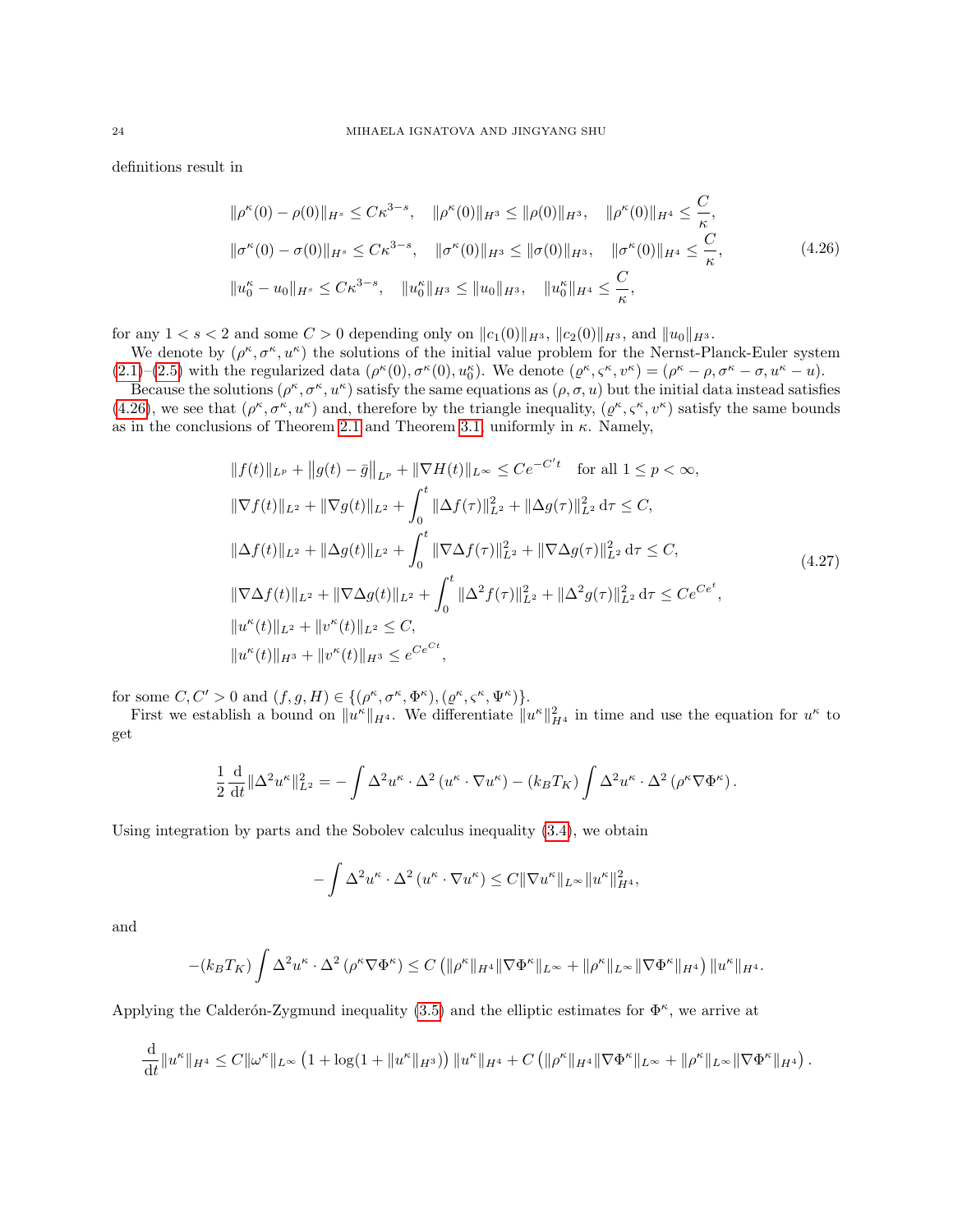Using Grönwall's lemma and the bounds [\(4.27\)](#page-23-1), we have that for all  $0\leq t\leq T$ 

$$
||u^{\kappa}(t)||_{H^{4}} \leq \exp\left(\int_{0}^{t} ||\omega^{\kappa}(\tau)||_{L^{\infty}} \left(1 + \log(1 + ||u^{\kappa}(\tau)||_{H^{3}})\right) d\tau\right)
$$

$$
\cdot \left[||u_{0}^{\kappa}||_{H^{4}} + C \int_{0}^{t} ||\rho^{\kappa}(\tau)||_{H^{4}} ||\nabla \Phi^{\kappa}(\tau)||_{L^{\infty}} + ||\rho^{\kappa}(\tau)||_{L^{\infty}} ||\nabla \Phi^{\kappa}(\tau)||_{H^{4}} d\tau\right]
$$

$$
\leq C||u_{0}^{\kappa}||_{H^{4}} + C \int_{0}^{t} ||\rho^{\kappa}(\tau)||_{H^{4}}^{2} d\tau
$$

$$
\leq \frac{C}{\kappa} + C.
$$

When  $\kappa < 1$ , we have that for any  $0 \le t \le T$ ,

<span id="page-24-4"></span><span id="page-24-3"></span><span id="page-24-1"></span><span id="page-24-0"></span>
$$
||u^{\kappa}(t)||_{H^4} \le \frac{C}{\kappa},\tag{4.28}
$$

for some  $C > 0$  depending on T, but not on  $\kappa$ .

The rest of the proof consists of two steps. The first step is to show the convergence  $\|\varrho^{\kappa}\|_{H^3} + \|\varsigma^{\kappa}\|_{H^3}$  $||v^{\kappa}||_{H^{3}} = ||\rho^{\kappa} - \rho||_{H^{3}} + ||\sigma^{\kappa} - \sigma||_{H^{3}} + ||u^{\kappa} - u||_{H^{3}} \to 0$  as  $\kappa \to 0$ . The second step is to prove that we can choose  $\kappa$  in terms of  $\nu$  such that as  $\nu \to 0$ , both  $\kappa \to 0$  and  $\|\rho^{\nu} - \rho^{\kappa}\|_{H^3} + \|\sigma^{\nu} - \sigma^{\kappa}\|_{H^3} + \|u^{\nu} - u^{\kappa}\|_{H^3} \to 0$ . Then the triangle inequality completes the proof.

Step 1. From the systems for  $(\rho, \sigma, u)$  and  $(\rho^{\kappa}, \sigma^{\kappa}, u^{\kappa})$ , we obtain a system of equations for  $(\rho^{\kappa}, \varsigma^{\kappa}, v^{\kappa})$ 

$$
\partial_t \varrho^{\kappa} - v^{\kappa} \cdot \nabla \varrho^{\kappa} - D \left( \Delta \varrho^{\kappa} - \nabla \varsigma^{\kappa} \cdot \nabla \Psi^{\kappa} - \varsigma \Delta \Psi^{\kappa} \right) \n= -u^{\kappa} \cdot \nabla \varrho^{\kappa} - v^{\kappa} \cdot \nabla \rho^{\kappa} + D \left( \nabla \sigma^{\kappa} \cdot \nabla \Psi^{\kappa} + \nabla \varsigma^{\kappa} \cdot \nabla \Phi^{\kappa} + \sigma^{\kappa} \Delta \Psi^{\kappa} + \varsigma^{\kappa} \Delta \Phi^{\kappa} \right),
$$
\n(4.29)

$$
\partial_{t}\varsigma^{\kappa} - v^{\kappa} \cdot \nabla \varsigma^{\kappa} - D\left(\Delta \varsigma^{\kappa} - \nabla \varrho^{\kappa} \cdot \nabla \Psi^{\kappa} - \varrho \Delta \Psi^{\kappa}\right) \n= -u^{\kappa} \cdot \nabla \varsigma^{\kappa} - v^{\kappa} \cdot \nabla \sigma^{\kappa} + D\left(\nabla \rho^{\kappa} \cdot \nabla \Psi^{\kappa} + \nabla \varrho^{\kappa} \cdot \nabla \Phi^{\kappa} + \rho^{\kappa} \Delta \Psi^{\kappa} + \varrho^{\kappa} \Delta \Phi^{\kappa}\right),
$$
\n(4.30)

$$
-\varepsilon \Delta \Psi^{\kappa} = \varrho^{\kappa},\tag{4.31}
$$

$$
\partial_t v^{\kappa} - v^{\kappa} \cdot \nabla v^{\kappa} + \nabla (p^{\kappa} - p) - (k_B T_K) \varrho^{\kappa} \nabla \Psi^{\kappa}
$$
\n
$$
(4.32)
$$

$$
= -u^{\kappa} \cdot \nabla v^{\kappa} - v^{\kappa} \cdot \nabla u^{\kappa} - (k_B T_K) \left( \rho^{\kappa} \nabla \Psi^{\kappa} + \varrho^{\kappa} \nabla \Phi^{\kappa} \right), \tag{4.32}
$$

$$
\nabla \cdot v^{\kappa} = 0. \tag{4.33}
$$

We test [\(4.29\)](#page-24-0) and [\(4.30\)](#page-24-1) with  $-\Delta^3 \varrho^{\kappa}$  and  $-\Delta^3 \varsigma^{\kappa}$  respectively to obtain

<span id="page-24-2"></span>
$$
\frac{1}{2} \frac{\mathrm{d}}{\mathrm{d}t} \left( \| \nabla \Delta \varrho^{\kappa} \|_{L^2}^2 + \| \nabla \Delta \varsigma^{\kappa} \|_{L^2}^2 \right) + D \left( \| \Delta^2 \varrho^{\kappa} \|_{L^2} + \| \Delta^2 \varsigma^{\kappa} \|_{L^2} \right) \n= J_{1,1} + J_{1,2} + J_{1,3} + J_{1,4} + J_{1,5} + J_{1,6} + J_{1,7}.
$$
\n(4.34)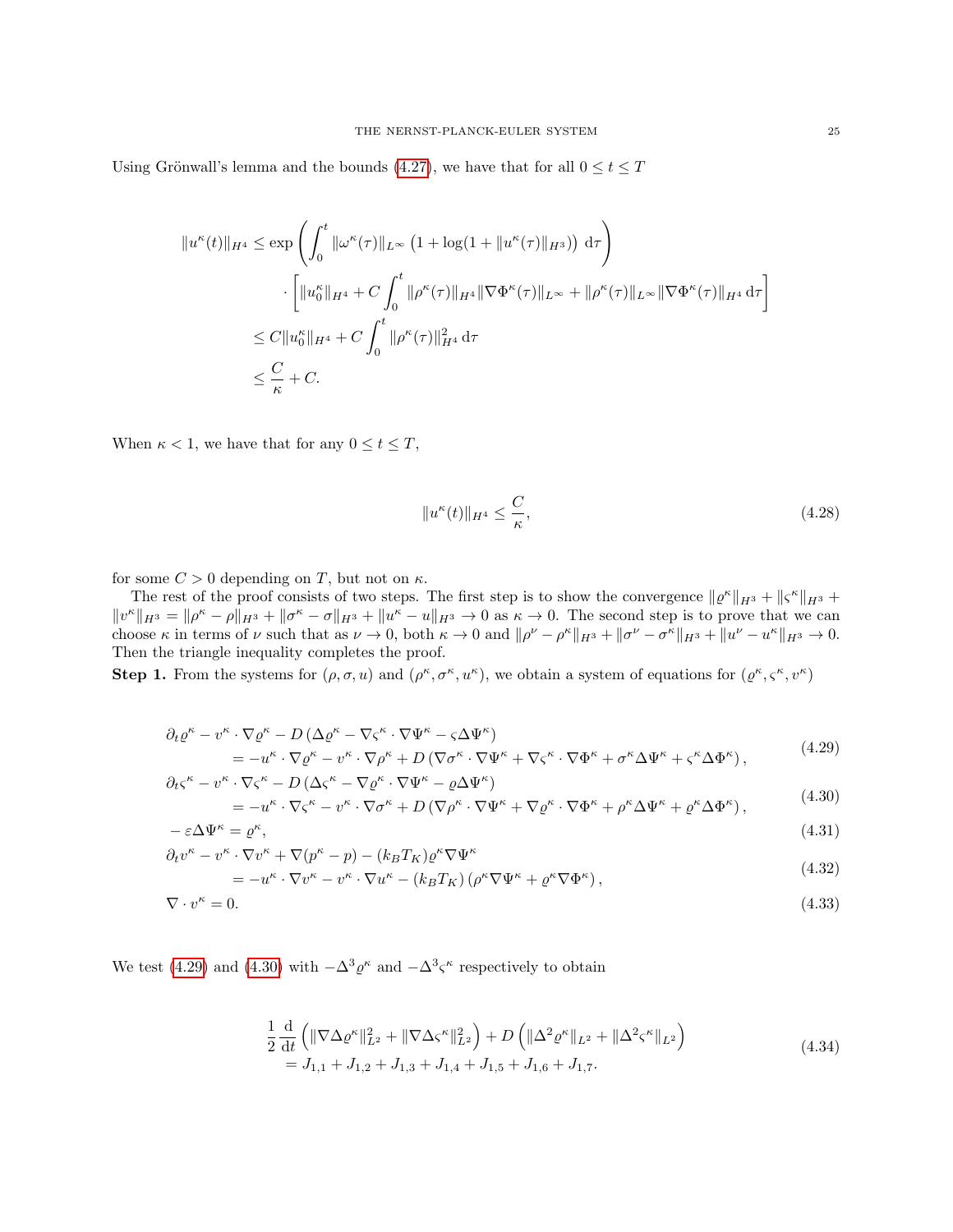where

$$
J_{1,1} = -\int \Delta^2 \varrho^{\kappa} \Delta \left( v^{\kappa} \cdot \nabla \varrho^{\kappa} \right) - \int \Delta^2 \zeta^{\kappa} \Delta \left( v^{\kappa} \cdot \nabla \zeta^{\kappa} \right),
$$
  
\n
$$
J_{1,2} = -D \int \nabla \Delta \varrho^{\kappa} \cdot \nabla \Delta \left( \nabla \zeta^{\kappa} \cdot \nabla \Psi^{\kappa} + \zeta \Delta \Psi^{\kappa} \right) - D \int \nabla \Delta \zeta^{\kappa} \cdot \nabla \Delta \left( \nabla \varrho^{\kappa} \cdot \nabla \Psi^{\kappa} + \varrho \Delta \Psi^{\kappa} \right),
$$
  
\n
$$
J_{1,3} = -\int \nabla \Delta \varrho^{\kappa} \cdot \nabla \Delta (u^{\kappa} \cdot \nabla \varrho^{\kappa}) - \int \nabla \Delta \zeta^{\kappa} \cdot \nabla \Delta (u^{\kappa} \cdot \nabla \zeta^{\kappa})
$$
  
\n
$$
- \int \nabla \Delta \varrho^{\kappa} \cdot \nabla \Delta (v^{\kappa} \cdot \nabla \rho^{\kappa}) - \int \nabla \Delta \zeta^{\kappa} \cdot \nabla \Delta (v^{\kappa} \cdot \nabla \sigma^{\kappa}),
$$
  
\n
$$
J_{1,4} = -D \int \Delta^2 \varrho^{\kappa} \Delta (\nabla \sigma^{\kappa} \cdot \nabla \Psi^{\kappa} + \sigma^{\kappa} \Delta \Psi^{\kappa}) - D \int \Delta^2 \varrho^{\kappa} \Delta (\nabla \zeta^{\kappa} \cdot \nabla \Phi + \zeta^{\kappa} \Delta \Phi^{\kappa})
$$
  
\n
$$
- D \int \Delta^2 \zeta^{\kappa} \Delta (\nabla \rho^{\kappa} \cdot \nabla \Psi^{\kappa} + \rho^{\kappa} \Delta \Psi^{\kappa}) - D \int \Delta^2 \zeta^{\kappa} \Delta (\nabla \varrho^{\kappa} \cdot \nabla \Phi + \varrho^{\kappa} \Delta \Phi^{\kappa}).
$$

We observe that the terms  $J_{1,1}$  and  $J_{1,2}$  come from the left hand sides of  $(4.29)-(4.30)$  $(4.29)-(4.30)$ , which are the same as the right hand sides of  $(3.26)$ – $(3.34)$ . So if we repeat the estimates  $(3.27)$ – $(3.33)$ , we get

$$
J_{1,1} + J_{1,2} \leq \frac{4D}{5} \left( \|\Delta^{2}\varrho^{\kappa}\|_{L^{2}}^{2} + \|\Delta^{2}\varsigma^{\kappa}\|_{L^{2}}^{2} \right) - \frac{D}{\varepsilon} \int \varsigma^{\kappa} |\nabla\Delta\varrho^{\kappa}|^{2} + C \left( \|v^{\kappa}\|_{H^{2}}^{2} + \|\nabla\Psi^{\kappa}\|_{L^{\infty}}^{2} + \|\varrho^{\kappa}\|_{H^{2}} + \|\varsigma^{\kappa} - \bar{\varsigma}^{\kappa}\|_{H^{2}} \right) \left( \|\nabla\Delta\varrho^{\kappa}\|_{L^{2}}^{2} + \|\nabla\Delta\varsigma^{\kappa}\|_{L^{2}}^{2} \right) + C \left( \|\nabla\varrho^{\kappa}\|_{L^{2}}^{2} + \|\nabla\varsigma^{\kappa}\|_{L^{2}}^{2} + \|\varrho^{\kappa}\|_{L^{4}} \|\varrho^{\kappa}\|_{H^{2}} + \|\varrho^{\kappa}\|_{L^{4}} \|\varsigma^{\kappa} - \bar{\varsigma}^{\kappa}\|_{H^{2}} \right) \left( \|\nabla\Delta\varrho^{\kappa}\|_{L^{2}} + \|\nabla\Delta\varsigma^{\kappa}\|_{L^{2}} \right) + C \left( \|\Delta v^{\kappa}\|_{L^{2}} \|\nabla v^{\kappa}\|_{L^{2}} + \|\nabla v^{\kappa}\|_{L^{2}}^{2} + \|\nabla\varrho^{\kappa}\|_{L^{2}} + \|\nabla\varsigma^{\kappa}\|_{L^{2}} \right) \left( \|\Delta\varrho^{\kappa}\|_{L^{2}}^{2} + \|\Delta\varsigma^{\kappa}\|_{L^{2}}^{2} \right) + C \left( \|\nabla\varrho^{\kappa}\|_{L^{2}}^{2} + \|\nabla\varsigma^{\kappa}\|_{L^{2}}^{2} \right) \left( \|\Delta\varrho^{\kappa}\|_{L^{2}} + \|\Delta\varsigma^{\kappa}\|_{L^{2}} \right). \tag{4.35}
$$

Notice that in [\(4.35\)](#page-25-0), the sign of  $\varsigma^{\kappa} = \sigma^{\kappa} - \sigma$  is unknown, so we cannot discard the term  $-\frac{D}{\varepsilon} \int \varsigma^{\kappa} |\nabla \Delta \varrho^{\kappa}|^2$ . Instead, we estimate this term directly

$$
-\frac{D}{\varepsilon} \int \varsigma^{\kappa} |\nabla \Delta \varrho^{\kappa}|^2 \le \frac{D}{\varepsilon} \|\varsigma^{\kappa}\|_{L^{\infty}} \|\nabla \Delta \varrho^{\kappa}\|_{L^2}^2 \le C \|\varsigma^{\kappa}\|_{H^2} \|\nabla \Delta \varrho^{\kappa}\|_{L^2}^2. \tag{4.36}
$$

The term  $J_{1,3}$ , involving the velocity fields  $u^{\kappa}$  or  $v^{\kappa}$ , we rewrite as follows

<span id="page-25-0"></span>
$$
J_{1,3} = J_{1,3,1} + J_{1,3,2} + J_{1,3,3} + \mathcal{R},\tag{4.37}
$$

where

$$
J_{1,3,1} = -\int \nabla \varrho^{\kappa} \cdot (\nabla \Delta u^{\kappa} \nabla \Delta \varrho^{\kappa}) - \int \nabla \varsigma^{\kappa} \cdot (\nabla \Delta u^{\kappa} \nabla \Delta \varsigma^{\kappa})
$$

$$
- \int \nabla \rho^{\kappa} \cdot (\nabla \Delta v^{\kappa} \nabla \Delta \varrho^{\kappa}) - \int \nabla \sigma^{\kappa} \cdot (\nabla \Delta v^{\kappa} \nabla \Delta \varsigma^{\kappa}),
$$

$$
J_{1,3,2} = -\int \nabla \Delta \varrho^{\kappa} \cdot (\nabla \nabla \Delta \varrho^{\kappa} u^{\kappa}) - \int \nabla \Delta \varsigma^{\kappa} \cdot (\nabla \nabla \Delta \varsigma^{\kappa} u^{\kappa}),
$$

$$
J_{1,3,3} = -\int \nabla \Delta \varrho^{\kappa} \cdot (\nabla \nabla \Delta \rho^{\kappa} v^{\kappa}) - \int \nabla \Delta \varsigma^{\kappa} \cdot (\nabla \nabla \Delta \sigma^{\kappa} v^{\kappa}).
$$

and  $R$  represents the lower order terms,

$$
|\mathcal{R}| \le C \left( \|v^{\kappa}\|_{H^3}^2 + \|\varrho^{\kappa}\|_{H^3}^2 + \|\varsigma^{\kappa}\|_{H^3}^2 \right). \tag{4.38}
$$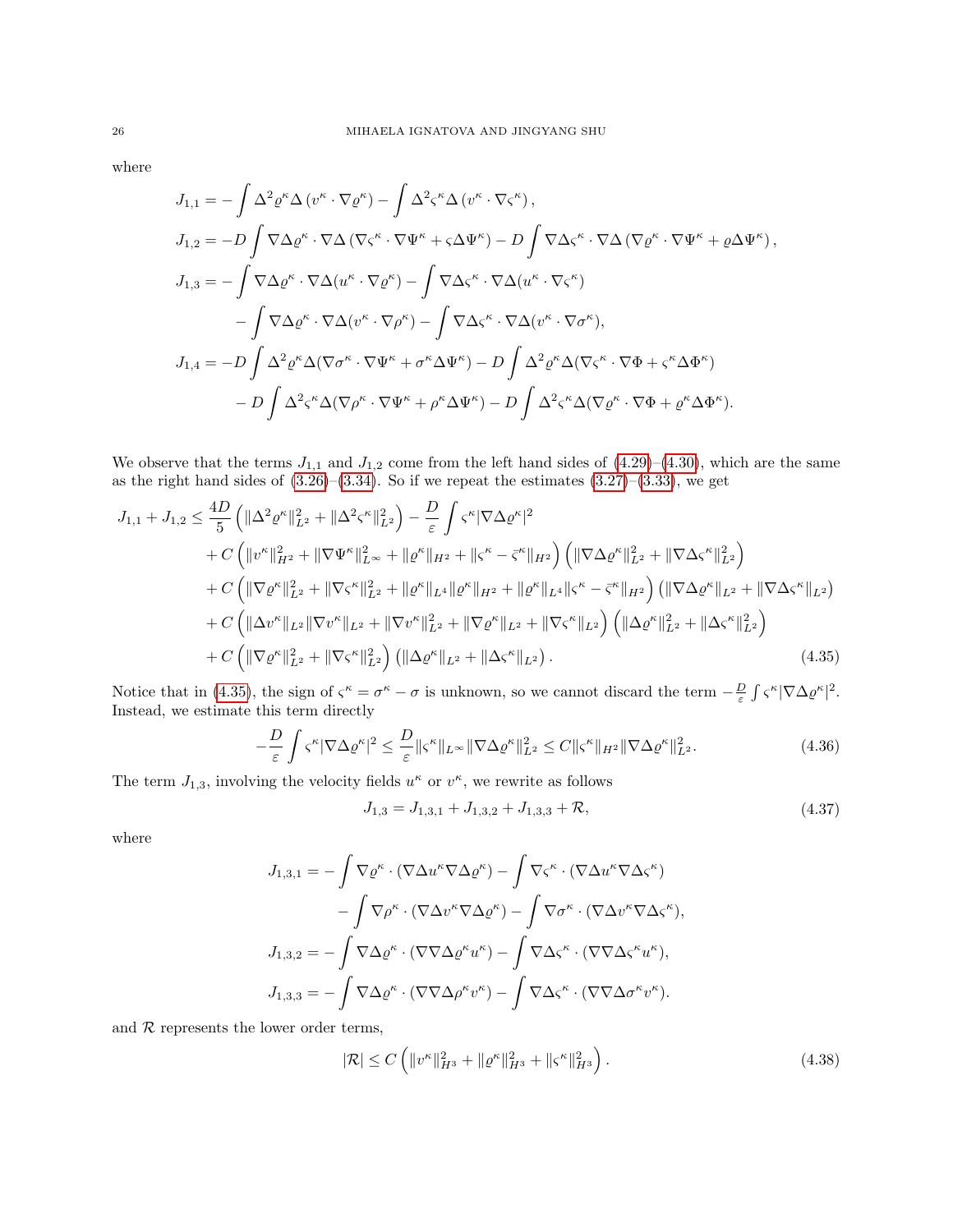To estimate  $J_{1,3,1}$ , we use Hölder's inequality and  $(4.27)$ ,

$$
J_{1,3,1} \leq \|\nabla \Delta u^{\kappa}\|_{L^{2}} \left( \|\nabla \varrho^{\kappa}\|_{L^{\infty}} \|\nabla \Delta \varrho^{\kappa}\|_{L^{2}} + \|\nabla \varsigma^{\kappa}\|_{L^{\infty}} \|\nabla \Delta \varsigma^{\kappa}\|_{L^{2}} \right) + \|\nabla \Delta v^{\kappa}\|_{L^{2}} \left( \|\nabla \rho^{\kappa}\|_{L^{\infty}} \|\nabla \Delta \varrho^{\kappa}\|_{L^{2}} + \|\nabla \sigma^{\kappa}\|_{L^{\infty}} \|\nabla \Delta \varsigma^{\kappa}\|_{L^{2}} \right).
$$
\n(4.39)

The estimate for  $J_{1,3,2}$  follows from Hölder's inequality, Young's inequality, and [\(4.27\)](#page-23-1)

$$
J_{1,3,2} \leq C \|\nabla \Delta \varrho^{\kappa}\|_{L^{2}} \|u^{\kappa}\|_{L^{\infty}} \|\Delta^{2} \varrho^{\kappa}\|_{L^{2}} + C \|\nabla \Delta \varsigma^{\kappa}\|_{L^{2}} \|u^{\kappa}\|_{L^{\infty}} \|\Delta^{2} \varsigma^{\kappa}\|_{L^{2}} \leq \frac{D}{15} \left( \|\Delta^{2} \varrho^{\kappa}\|_{L^{2}}^{2} + \|\Delta^{2} \varsigma^{\kappa}\|_{L^{2}}^{2} \right) + C \left( \|\nabla \Delta \varrho^{\kappa}\|_{L^{2}}^{2} + \|\nabla \Delta \varsigma^{\kappa}\|_{L^{2}}^{2} \right).
$$
\n(4.40)

For  $J_{1,3,3}$ , we first integrate by parts, then use Hölder's inequality and Young's inequality as well as  $(4.27)$ to get

$$
J_{1,3,3} \leq \|\nabla v^{\kappa}\|_{L^{\infty}} \left( \|\nabla \Delta \rho^{\kappa}\|_{L^{2}} \|\nabla \Delta \varrho^{\kappa}\|_{L^{2}} + \|\nabla \Delta \sigma^{\kappa}\|_{L^{2}} \|\nabla \Delta \varsigma^{\kappa}\|_{L^{2}} \right) + \|v^{\kappa}\|_{L^{\infty}} \left( \|\nabla \Delta \rho^{\kappa}\|_{L^{2}} \|\Delta^{2} \varrho^{\kappa}\|_{L^{2}} + \|\nabla \Delta \sigma^{\kappa}\|_{L^{2}} \|\Delta^{2} \varsigma^{\kappa}\|_{L^{2}} \right) \leq C \|\nabla v^{\kappa}\|_{L^{\infty}} \left( \|\nabla \Delta \varrho^{\kappa}\|_{L^{2}} + \|\nabla \Delta \varsigma^{\kappa}\|_{L^{2}} \right) + C \|v^{\kappa}\|_{L^{\infty}}^{2} + \frac{D}{15} \left( \|\Delta^{2} \varrho^{\kappa}\|_{L^{2}}^{2} + \|\Delta^{2} \varsigma^{\kappa}\|_{L^{2}}^{2} \right).
$$
\n(4.41)

Lastly, for the term  $J_{1,4}$ , we use the Sobolev calculus inequality  $(3.4)$ , Young's inequality, the elliptic estimates  $\|\Delta \Psi^{\kappa}\|_{L^2} \leq C \|\varrho^{\kappa}\|_{L^2}$  and the bound  $\|\nabla \Psi^{\kappa}\|_{L^{\infty}} \leq C \|\varrho^{\kappa}\|_{H^1}$  to obtain

$$
J_{1,4} \leq C \|\Delta^{2} \varrho^{\kappa}\|_{L^{2}} \left( \|\sigma^{\kappa}\|_{H^{3}} \|\nabla \Psi^{\kappa}\|_{L^{\infty}} + \|\sigma^{\kappa}\|_{L^{\infty}} \|\nabla \Psi^{\kappa}\|_{H^{3}} + \|\varsigma^{\kappa}\|_{H^{3}} \|\nabla \Phi^{\kappa}\|_{L^{\infty}} + \|\varsigma^{\kappa}\|_{L^{\infty}} \|\nabla \Phi^{\kappa}\|_{H^{3}} \right) + C \|\Delta^{2} \varsigma^{\kappa}\|_{L^{2}} \left( \|\rho^{\kappa}\|_{H^{3}} \|\nabla \Psi^{\kappa}\|_{L^{\infty}} + \|\rho^{\kappa}\|_{L^{\infty}} \|\nabla \Psi^{\kappa}\|_{H^{3}} + \|\varrho^{\kappa}\|_{H^{3}} \|\nabla \Phi^{\kappa}\|_{L^{\infty}} + \|\varrho^{\kappa}\|_{L^{\infty}} \|\nabla \Phi^{\kappa}\|_{H^{3}} \right) \leq \frac{D}{15} \left( \|\Delta^{2} \varrho^{\kappa}\|_{L^{2}}^{2} + \|\Delta^{2} \varsigma^{\kappa}\|_{L^{2}} \right) + C \left( \|\varrho^{\kappa}\|_{H^{3}}^{2} + \|\varsigma^{\kappa}\|_{H^{3}}^{2} \right),
$$
\n(4.42)

where in the last line, we also used the bounds [\(4.27\)](#page-23-1).

Putting the estimates [\(4.35\)](#page-25-0)–[\(4.42\)](#page-26-0) into [\(4.34\)](#page-24-2), discarding the dissipation terms, and using the Sobolev embedding  $H^3(\mathbb{T}^2) \hookrightarrow L^4(\mathbb{T}^2)$ , the estimate  $\|\nabla \Psi^{\kappa}\|_{L^{\infty}} \leq C \|\varrho^{\kappa}\|_{H^1}$ , and the bounds  $(4.27)$  for  $(\varrho^{\kappa}, \varsigma^{\kappa}, v^{\kappa})$ , we have

$$
\frac{d}{dt} \left( \|\nabla \Delta \varrho^{\kappa}\|_{L^{2}}^{2} + \|\nabla \Delta \varsigma^{\kappa}\|_{L^{2}}^{2} \right) \n\leq C \left( \|v^{\kappa}\|_{H^{2}}^{2} + \|\nabla \Psi^{\kappa}\|_{L^{\infty}}^{2} + \|\nabla \varrho^{\kappa}\|_{L^{2}} + \|\nabla \varsigma^{\kappa}\|_{L^{2}} \right) \left( \|\nabla \Delta \varrho^{\kappa}\|_{L^{2}}^{2} + \|\nabla \Delta \varsigma^{\kappa}\|_{L^{2}}^{2} \right) \n+ C \left( \|\nabla \varrho^{\kappa}\|_{L^{2}}^{2} + \|\nabla \varsigma^{\kappa}\|_{L^{2}}^{2} + \|\varrho^{\kappa}\|_{L^{4}} \|\varsigma^{\kappa}\|_{H^{2}} + \|\varrho^{\kappa}\|_{L^{4}} \|\varsigma^{\kappa}\|_{H^{2}} \right) \left( \|\nabla \Delta \varrho^{\kappa}\|_{L^{2}} + \|\nabla \Delta \varsigma^{\kappa}\|_{L^{2}} \right) \n+ C \left( \|\Delta v^{\kappa}\|_{L^{2}} \|\nabla v^{\kappa}\|_{L^{2}} + \|\nabla v^{\kappa}\|_{L^{2}}^{2} + \|\nabla \varrho^{\kappa}\|_{L^{2}} + \|\nabla \varsigma^{\kappa}\|_{L^{2}} \right) \left( \|\Delta \varrho^{\kappa}\|_{L^{2}}^{2} + \|\Delta \varsigma^{\kappa}\|_{L^{2}}^{2} \right) \n+ C \left( \|\nabla \varrho^{\kappa}\|_{L^{2}}^{2} + \|\nabla \varsigma^{\kappa}\|_{L^{2}}^{2} \right) \left( \|\Delta \varrho^{\kappa}\|_{L^{2}} + \|\Delta \varsigma^{\kappa}\|_{L^{2}} \right) + C \left( \|\varrho^{\kappa}\|_{H^{3}}^{2} + \|\varsigma^{\kappa} - \bar{\varsigma}^{\kappa}\|_{H^{3}}^{2} \right) \n+ C \|\nabla v^{\kappa}\|_{L^{\infty}} \left( \|\nabla \Delta \varrho^{\kappa}\|_{L^{2}} + \|\nabla \Delta \varsigma^{\kappa}\|_{L^{2}} \right)
$$

We now turn to the  $H^3$ -estimates for the velocity difference  $v^{\kappa}$ . Testing [\(4.32\)](#page-24-3) with  $-\Delta^3 v^{\kappa}$ , we obtain

<span id="page-26-2"></span><span id="page-26-1"></span><span id="page-26-0"></span>
$$
\frac{1}{2} \frac{\mathrm{d}}{\mathrm{d}t} \|\nabla \Delta v^{\kappa}\|_{L^2}^2 = J_{2,1} + J_{2,2} + J_{2,3},\tag{4.44}
$$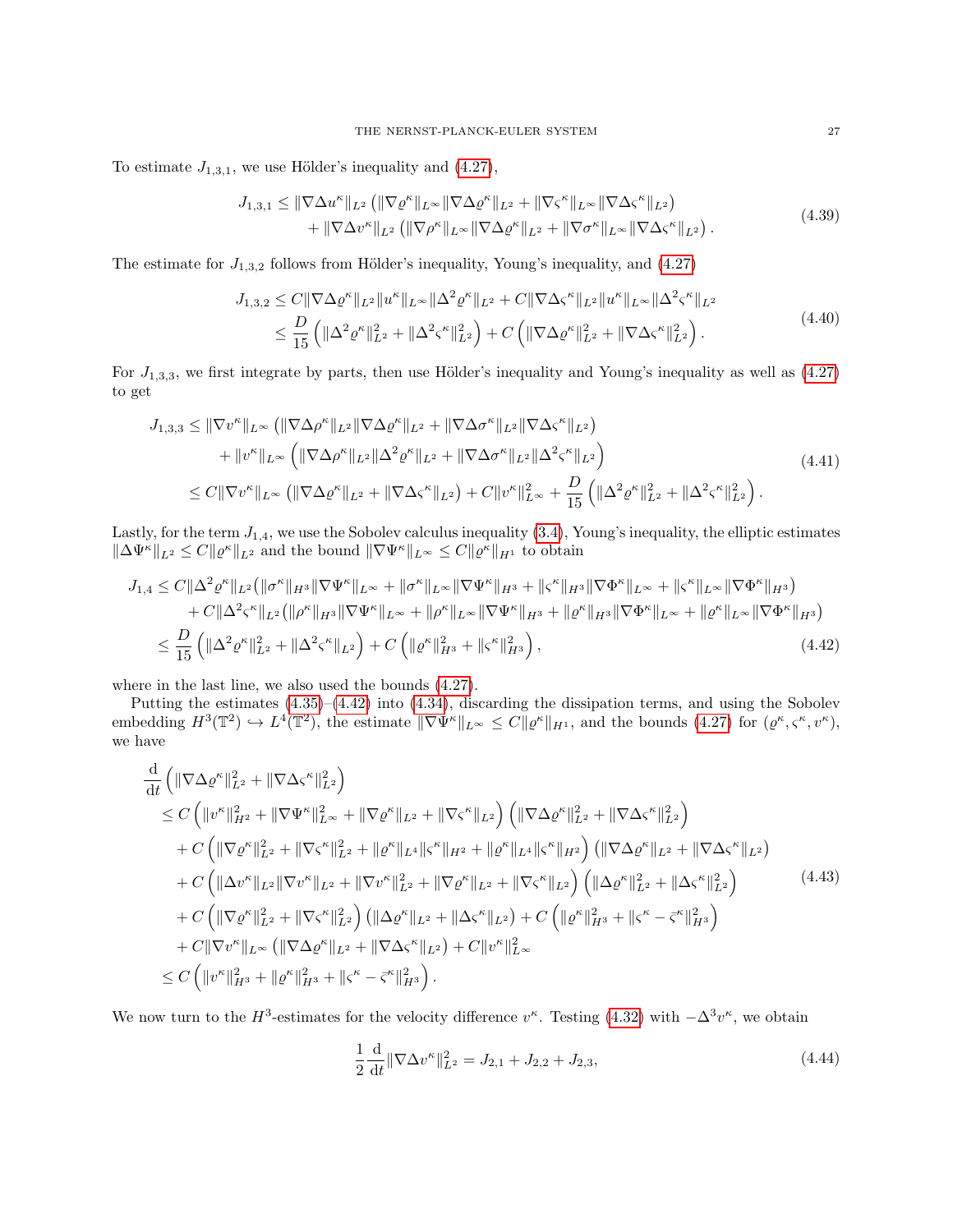where

$$
J_{2,1} = \int \nabla \Delta v^{\kappa} \cdot \nabla \Delta (v^{\kappa} \cdot \nabla v^{\kappa}) + (k_B T_K) \int \nabla \Delta v^{\kappa} \cdot \nabla \Delta (e^{\kappa} \nabla \Psi^{\kappa}),
$$
  
\n
$$
J_{2,2} = -\int \nabla \Delta (u^{\kappa} \cdot \nabla v^{\kappa}) : \nabla \Delta v^{\kappa},
$$
  
\n
$$
J_{2,3} = -\int \nabla \Delta (v^{\kappa} \cdot \nabla u^{\kappa}) : \nabla \Delta v^{\kappa} - (k_B T_K) \int \nabla \Delta (\rho^{\kappa} \nabla \Psi^{\kappa} + \varrho^{\kappa} \nabla \Phi^{\kappa}) : \nabla \Delta v^{\kappa}.
$$

Notice that the term  $J_{2,1}$  comes from the left hand side of  $(4.32)$ , which is the same as the right hand side of  $(2.4)$ . Then if we repeat the estimates  $(3.23)$  and use  $(4.27)$ , we have that

$$
J_{2,1} \leq C \|\nabla v^{\kappa}\|_{L^{\infty}} \|v^{\kappa}\|_{H^{3}}^{2} + C \|v^{\kappa}\|_{H^{3}} \left( \|{\varrho}^{\kappa}\|_{L^{\infty}} \|\nabla \Psi^{\kappa}\|_{H^{3}} + \|\nabla \Psi^{\kappa}\|_{L^{\infty}} \|\varrho^{\kappa}\|_{H^{3}} \right)
$$
  

$$
\leq C \left( \|v^{\kappa}\|_{H^{3}}^{2} + \|\varrho^{\kappa}\|_{H^{3}}^{2} \right).
$$
 (4.45)

Applying the Leibniz rule to  $J_{2,2}$ , the most dangerous term vanishes,

$$
-\int u^{\kappa} \cdot (\nabla \nabla \Delta v^{\kappa} : \nabla \Delta v^{\kappa}) = -\frac{1}{2} \int u^{\kappa} \cdot \nabla |\nabla \Delta v^{\kappa}|^2 = 0,
$$

because of the incompressibility of  $u^{\kappa}$ . The lower order terms can be estimated using the calculus inequality [\(3.4\)](#page-12-3) and the bounds [\(4.27\)](#page-23-1) so that

<span id="page-27-5"></span><span id="page-27-4"></span><span id="page-27-3"></span><span id="page-27-1"></span><span id="page-27-0"></span>
$$
J_{2,2} \le C \|v^{\kappa}\|_{H^3}^2. \tag{4.46}
$$

For the integrals in  $J_{2,3}$ , we use the calculus inequality [\(3.4\)](#page-12-3) to get

$$
J_{2,3} \leq C(||\nabla u^{\kappa}||_{L^{\infty}}||v^{\kappa}||_{H^{3}} + ||u^{\kappa}||_{H^{4}}||v^{\kappa}||_{L^{\infty}} + ||\rho^{\kappa}||_{H^{3}}||\nabla \Psi^{\kappa}||_{L^{\infty}} + ||\rho^{\kappa}||_{L^{\infty}}||\nabla \Psi^{\kappa}||_{H^{3}} + ||\nabla \Phi^{\kappa}||_{L^{\infty}}||\rho^{\kappa}||_{H^{3}} + ||\nabla \Phi^{\kappa}||_{H^{3}}||\rho^{\kappa}||_{L^{\infty}}||v^{\kappa}||_{H^{3}} + ||\nabla \Phi^{\kappa}||_{H^{3}}||v^{\kappa}||_{H^{3}} \tag{4.47}
$$
\n
$$
\leq C(||v^{\kappa}||_{H^{3}} + ||u^{\kappa}||_{H^{4}}||v^{\kappa}||_{L^{\infty}} + ||\rho^{\kappa}||_{H^{3}})||v^{\kappa}||_{H^{3}},
$$

where in the last inequality, we utilised the estimates  $\|\nabla\Psi^{\kappa}\|_{L^{\infty}} \leq C\|\nabla\Psi^{\kappa}\|_{H^{3}} \leq C\|\varrho^{\kappa}\|_{H^{3}}$ , the Sobolev embedding  $H^2(\mathbb{T}^2) \hookrightarrow L^\infty(\mathbb{T}^2)$ , and the bounds [\(4.27\)](#page-23-1).

The problematic term is  $||u^{\kappa}||_{H^4}||v^{\kappa}||_{L^{\infty}}||v^{\kappa}||_{H^3}$ . We need to use the lower norm  $||v^{\kappa}||_{L^{\infty}}$  to balance the higher norm  $||u^{\kappa}||_{H^4}$ . For any  $1 < s < 2$ , we estimate

$$
\frac{\mathrm{d}}{\mathrm{d}t} \|v^{\kappa}\|_{H^{s}} \le C(\|v^{\kappa}\|_{H^{3}} + \|u^{\kappa}\|_{H^{3}}) \|v^{\kappa}\|_{H^{s}} + C(\|\rho^{\kappa}\|_{H^{3}} + \|\varrho^{\kappa}\|_{H^{3}}) \|\varrho^{\kappa}\|_{H^{s}},\tag{4.48}
$$

and

$$
\frac{\mathrm{d}}{\mathrm{d}t} \left( \| \varrho^{\kappa} \|_{H^s} + \| \varsigma^{\kappa} \|_{H^s} \right) \leq C \left( \| v^{\kappa} \|_{H^3} + \| u^{\kappa} \|_{H^3} + \| \varrho^{\kappa} \|_{H^3} + \| \varrho^{\kappa} \|_{H^3} + \| \sigma^{\kappa} \|_{H^3} + \| \varsigma^{\kappa} \|_{H^3} \right) \left( \| \varrho^{\kappa} \|_{H^s} + \| \varsigma^{\kappa} \|_{H^s} \right).
$$
\n(4.49)

Summing  $(4.48)$  and  $(4.49)$ , applying Grönwall's inequality, and invoking the bounds in  $(4.26)$ , we obtain

$$
v^{\kappa} \|_{L^{\infty}(0,T;H^{s})} + \| \varrho^{\kappa} \|_{L^{\infty}(0,T;H^{s})} + \| \varsigma^{\kappa} \|_{L^{\infty}(0,T;H^{s})} \leq C \kappa^{3-s}.
$$
\n(4.50)

Thus, from [\(4.28\)](#page-24-4) and the Sobolev embedding  $||v^{\kappa}||_{L^{\infty}} \leq C||v^{\kappa}||_{H^{s}}$ , we deduce

$$
||u^{\kappa}||_{H^{4}}||v^{\kappa}||_{L^{\infty}}||v^{\kappa}||_{H^{3}} \leq C\kappa^{-1}\kappa^{3-s}||v^{\kappa}||_{H^{3}} = C\kappa^{2-s}||v^{\kappa}||_{H^{3}}.
$$
\n(4.51)

Consequently, using  $(4.51)$  in  $(4.47)$ , we have

 $\Vert \cdot$ 

<span id="page-27-2"></span>
$$
J_{2,3} \le C \left( \|v^{\kappa}\|_{H^3} + \|\varrho^{\kappa}\|_{H^3} \right) \|v^{\kappa}\|_{H^3} + C\kappa^{2-s} \|v^{\kappa}\|_{H^3}.
$$
\n(4.52)

Now gathering the estimates  $(4.45)$ – $(4.46)$  and  $(4.52)$  in  $(4.44)$ , we obtain the estimate

<span id="page-27-7"></span><span id="page-27-6"></span>
$$
\frac{\mathrm{d}}{\mathrm{d}t} \|v^{\kappa}\|_{H^3}^2 \le C \left( \|v^{\kappa}\|_{H^3}^2 + \|\varrho^{\kappa}\|_{H^3}^2 \right) + C\kappa^{2-s} \|v^{\kappa}\|_{H^3},\tag{4.53}
$$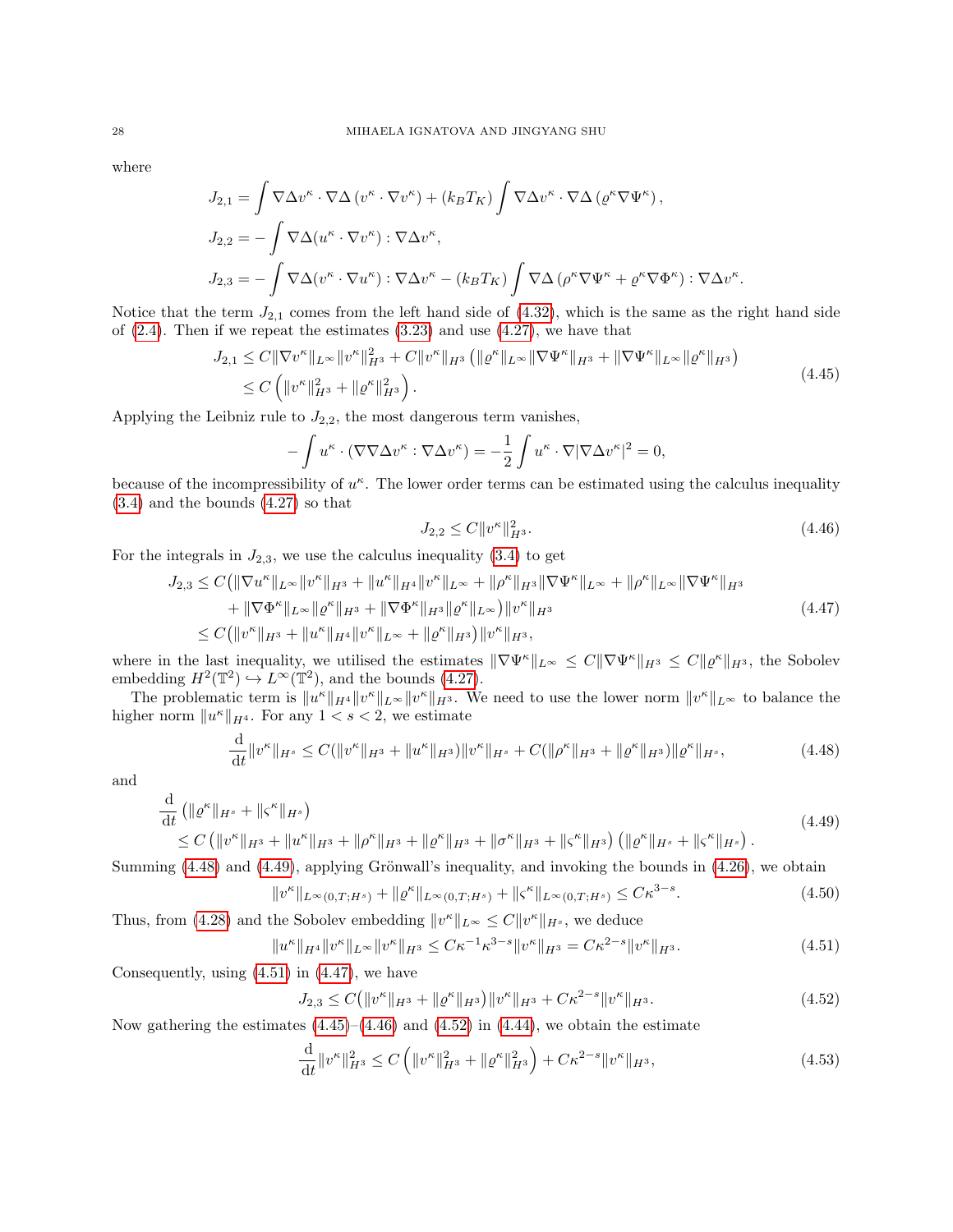where  $1 < s < 2$ .

Summing [\(4.43\)](#page-26-2) and [\(4.53\)](#page-27-7) and dividing by  $(\|\varrho^{\kappa}\|_{H^{3}} + \|\varsigma^{\kappa}\|_{H^{3}} + \|v^{\kappa}\|_{H^{3}})$ , we have that

$$
\frac{\mathrm{d}}{\mathrm{d}t} \left( \| \varrho^{\kappa} \|_{H^3} + \| \varsigma^{\kappa} \|_{H^3} + \| v^{\kappa} \|_{H^3} \right) \leq C \left( \| v^{\kappa} \|_{H^3} + \| \varrho^{\kappa} \|_{H^3} + \| \varsigma^{\kappa} \|_{H^3} \right) + C \kappa^{2-s},
$$

which implies  $(\Vert \varrho^{\kappa} \Vert_{L^{\infty}(0,T;H^3)} + \Vert \varsigma^{\kappa} - \bar{\varsigma}^{\kappa} \Vert_{L^{\infty}(0,T;H^3)} + \Vert \upsilon^{\kappa} \Vert_{L^{\infty}(0,T;H^3)}) \to 0$  as  $\kappa \to 0$ . Indeed, we have

<span id="page-28-3"></span>
$$
\|\rho^{\kappa} - \rho\|_{L^{\infty}(0,T;H^{3})} + \|\sigma^{\kappa} - \sigma\|_{L^{\infty}(0,T;H^{3})} + \|u^{\kappa} - u\|_{L^{\infty}(0,T;H^{3})}
$$
  
\n
$$
\leq C \left( \|c_{1}^{\kappa}(0) - c_{1}(0)\|_{H^{3}} + \|c_{2}^{\kappa}(0) - c_{2}(0)\|_{H^{3}} + \|u_{0}^{\kappa} - u_{0}\|_{H^{3}} + \kappa^{2-s}T \right). \tag{4.54}
$$

**Step 2.** We now derive the energy estimates for the difference between the solutions  $(\rho^{\nu}, \sigma^{\nu}, u^{\nu})$  to the initial value problem for the Nernst-Planck-Navier-Stokes system and the solutions  $(\rho^{\kappa}, \sigma^{\kappa}, u^{\kappa})$  to the Nernst-Planck-Euler system with regularized initial data  $(\rho^{\kappa}(0), \sigma^{\kappa}(0), u_0^{\kappa})$ . We denote by  $(\rho^{\nu,\kappa}, \varsigma^{\nu,\kappa}, v^{\nu,\kappa}) = (\rho^{\nu} - \sigma^{\nu})$  $\rho^{\kappa}, \sigma^{\nu} - \sigma^{\kappa}, u^{\nu} - u^{\kappa}$  and by  $\Psi^{\nu,\kappa}$  the solutions to the Poisson equation  $-\varepsilon \Delta \Psi^{\nu,\kappa} = \rho^{\nu,\kappa}$ . Note that by the triangle inequality,  $(\varrho^{\nu,\kappa}, \varsigma^{\nu,\kappa}, v^{\nu,\kappa})$  also satisfy the bounds [\(4.27\)](#page-23-1). Similar to [\(4.43\)](#page-26-2), we have that

$$
\frac{\mathrm{d}}{\mathrm{d}t} \left( \|\nabla \Delta \varrho^{\nu,\kappa}\|_{L^2}^2 + \|\nabla \Delta \varsigma^{\nu,\kappa}\|_{L^2}^2 \right) \le C \left( \|v^{\nu,\kappa}\|_{H^3}^2 + \|\varrho^{\nu,\kappa}\|_{H^3}^2 + \|\varsigma^{\nu,\kappa}\|_{H^3}^2 \right). \tag{4.55}
$$

The  $H^3$ -estimates for  $v^{\nu,\kappa}$  requires special attentions. The equation satisfied by  $v^{\nu,\kappa}$  is

$$
\partial_t v^{\nu,\kappa} + v^{\nu,\kappa} \cdot \nabla v^{\nu,\kappa} - \nu \Delta v^{\nu,\kappa} + \nabla (p^{\nu} - p^{\kappa})
$$
  
=  $\nu \Delta u^{\kappa} - u^{\kappa} \cdot \nabla v^{\nu,\kappa} - v^{\nu,\kappa} \cdot \nabla u^{\kappa} - (k_B T_K) ( \varrho^{\nu,\kappa} \nabla \Psi^{\nu,\kappa} + \varrho^{\nu,\kappa} \nabla \Phi^{\kappa} + \rho^{\kappa} \nabla \Psi^{\nu,\kappa} ).$ 

Testing with  $-\Delta^3 v^{\nu,\kappa}$  and integrating by parts, we obtain

<span id="page-28-2"></span>
$$
\frac{1}{2}\frac{\mathrm{d}}{\mathrm{d}t} \|\nabla \Delta v^{\nu,\kappa}\|_{L^2}^2 + \nu \|\Delta^2 v^{\nu,\kappa}\|_{L^2}^2 = J_{3,1} + J_{3,2} + J_{3,3} + J_{3,4},\tag{4.56}
$$

where

$$
J_{3,1} = -\nu \int \Delta^2 u^{\kappa} : \Delta^2 v^{\nu,\kappa},
$$
  
\n
$$
J_{3,2} = -\int \nabla \Delta (v^{\nu,\kappa} \cdot \nabla v^{\nu,\kappa}) : \nabla \Delta v^{\nu,\kappa} - \int \nabla \Delta (u^{\kappa} \cdot \nabla v^{\nu,\kappa}) : \nabla \Delta v^{\nu,\kappa},
$$
  
\n
$$
J_{3,3} = -\int \nabla \Delta (v^{\nu,\kappa} \cdot \nabla u^{\kappa}) : \nabla \Delta v^{\nu,\kappa},
$$
  
\n
$$
J_{3,4} = -(k_B T_K) \int \nabla \Delta (\varrho^{\nu,\kappa} \nabla \Psi^{\nu,\kappa} + \varrho^{\nu,\kappa} \nabla \Phi^{\kappa} + \rho^{\kappa} \nabla \Psi^{\nu,\kappa}) : \nabla \Delta v^{\nu,\kappa}.
$$

To estimate the term  $J_{3,1}$ , we use the Cauchy-Schwarz inequality and Young's inequality to obtain

$$
J_{3,1} \le \nu \|\Delta^2 u^{\kappa}\|_{L^2} \|\Delta^2 v^{\nu,\kappa}\|_{L^2} \le \frac{\nu}{2} \|\Delta^2 v^{\nu,\kappa}\|_{L^2}^2 + \frac{\nu}{2} \|\Delta^2 u^{\kappa}\|_{L^2}^2. \tag{4.57}
$$

After using the Leibniz rule, we write  $J_{3,2}$ 

<span id="page-28-1"></span><span id="page-28-0"></span>
$$
J_{3,2} = J_{3,2,1} + \mathcal{R}'_1,\tag{4.58}
$$

where

$$
J_{3,2,1} = -\int v^{\nu,\kappa} \cdot (\nabla \nabla \Delta v^{\nu,\kappa} : \nabla \Delta v^{\nu,\kappa}) - \int u^{\kappa} \cdot (\nabla \nabla \Delta v^{\nu,\kappa} : \nabla \Delta v^{\nu,\kappa}),
$$

and  $\mathcal{R}_1$  represents the lower order terms, which we estimate using the Sobolev calculus inequality [\(3.4\)](#page-12-3), Sobolev embeddings and [\(4.27\)](#page-23-1)

$$
|\mathcal{R}_1| \leq C \|\nabla v^{\nu,\kappa}\|_{L^\infty} \|v^{\nu,\kappa}\|_{H^3}^2 + C \|\nabla v^{\nu,\kappa}\|_{L^\infty} \|u^\kappa\|_{H^3} \|v^{\nu,\kappa}\|_{H^3} + C \|\nabla u^\kappa\|_{L^\infty} \|v^{\nu,\kappa}\|_{H^3} \|v^{\nu,\kappa}\|_{H^3}
$$
\n
$$
\leq C \|v^{\nu,\kappa}\|_{H^3}^2 + C \|v^{\nu,\kappa}\|_{H^3}^2. \tag{4.59}
$$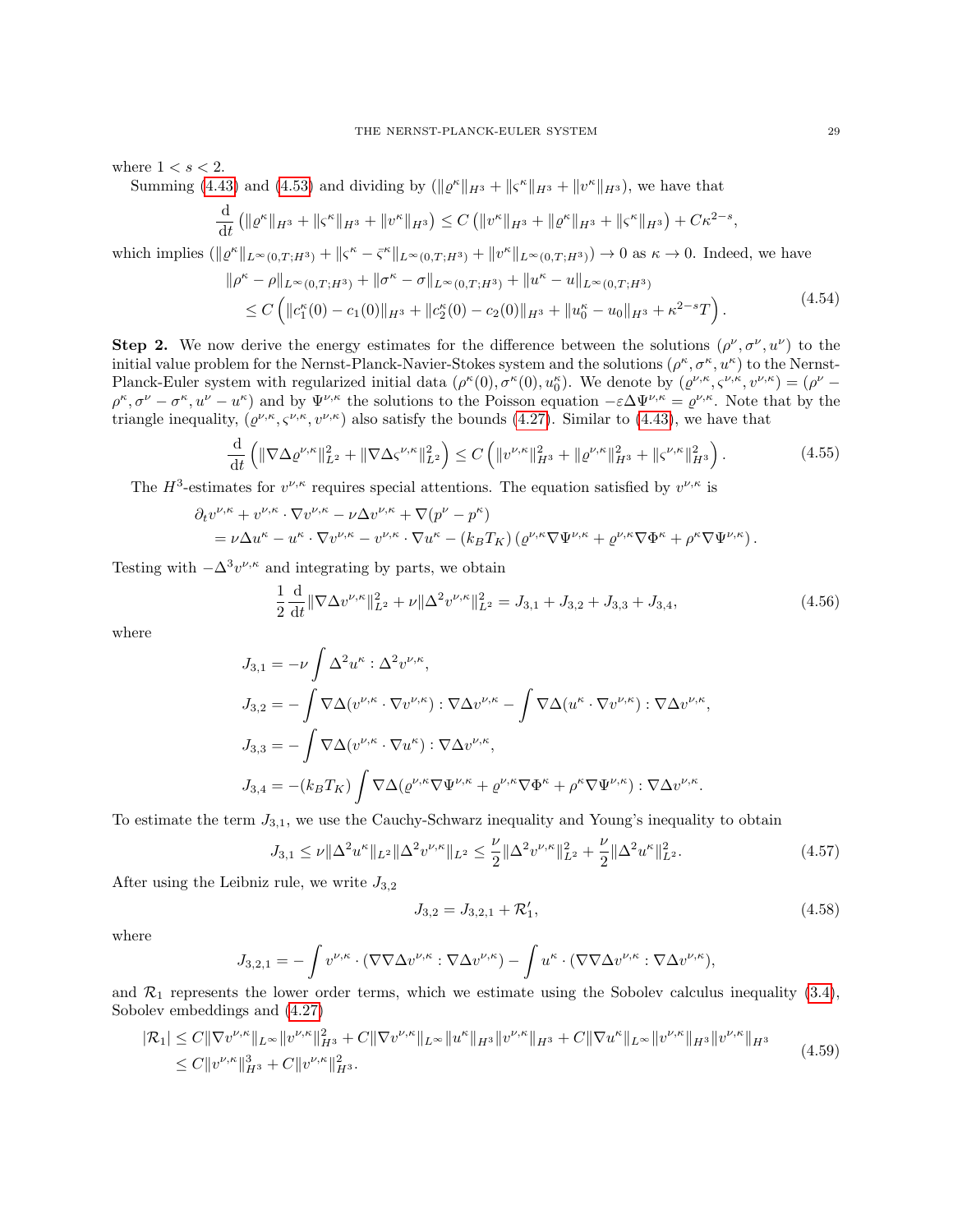The highest order term  $J_{3,2,1}$  vanishes by integration by parts and the incompressibility of the velocity fields

$$
J_{3,2,1} = -\frac{1}{2} \int (v^{\nu,\kappa} + u^{\kappa}) \cdot \nabla |\nabla \Delta v^{\kappa}|^2 = 0.
$$
 (4.60)

For  $J_{3,3}$ , we have

<span id="page-29-0"></span>
$$
J_{3,3} = J_{3,3,1} + \mathcal{R}'_2,\tag{4.61}
$$

where

$$
J_{3,3,1} = \int v^{\nu,\kappa} \cdot (\nabla \nabla \Delta u^{\kappa} : \nabla \Delta v^{\nu,\kappa}) \le C \|v^{\nu,\kappa}\|_{L^{\infty}} \|u^{\kappa}\|_{H^{4}} \|v^{\nu,\kappa}\|_{H^{3}},\tag{4.62}
$$

and the lower order term  $\mathcal{R}'_2$  satisfies the same bounds as  $\mathcal{R}'_1$ 

$$
|\mathcal{R}'_2| \le C \|v^{\nu,\kappa}\|_{H^3}^3 + C \|v^{\nu,\kappa}\|_{H^3}^2. \tag{4.63}
$$

For the integrals involving the electric volume force, we apply [\(3.4\)](#page-12-3) to get

$$
J_{3,4} \leq C \left( \|\varrho^{\nu,\kappa}\|_{H^{3}} \|\nabla \Psi^{\nu,\kappa}\|_{L^{\infty}} + \|\varrho^{\nu,\kappa}\|_{L^{\infty}} \|\nabla \Psi^{\nu,\kappa}\|_{H^{3}} + \|\varrho^{\nu,\kappa}\|_{H^{3}} \|\nabla \Phi^{\kappa}\|_{L^{\infty}} \right) + \|\varrho^{\nu,\kappa}\|_{L^{\infty}} \|\nabla \Phi^{\kappa}\|_{H^{3}} + \|\rho^{\kappa}\|_{H^{3}} \|\nabla \Psi^{\nu,\kappa}\|_{L^{\infty}} + \|\rho^{\kappa}\|_{L^{\infty}} \|\nabla \Psi^{\nu,\kappa}\|_{H^{3}} \right) \|\upsilon^{\nu,\kappa}\|_{H^{3}} \leq C \left( \|\varrho^{\nu,\kappa}\|_{H^{3}}^{2} + \|\varrho^{\nu,\kappa}\|_{H^{3}} \right) \|\upsilon^{\nu,\kappa}\|_{H^{3}}, \tag{4.64}
$$

where the last inequality follows from [\(4.27\)](#page-23-1) and the bounds  $\|\nabla\Psi^{\nu,\kappa}\|_{L^{\infty}} \leq \|\varrho^{\nu,\kappa}\|_{H^1}$ . Putting the estimates  $(4.57)$ – $(4.64)$  into  $(4.56)$ , we arrive at

$$
\frac{\mathrm{d}}{\mathrm{d}t} \|\nabla \Delta v^{\nu,\kappa}\|_{L^{2}}^{2} + \nu \|\Delta^{2} v^{\nu,\kappa}\|_{L^{2}}^{2} \leq \nu \|u^{\kappa}\|_{H^{4}}^{2} + C \|v^{\nu,\kappa}\|_{L^{\infty}} \|u^{\kappa}\|_{H^{4}} \|v^{\nu,\kappa}\|_{H^{3}} + C \|v^{\nu,\kappa}\|_{H^{3}}^{3} + C \|v^{\nu,\kappa}\|_{H^{3}}^{2} + C \|v^{\nu,\kappa}\|_{H^{3}} + C \|v^{\nu,\kappa}\|_{H^{3}} + \|e^{\nu,\kappa}\|_{H^{3}} \|v^{\nu,\kappa}\|_{H^{3}}.
$$
\n
$$
(4.65)
$$

Similar to  $(4.48)$ – $(4.51)$ , we have

$$
||v^{\nu,\kappa}||_{L^{\infty}}||u^{\kappa}||_{H^{4}}||v^{\nu,\kappa}||_{H^{3}} \leq C\kappa^{2-s}||v^{\nu,\kappa}||_{H^{3}},
$$

for some  $1 < s < 2$ , and by  $(4.28)$ , we also have

<span id="page-29-1"></span>
$$
\nu \|u^{\kappa}\|_{H^4}^2 \leq \frac{C\nu}{\kappa^2}.
$$

Hence, summing [\(4.65\)](#page-29-1) and [\(4.55\)](#page-28-2), discarding the dissipation term, and using the uniform  $L^{\infty}(0,T;H^3(\mathbb{T}^2))$ bounds for  $v^{\nu,\kappa}$ , we conclude that

$$
\frac{\mathrm{d}}{\mathrm{d}t}\left(\|v^{\nu,\kappa}\|^{2}_{H^{3}}+\|\varrho^{\nu,\kappa}\|^{2}_{H^{3}}+\|\varsigma^{\nu,\kappa}\|^{2}_{H^{3}}\right)\leq \frac{C\nu}{\kappa^{2}}+C\kappa^{2-s}+C\left(\|v^{\nu,\kappa}\|^{2}_{H^{3}}+\|\varrho^{\nu,\kappa}\|^{2}_{H^{3}}+\|\varsigma^{\nu,\kappa}\|^{2}_{H^{3}}\right).
$$

Then by Grönwall's lemma and the triangle inequality, we deduce

$$
\|v^{\nu,\kappa}\|_{L^{\infty}(0,T;H^{3})}^{2} + \| \varrho^{\nu,\kappa} \|_{L^{\infty}(0,T;H^{3})}^{2} + \| \varsigma^{\nu,\kappa} - \bar{\varsigma}^{\nu,\kappa} \|_{L^{\infty}(0,T;H^{3})}^{2}
$$
  
\n
$$
\leq C \left( \|u_{0}^{\nu} - u_{0}^{\kappa}\|_{H^{3}}^{2} + \|c_{1}^{\nu}(0) - c_{1}^{\kappa}(0) \|_{H^{3}}^{2} + \|c_{2}^{\nu}(0) - c_{2}^{\kappa}(0) \|_{H^{3}}^{2} \right) + CT \left( \frac{\nu}{\kappa^{2}} + \kappa^{2-s} \right)
$$
  
\n
$$
\leq C \left( \|u_{0}^{\nu} - u_{0} \|_{H^{3}}^{2} + \|c_{1}^{\nu}(0) - c_{1}(0) \|_{H^{3}}^{2} + \|c_{2}^{\nu}(0) - c_{2}(0) \|_{H^{3}}^{2} \right)
$$
  
\n
$$
+ C \left( \|u_{0} - u_{0}^{\kappa} \|_{H^{3}}^{2} + \|c_{1}(0) - c_{1}^{\kappa}(0) \|_{H^{3}}^{2} + \|c_{2}(0) - c_{2}^{\kappa}(0) \|_{H^{3}}^{2} \right) + CT \left( \frac{\nu}{\kappa^{2}} + \kappa^{2-s} \right).
$$

We can choose, for instance,

$$
\kappa=\nu^{\frac{1}{3}},
$$

to obtain

$$
\lim_{\nu \to 0^+} \left( \|u_0 - u_0^{\kappa}\|_{H^3}^2 + \|c_1(0) - c_1^{\kappa}(0)\|_{H^3}^2 + \|c_2(0) - c_2^{\kappa}(0)\|_{H^3}^2 \right) = 0
$$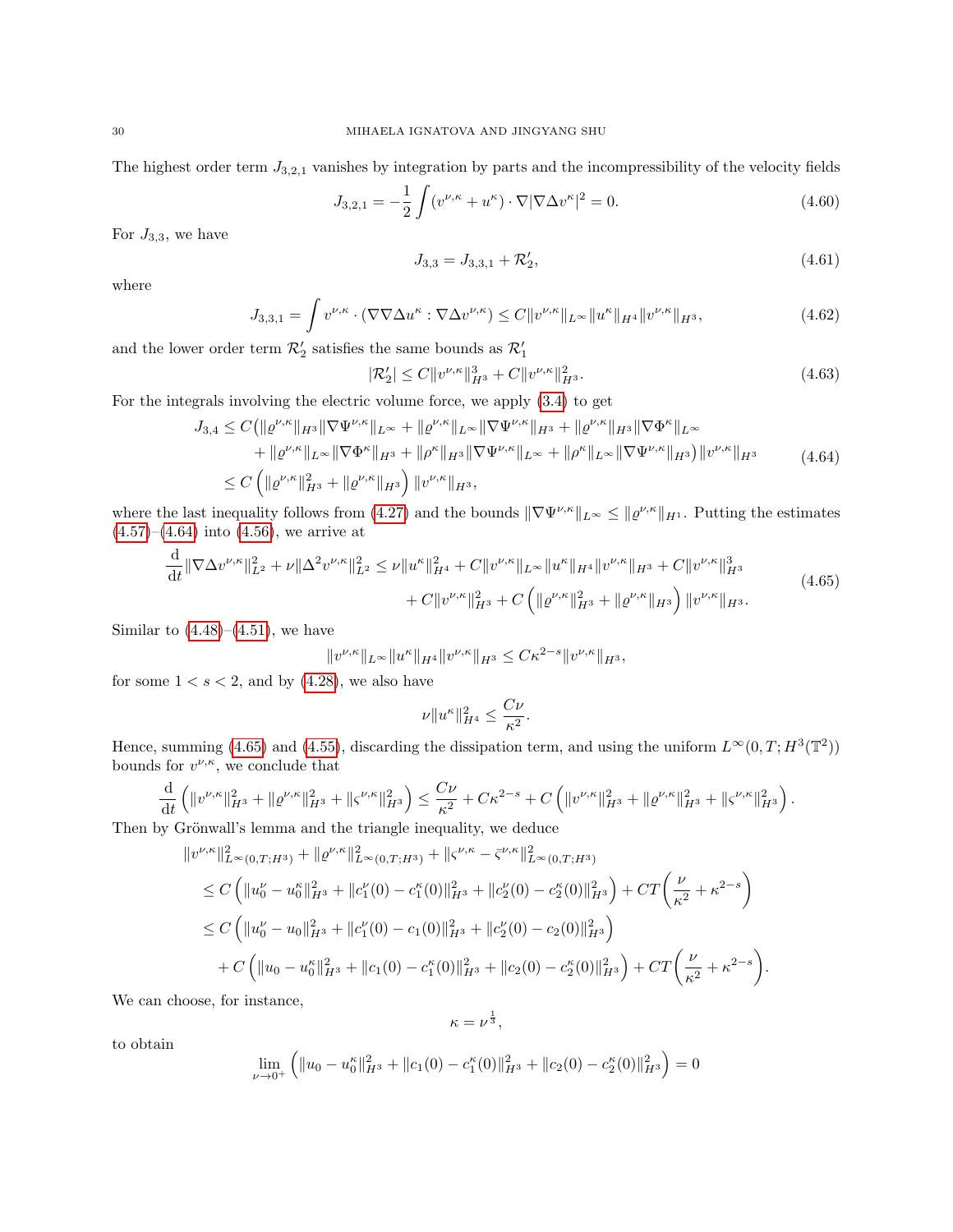by [\(4.26\)](#page-23-0), and

<span id="page-30-6"></span><span id="page-30-5"></span><span id="page-30-1"></span>
$$
\lim_{\nu \to 0^+} \left( \frac{\nu}{\kappa^2} + \kappa^{2-s} \right) = 0,
$$

because  $1 < s < 2$ . Finally, invoking the asymptotically matching initial condition [\(4.4\)](#page-18-5) and the estimate  $(4.54)$  and applying the triangle inequality complete the proof of  $(4.8)$ .

We remark that a rate of convergence of the  $H^3$ -norms in Theorem [4.1](#page-19-0) can be obtained using the method in [\[24\]](#page-35-17), but we do not pursue it here.

Appendix A. Global well-posedness and uniqueness of the regularized system

<span id="page-30-0"></span>In this appendix, we fix  $\ell > 0$  in [\(2.9\)](#page-4-0)–[\(2.14\)](#page-4-3) and drop the parameter  $\ell$  for simplicity of notation. We consider the system

$$
\partial_t \rho = -[u] \cdot \nabla \rho + D(\Delta \rho + \nabla \sigma \cdot \nabla \Phi + \sigma \Delta \Phi), \tag{A.1}
$$

$$
\partial_t \sigma = -[u] \cdot \nabla \sigma + D(\Delta \sigma + \nabla \rho \cdot \nabla \Phi + \rho \Delta \Phi), \tag{A.2}
$$

$$
-\varepsilon \Delta \Phi = \rho,\tag{A.3}
$$

$$
\partial_t u + [u] \cdot \nabla u + [\nabla u]^* u + \nabla p = -(k_B T_K) \rho \nabla \Phi,
$$
\n(A.4)

$$
\nabla \cdot u = 0,\tag{A.5}
$$

with initial data

<span id="page-30-7"></span><span id="page-30-3"></span><span id="page-30-2"></span>
$$
\rho(\cdot, 0) = \rho(0) \in W^{1,r}(\mathbb{T}^2), \n\sigma(\cdot, 0) = \sigma(0) \in W^{1,r}(\mathbb{T}^2), \n\sigma(0) \ge |\rho(0)|, \nu(\cdot, 0) = u_0 \in W^{1,r}(\mathbb{T}^2) \text{ and } \text{div } u_0 = 0
$$
\n(A.6)

with  $r \geq 2$ . We prove first the local existence and uniqueness of solutions of the system  $(A.1)$ – $(A.5)$  with initial data [\(A.6\)](#page-30-3).

<span id="page-30-12"></span>**Proposition A.1.** Given  $r \geq 2$  and  $\ell > 0$ , there exists a time  $T_0 > 0$  depending only on r,  $M_r$ , and  $\ell$  such that for any initial data with

<span id="page-30-8"></span>
$$
||u_0||_{W^{1,r}(\mathbb{T}^2)} + ||\rho(0)||_{W^{1,r}(\mathbb{T}^2)} + ||\sigma(0)||_{W^{1,r}(\mathbb{T}^2)} \le M_r
$$

there exists a unique solution of  $(A.1)$ – $(A.5)$  with initial data  $(A.6)$ . The solution satisfies

<span id="page-30-11"></span>
$$
\sup_{t \in [0,T_0]} \|u(t)\|_{W^{1,r}(\mathbb{T}^2)} + \|\rho(t)\|_{W^{1,r}(\mathbb{T}^2)} + \|\sigma(t)\|_{W^{1,r}(\mathbb{T}^2)} \le 6M_r. \tag{A.7}
$$

*Proof.* We use an iteration to construct a sequence of approximate solutions for the system  $(A.1)$ – $(A.5)$ . The sequence of approximate solutions is denoted  $\{(\rho^n, \sigma^n, u^n, p^n)\}_{n\in\mathbb{N}}$ . The iteration we consider is

$$
\partial_t \rho^{n+1} = -[u^n] \cdot \nabla \rho^{n+1} + D(\Delta \rho^{n+1} + \nabla \sigma^{n+1} \cdot \nabla \Phi^n + \sigma^{n+1} \Delta \Phi^n), \tag{A.8}
$$

$$
\partial_t \sigma^{n+1} = -[u^n] \cdot \nabla \sigma^{n+1} + D(\Delta \sigma^{n+1} + \nabla \rho^{n+1} \cdot \nabla \Phi^n + \rho^{n+1} \Delta \Phi^n), \tag{A.9}
$$

$$
-\varepsilon \Delta \Phi^{n+1} = \rho^{n+1},\tag{A.10}
$$

$$
\partial_t u^{n+1} + [u^n] \cdot \nabla u^{n+1} + [\nabla u^n]^* u^{n+1} + \nabla p^{n+1} = -(k_B T_K) \rho^{n+1} \nabla \Phi^n, \tag{A.11}
$$

$$
\nabla \cdot u^{n+1} = 0. \tag{A.12}
$$

Given  $\rho^n, \sigma^n, \Phi^n, u^n, p^n$ , the system  $(A.1)$ – $(A.12)$  is a linear system for  $\rho^{n+1}, \sigma^{n+1}, \Phi^{n+1}, u^{n+1}, p^{n+1}$  and preserves the positivity of

<span id="page-30-10"></span><span id="page-30-9"></span><span id="page-30-4"></span>
$$
c_1^{n+1} = \frac{\sigma^{n+1} + \rho^{n+1}}{2}
$$
 and  $c_2^{n+1} = \frac{\sigma^{n+1} - \rho^{n+1}}{2}$ .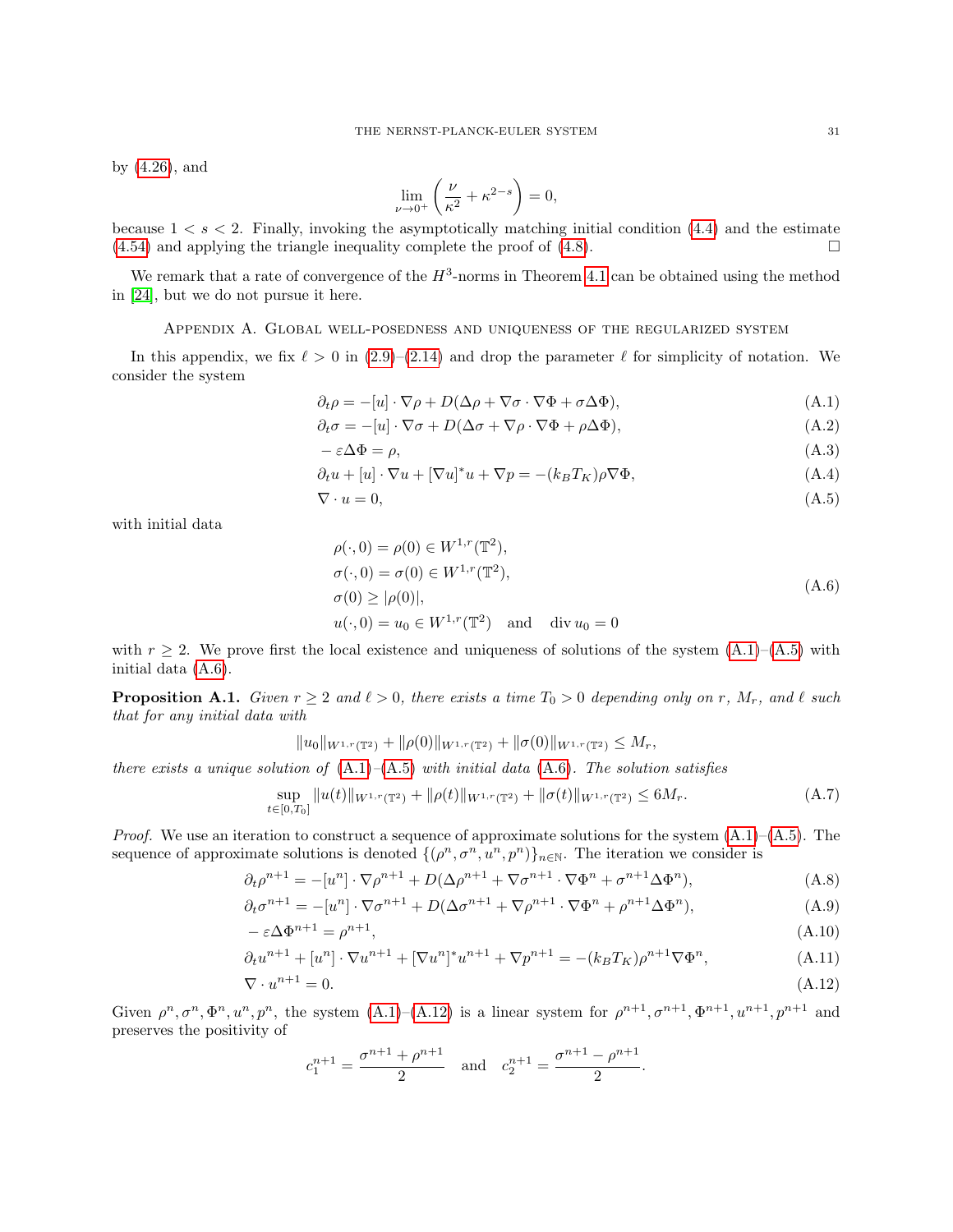We prove bounds by induction. We assume that

<span id="page-31-8"></span><span id="page-31-0"></span>
$$
\sup_{0 \le t \le T_0} (\|\rho^n(t)\|_{W^{1,r}} + \|\sigma^n(t)\|_{W^{1,r}} + \|u^n(t)\|_{W^{1,r}}) \le 6M_r. \tag{A.13}
$$

To simplify the notation, we denote

$$
(\rho', \sigma', u', \Phi') = (\rho^{n+1}, \sigma^{n+1}, u^{n+1}, \Phi^{n+1}) \text{ and } (\rho, \sigma, u, \Phi) = (\rho^n, \sigma^n, u^n, \Phi^n). \tag{A.14}
$$

We start by estimating the L<sup>p</sup>-norms of  $\rho'$  and  $\sigma'$  for any  $p \geq 2$ . Testing [\(A.1\)](#page-30-1) and [\(A.2\)](#page-30-5) with  $\frac{1}{p-1}|\rho'|^{p-2}\rho'$ and  $\frac{1}{p-1}|\sigma'|^{p-2}\rho'$  respectively and using [\(A.3\)](#page-30-6), we have

$$
\frac{1}{p(p-1)} \frac{\mathrm{d}}{\mathrm{d}t} \left( \|\rho'\|_{L^p}^p + \|\sigma'\|_{L^p}^p \right) + D \int |\rho'|^{p-2} |\nabla \rho'|^2 + D \int |\sigma'|^{p-2} |\nabla \sigma'|^2
$$
\n
$$
= -D \int |\rho'|^{p-2} \sigma' \nabla \rho' \cdot \nabla \Phi - D \int |\sigma'|^{p-2} \rho' \nabla \sigma' \cdot \nabla \Phi.
$$

By Hölder's inequality and Young's inequality, we obtain

$$
\frac{1}{p(p-1)} \frac{\mathrm{d}}{\mathrm{d}t} \left( \|\rho'\|_{L^p}^p + \|\sigma'\|_{L^p}^p \right) + D \int |\rho'|^{p-2} |\nabla \rho'|^2 + D \int |\sigma'|^{p-2} |\nabla \sigma'|^2
$$
\n
$$
\leq \frac{D}{2} \int |\rho'|^{p-2} |\nabla \rho'|^2 + \frac{D}{2} \int |\sigma'|^{p-2} |\nabla \sigma'|^2 + \frac{D}{2} \int |\rho'|^{p-2} |\sigma'|^2 |\nabla \Phi|^2 + \frac{D}{2} \int |\sigma'|^{p-2} |\rho'|^2 |\nabla \Phi|^2. \tag{A.15}
$$

Therefore, we obtain

$$
\frac{\mathrm{d}}{\mathrm{d}t} \left( \|\rho'\|_{L^p}^p + \|\sigma'\|_{L^p}^p \right) \le \frac{Dp(p-1)}{2} \|\nabla \Phi\|_{L^\infty}^2 \left( \|\rho'\|_{L^p}^p + \|\sigma'\|_{L^p}^p \right). \tag{A.16}
$$

In view of the elliptic estimate

<span id="page-31-3"></span><span id="page-31-1"></span>
$$
\|\nabla\Phi\|_{L^{\infty}} \le C\|\rho\|_{L^{3}}\tag{A.17}
$$

and the induction assumption [\(A.13\)](#page-31-0) we have

<span id="page-31-2"></span>
$$
\sup_{0 \le t \le T_0} (||\rho'(t)||_{L^p} + ||\sigma'(t)||_{L^p}) \le C_p M_r \exp(C T_0 M_r^2)
$$
\n(A.18)

for  $p \geq 2$ , where we used the embedding  $W^{1,r} \hookrightarrow L^p$  and estimated  $\rho(0)$  and  $\sigma(0)$  in  $L^p$  in terms of  $M_r$ . Also, in view of the fact that  $r \geq 2$  we have

<span id="page-31-4"></span>
$$
\int_0^{T_0} \|\nabla \rho'(t)\|_{L^2}^2 + \|\nabla \sigma'(t)\|_{L^2}^2 dt \le CM_r^2 (1 + T_0 M_r^2 \exp(CT_0 M_r^2)) = N_r^2 \tag{A.19}
$$

which follows from  $(A.15)$  and  $(A.18)$  for  $p = 2$ . Note that the assumption

$$
CT_0M_r^2 < \log \frac{3}{2}
$$
\n
$$
\tag{A.20}
$$

implies

$$
N_r \leq CM_r \tag{A.21}
$$

and

<span id="page-31-5"></span>
$$
\sup_{0 \le t \le T_0} \left( \| \rho'(t) \|_{L^r} + \| \sigma'(t) \|_{L^r} \right) \le \frac{3}{2} M_r. \tag{A.22}
$$

Taking the curl of the equation [\(A.4\)](#page-30-7) we have

<span id="page-31-6"></span>
$$
\partial_t \omega' + [u] \cdot \nabla \omega' = -k_B T_K \nabla^{\perp} \rho' \cdot \nabla \Phi.
$$
\n(A.23)

We have thus, in view of  $(A.13)$ ,  $(A.17)$  and  $(A.19)$  that

<span id="page-31-7"></span>
$$
\sup_{0 \le t \le T_0} \|\omega'(t)\|_{L^r} \le M_r (1 + CM_r N_r \sqrt{T_0}).\tag{A.24}
$$

We remark that the estimates can be closed at the level  $L^3$  for the concentrations and  $H^1$  for the velocity.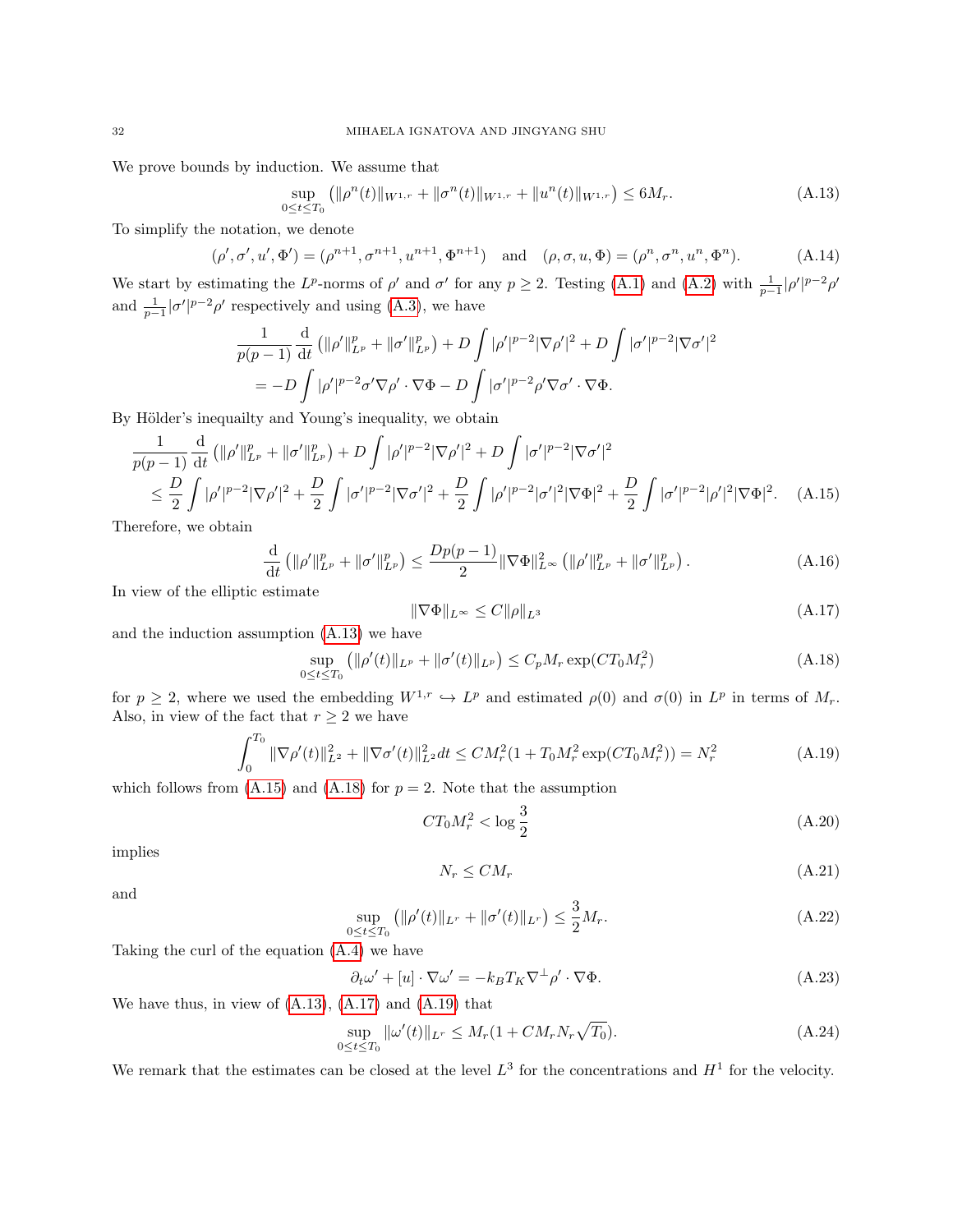We continue by estimating gradients of concentrations. From  $(A.8)$ – $(A.9)$ , we have that

$$
\frac{1}{r} \frac{d}{dt} \left( \|\nabla \rho'\|_{L^r}^r + \|\nabla \sigma'\|_{L^r}^r \right) + \mathcal{D}'_1
$$
\n
$$
= -\int |\nabla \rho'|^{r-2} \nabla \rho' \cdot (\nabla[u])^* \nabla \rho' - \int |\nabla \sigma'|^{r-2} \nabla \sigma' \cdot (\nabla[u])^* \nabla \sigma'
$$
\n
$$
- D \int |\nabla \rho'|^{r-2} \Delta \rho' \nabla \sigma' \cdot \nabla \Phi - D \int |\nabla \rho'|^{r-2} \Delta \rho' \sigma' \Delta \Phi - D \int \nabla \rho' \cdot \nabla |\nabla \rho'|^{r-2} \sigma' \Delta \Phi
$$
\n
$$
- D(r-2) \int \nabla \rho' \cdot (\nabla \nabla \rho') \cdot \nabla \rho' |\nabla \rho'|^{r-4} \nabla \sigma' \cdot \nabla \Phi
$$
\n
$$
- D \int |\nabla \sigma'|^{r-2} \Delta \sigma' \nabla \rho' \cdot \nabla \Phi - D \int |\nabla \sigma'|^{r-2} \Delta \sigma' \rho' \Delta \Phi - D \int \nabla \sigma' \cdot \nabla |\nabla \sigma'|^{r-2} \rho' \Delta \Phi
$$
\n
$$
- D(r-2) \int \nabla \sigma' \cdot (\nabla \nabla \sigma') \cdot \nabla \sigma' |\nabla \sigma'|^{r-4} \nabla \rho' \cdot \nabla \Phi,
$$
\n(A.25)

where

$$
\mathcal{D}'_1 = D \int |\nabla \rho'|^{r-2} |\nabla \nabla \rho'|^2 + D \int |\nabla \sigma'|^{r-2} |\nabla \nabla \sigma'|^2 + \frac{4D(r-2)}{r^2} \int \left| \nabla |\nabla \rho'|^{\frac{r}{2}} \right|^2 + \frac{4D(r-2)}{r^2} \int \left| \nabla |\nabla \sigma'|^{\frac{p}{2}} \right|^2.
$$
  
In a manner as for estimates (2.44), (2.50), we denote

In a manner as for estimates  $(2.44)$ – $(2.50)$ , we denote

<span id="page-32-0"></span>
$$
Y' = \|\nabla \rho'\|_{L^r}^r + \|\nabla \sigma'\|_{L^r}^r = \|R'\|_{L^2}^2 + \|S'\|_{L^2}^2, \quad R' = |\nabla \rho'|^{\frac{r}{2}}, \quad S' = |\nabla \sigma'|^{\frac{r}{2}}.
$$

Then using Hölder's inequality and Young's inequality in  $(A.25)$ , we obtain

$$
\frac{\mathrm{d}}{\mathrm{d}t}Y' + \mathcal{D}'_1 \leq \int |\nabla[u]|(|R'|^2 + |S'|^2) + \frac{D}{2} \int |\nabla\rho'|^{r-2}|\nabla\nabla\rho'|^2 + \frac{D}{2} \int |\nabla\sigma'|^{r-2}|\nabla\nabla\sigma'|^2 \n+ 2D((r-2)^2 + 1) \|\nabla\Phi\|_{L^\infty}^2 \left( \|\nabla\rho'\|_{L^r}^{r-2} \|\nabla\sigma'\|_{L^r}^2 + \|\nabla\sigma'\|_{L^r}^{r-2} \|\nabla\rho'\|_{L^r}^{r-2} \right) \n+ \frac{2D}{\varepsilon^2}((r-2)^2 + 1) \int \rho^2 \left( |\nabla\rho'|^{r-2} |\sigma'|^2 + |\nabla\sigma'|^{r-2} |\rho'|^2 \right),
$$

with

$$
\mathcal{D}'_1 = D \int |\nabla \rho'|^{r-2} |\nabla \nabla \rho'|^2 + D \int |\nabla \sigma'|^{r-2} |\nabla \nabla \sigma'|^2 + \frac{4D(r-2)}{r^2} \left( \|\nabla R'\|_{L^2}^2 + \|\nabla S'\|_{L^2}^2 \right).
$$

Then we have

<span id="page-32-2"></span><span id="page-32-1"></span>
$$
\frac{\mathrm{d}}{\mathrm{d}t}Y' + \mathcal{D}_2' \le \int |\nabla[u]|(|R'|^2 + |S'|^2) + 2D((r-2)^2 + 1)||\nabla\Phi||_{L^{\infty}}^2 Y' + \frac{2D}{\varepsilon^2}((r-2)^2 + 1)\int \rho^2(|\rho'|^2 + |\sigma'|^2) \left(|R'|^{\frac{2r-4}{r}} + |S'|^{\frac{2r-4}{r}}\right),\tag{A.26}
$$

where

$$
\mathcal{D}'_2 = \frac{D}{2} \int |\nabla \rho'|^{r-2} |\nabla \nabla \rho'|^2 + \frac{D}{2} \int |\nabla \sigma'|^{r-2} |\nabla \nabla \sigma'|^2 + \frac{4D(r-2)}{r^2} \left( \|\nabla R'\|_{L^2}^2 + \|\nabla S'\|_{L^2}^2 \right)
$$
  

$$
\geq \frac{4D(r-2)}{r^2} \left( \|R'\|_{H^1}^2 + \|S'\|_{H^1}^2 - \|R'\|_{L^2}^2 - \|S'\|_{L^2}^2 \right).
$$

Using the Ladyzhenskaya inequality we have that

$$
\int |\nabla[u]|(|R'|^2 + |S'|^2) \leq \|\nabla[u]\|_{L^2} \left( \|R'\|_{L^4}^2 + \|S'\|_{L^4}^2 \right)
$$
\n
$$
\leq \|\nabla[u]\|_{L^2} \left( \|R'\|_{L^2} \|\nabla R'\|_{L^2} + \|R'\|_{L^2}^2 + \|S'\|_{L^2} \|\nabla S'\|_{L^2} + \|S'\|_{L^2}^2 \right) \qquad (A.27)
$$
\n
$$
\leq \frac{D(r-2)}{r^2} \left( \|R'\|_{H^1}^2 + \|S'\|_{H^1}^2 \right) + C \|\nabla[u]\|_{L^2}^2 \left( \|R'\|_{L^2}^2 + \|S'\|_{L^2}^2 \right).
$$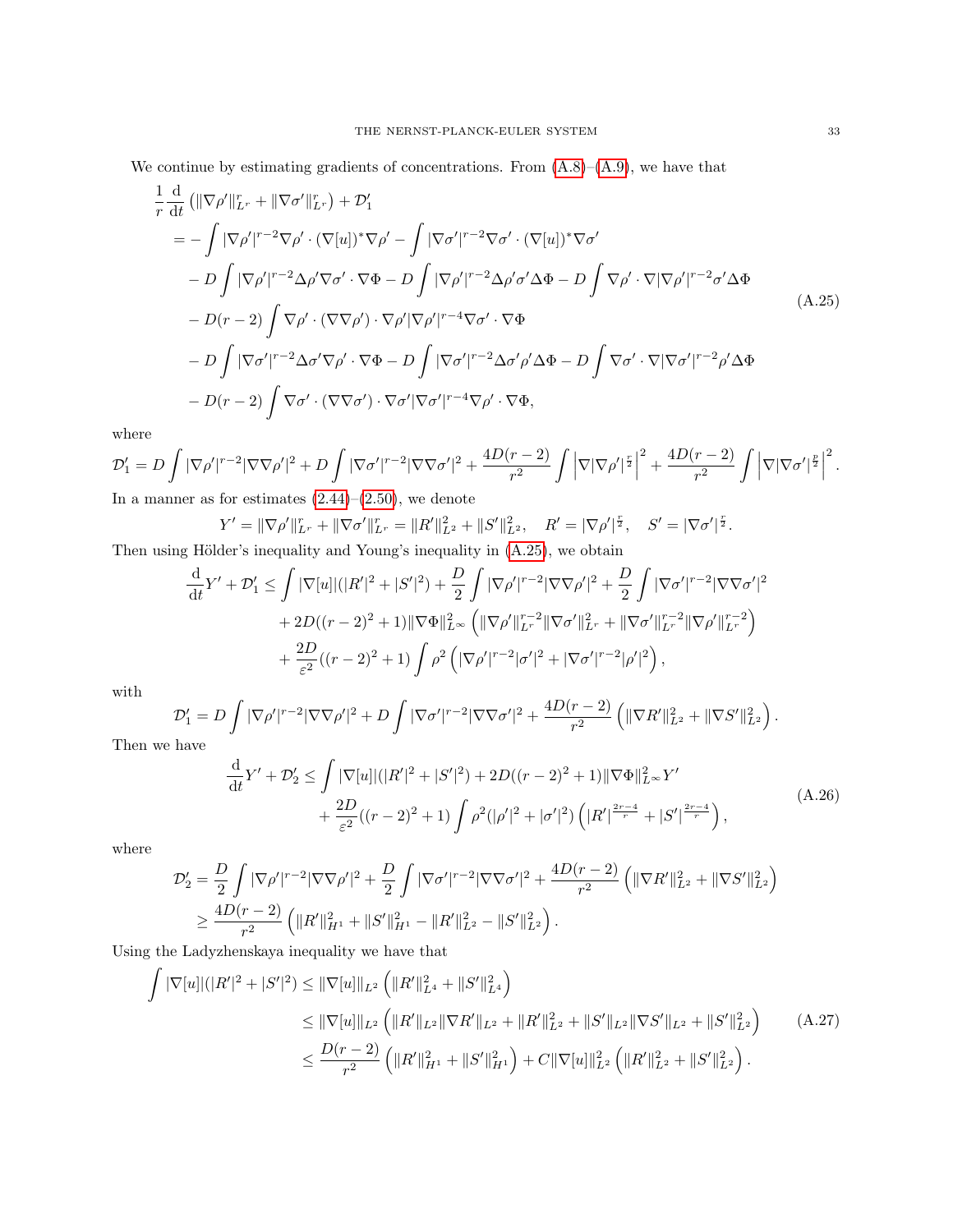By Hölder's inequlaity we obtain

$$
\frac{2Dr}{\varepsilon^2}((r-2)^2+1)\int \rho^2(\rho^2+\sigma^2)\left(|R'|^{\frac{2r-4}{r}}+|S'|^{\frac{2r-4}{r}}\right)
$$
  
\n
$$
\leq C\left(\|R'\|_{L^2}^2+\|S'\|_{L^2}^2\right)^{\frac{r-2}{r}}\left(\|\rho\|_{L^{2r}}+\|\sigma\|_{L^{2r}}\right)^4
$$
  
\n
$$
\leq \|R'\|_{L^2}^2+\|S'\|_{L^2}^2+C\left(\|\rho\|_{L^{2r}}+\|\sigma\|_{L^{2r}}\right)^{2r}.
$$
\n(A.28)

Using the inequalities  $(A.27)$ – $(A.28)$  in  $(A.26)$ , we have that

$$
\frac{\mathrm{d}}{\mathrm{d}t}Y' \le C\left(1 + \|\nabla\Phi\|_{L^{\infty}}^2 + \|\omega\|_{L^2}^2\right)Y' + \left(\|\rho\|_{L^{2r}} + \|\sigma\|_{L^{2r}}\right)^{2r}.\tag{A.29}
$$

By the induction assumption [\(A.13\)](#page-31-0) it follows

$$
\sup_{0 \le t \le T_0} Y'(t) \le M_r^r (1 + CM_r^r T_0) \exp(C(1 + M_r^2) T_0)
$$
\n(A.30)

and taking the r-th root,

<span id="page-33-1"></span>
$$
\sup_{0 \le t \le T_0} (\|\nabla \sigma'(t)\|_{L^r} + \|\nabla \rho'(t)\|_{L^r}) \le M_r (1 + CM_r T_0^{\frac{1}{r}}) \exp\left(\frac{C(1 + M_r^2)T_0}{r}\right). \tag{A.31}
$$

Choosing thus

<span id="page-33-3"></span><span id="page-33-0"></span>
$$
T_0 \le \delta M_r^{-r} \tag{A.32}
$$

with  $\delta > 0$  sufficiently small and independent of n we see from  $(A.22)$  and  $(A.31)$  that

<span id="page-33-2"></span>
$$
\sup_{0 \le t \le T} (\|\rho'\|_{W^{1,r}} + \|\sigma'(t)\|_{W^{1,r}}) \le 4M_r
$$
\n(A.33)

holds. Returning to the vorticity equation  $(A.23)$  we can improve the inequality  $(A.24)$  by using  $(A.33)$ (which was proved independently of it, using only induction), and obtain

<span id="page-33-4"></span>
$$
\sup_{0 \le t \le T_0} \|\omega'(t)\|_{L^r} \le M_r (1 + CM_r^2 T_0) \le 2M_r \tag{A.34}
$$

if  $T_0$  satisfies  $(A.32)$ . From  $(A.33)$  and  $(A.34)$  we have

$$
\sup_{0 \le t \le T_0} \left( \|\rho^{n+1}(t)\|_{W^{1,r}} + \|\sigma^{n+1}(t)\|_{W^{1,r}} + \|u^{n+1}(t)\|_{W^{1,r}} \right) \le 6M_r \tag{A.35}
$$

and so the induction is complete. The solutions remain bounded in  $W^{1,r}$  indpendently of n. We can pass to weakly convergent subsequences.

In order to prove convergence, we estimate differences of successive terms in a weaker norm. Going back to the notation [\(A.14\)](#page-31-8) as well as

$$
(\rho'', \sigma'', u'', \Phi'') = (\rho^{n+2}, \sigma^{n+2}, u^{n+2}, \Phi^{n+2}),
$$

we estimate  $\|\rho'' - \rho'\|_{L^2}$ ,  $\|\sigma'' - \sigma'\|_{L^2}$ , and  $\|u'' - u'\|_{L^2}$ . Taking the differences of  $(n+2)$  equations and the  $(n + 1)$  equations in the iteration, we deduce

<span id="page-33-5"></span>
$$
\frac{\mathrm{d}}{\mathrm{d}t} \left( \|\rho'' - \rho'\|_{L^2}^2 + \|\sigma'' - \sigma'\|_{L^2}^2 \right) + D \left( \|\nabla(\rho'' - \rho')\|_{L^2}^2 + \|\nabla(\sigma'' - \sigma')\|_{L^2}^2 \right) \n\leq C \|[u'] - [u]\|_{L^4}^2 \left( \|\rho'\|_{L^4}^2 + \|\sigma'\|_{L^4}^2 \right) + C \|\nabla\Phi'\|_{L^\infty}^2 \left( \|\rho'' - \rho'\|_{L^2}^2 + \|\sigma'' - \sigma'\|_{L^2}^2 \right) \n+ C \|\nabla(\Phi' - \Phi)\|_{L^4}^2 \left( \|\rho'\|_{L^4}^2 + \|\sigma'\|_{L^4}^2 \right).
$$
\n(A.36)

Denoting

$$
\delta_n^2 = \|\rho' - \rho\|_{L^2}^2 + \|\sigma' - \sigma\|_{L^2}^2 \tag{A.37}
$$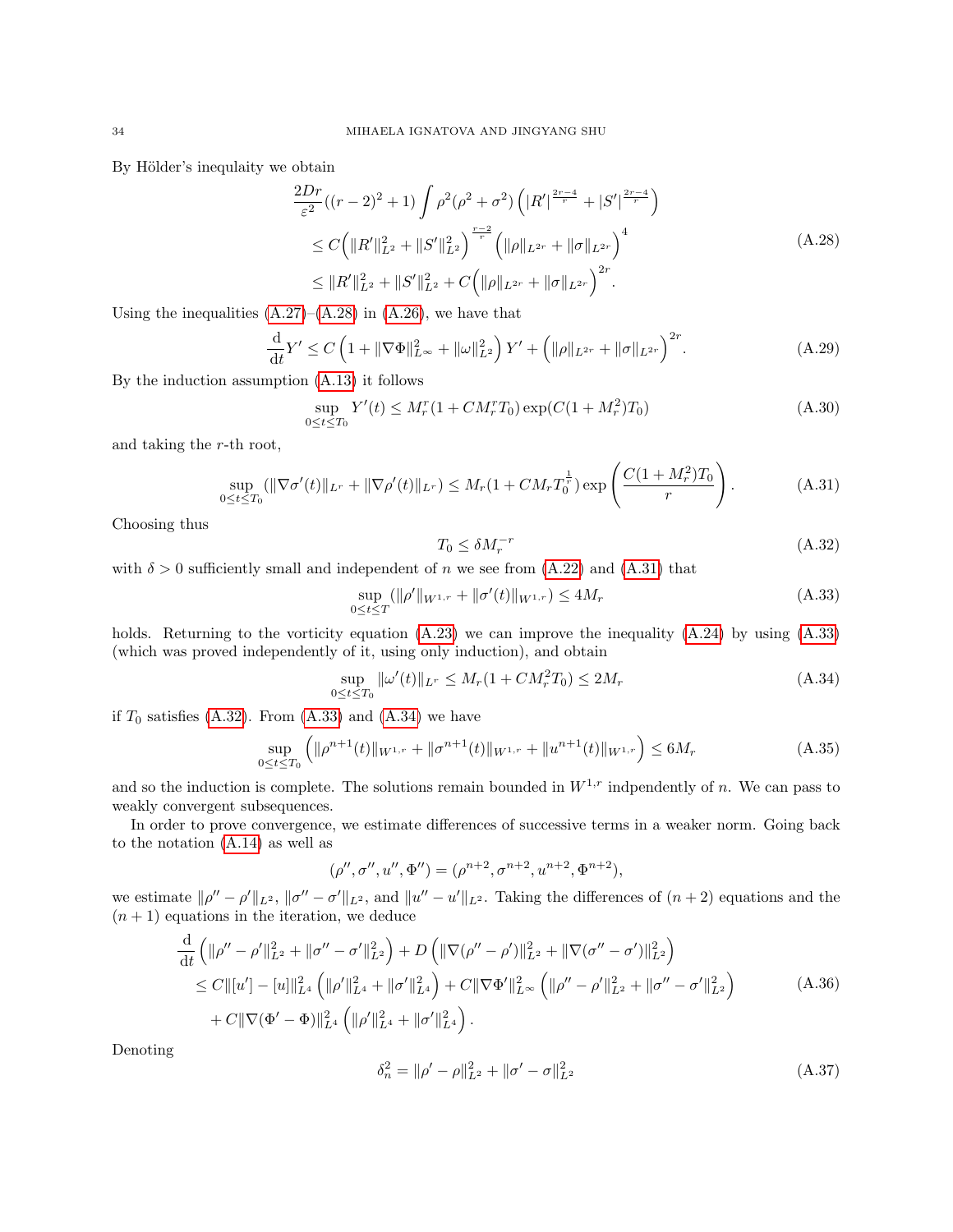and

$$
v_n = \|u' - u\|_{L^2},\tag{A.38}
$$

we have from [\(A.36\)](#page-33-5) that

<span id="page-34-7"></span>
$$
\frac{d}{dt}\delta_{n+1}^2 \le CM_r^2 \left(\delta_{n+1}^2 + \delta_n^2 + C\ell^{-2}v_n^2\right). \tag{A.39}
$$

Regarding the velocity, from [\(A.11\)](#page-30-10), we obtain

<span id="page-34-8"></span>
$$
\frac{d}{dt}v_{n+1}^2 \le CM_r^2[C_\ell(v_n^2 + v_{n+1}^2) + \delta_{n+1}^2 + \delta_n^2]
$$
\n(A.40)

where we have to use  $\ell$  to estimate  $|\nabla u|$  in  $L^{\infty}$  in terms of only the  $L^2$  norm. By induction, it follows that

$$
\sup_{0 \le t \le T_0} (\delta_{n+1}(t)^2 + v_{n+1}(t)^2) \le CM^n \frac{T_0^n}{n!} \Gamma_1
$$
\n(A.41)

with M depending on  $M_r$  and  $\ell$  and  $\Gamma_1$  depending on the first difference of solutions. This implies that the sequence is Cauchy in  $L^2$ . Passing to weak limit in  $W^{1,r}$  on a subsequence, and using the fact that the weak limit of the shifted subsequence is the same, we conclude the existence of solutions of  $(A.1)$ – $(A.5)$  with initial data [\(A.6\)](#page-30-3) which satisfy [\(A.7\)](#page-30-11). Their uniqueness follows by estimating the difference of two solutions in  $L^2$ , using the a priori bounds in terms of  $M_r$  and  $\ell$ , in a manner entirely similar to the estimates leading to [\(A.39\)](#page-34-7) and [\(A.40\)](#page-34-8).

 $\Box$ 

Now we prove the global existence of solutions.

**Proposition A.2.** Let  $T > 0$ ,  $r \geq 2$ ,  $\ell > 0$ . For any initial data with

$$
||u_0||_{W^{1,r}(\mathbb{T}^2)} + ||\rho(0)||_{W^{1,r}(\mathbb{T}^2)} + ||\sigma(0)||_{W^{1,r}(\mathbb{T}^2)} < \infty,
$$

there exists a unique solution of  $(A.1)$ – $(A.5)$  with initial data  $(A.6)$ . The solution satisfies

$$
\sup_{t\in[0,T]}\|u(t)\|_{W^{1,r}(\mathbb{T}^2)}+\|\rho(t)\|_{W^{1,r}(\mathbb{T}^2)}+\|\sigma(t)\|_{W^{1,r}(\mathbb{T}^2)}<\infty.
$$

Proof. The proof follows by contradiction from the a priori bound results in Theorem [2.2](#page-4-9) and the local existence result Proposition [A.1.](#page-30-12) Indeed, the a priori bounds [\(2.7\)](#page-3-2) and [\(2.8\)](#page-3-3) imply that the quantity

$$
Q(T_2, T_1) = \int_{T_1}^{T_2} \|\nabla[u](\tau)\|_{L^{\infty}(\mathbb{T}^2)} + \|\rho(\tau)\|_{L^p(\mathbb{T}^2)}^p d\tau
$$
\n(A.42)

is bounded in terms of only the  $W^{1,r}$  norms at  $T_1$  and independently of time. This quantity can be used to bound the  $W^{1,r}$  norms at time  $T_2$ . By the local existence Proposition [A.1](#page-30-12) the supremum of times where the  $W^{1,r}$  norms are finite cannot be strictly less than T.

 $\Box$ 

## **REFERENCES**

- <span id="page-34-4"></span>[1] J. T. BEALE, T. KATO AND A. MAJDA. Remarks on the breakdown of smooth solutions of the 3-D Euler equations. Comm. Math. Phys., 96, 61–66, 1984.
- <span id="page-34-5"></span>[2] H. BREZIS AND T. GALLOUET. Nonlinear Schrödinger evolution equations. Nonlinear Anal., 4(4), 677–681, 1980.
- <span id="page-34-6"></span>[3] H. BREZIS AND S. WAINGER. A note on limiting cases of Sobolev embedding and convolution inequalities. Comm. Partial Differential Equations, 5(7), 773–789, 1980.
- <span id="page-34-2"></span>[4] J. L. BONA AND R. SMITH. The initial-value problem for the Korteweg-de Vries equation. Philos. Trans. Roy. Soc. London Ser. A,  $278(1287)$ , 555-601, 1975.
- <span id="page-34-0"></span>[5] D. BOTHE, A. FISCHER, AND J. SAAL. Global well-posedness and stability of electrokinetic flows. SIAM J. Math. Anal., 46(2), 1263–1316, 2014.
- <span id="page-34-3"></span>[6] Y. S. Choi and R. Lui. Multi-dimensional electrochemistry model. Arch. Ration. Mech. Anal., 130(4), 315–342, 1995.
- <span id="page-34-1"></span>[7] P. CONSTANTIN. Note on loss of regularity for solutions of the 3–D incompressible Euler and related equations. Comm. Math. Phys., 104, 311–326, 1986.